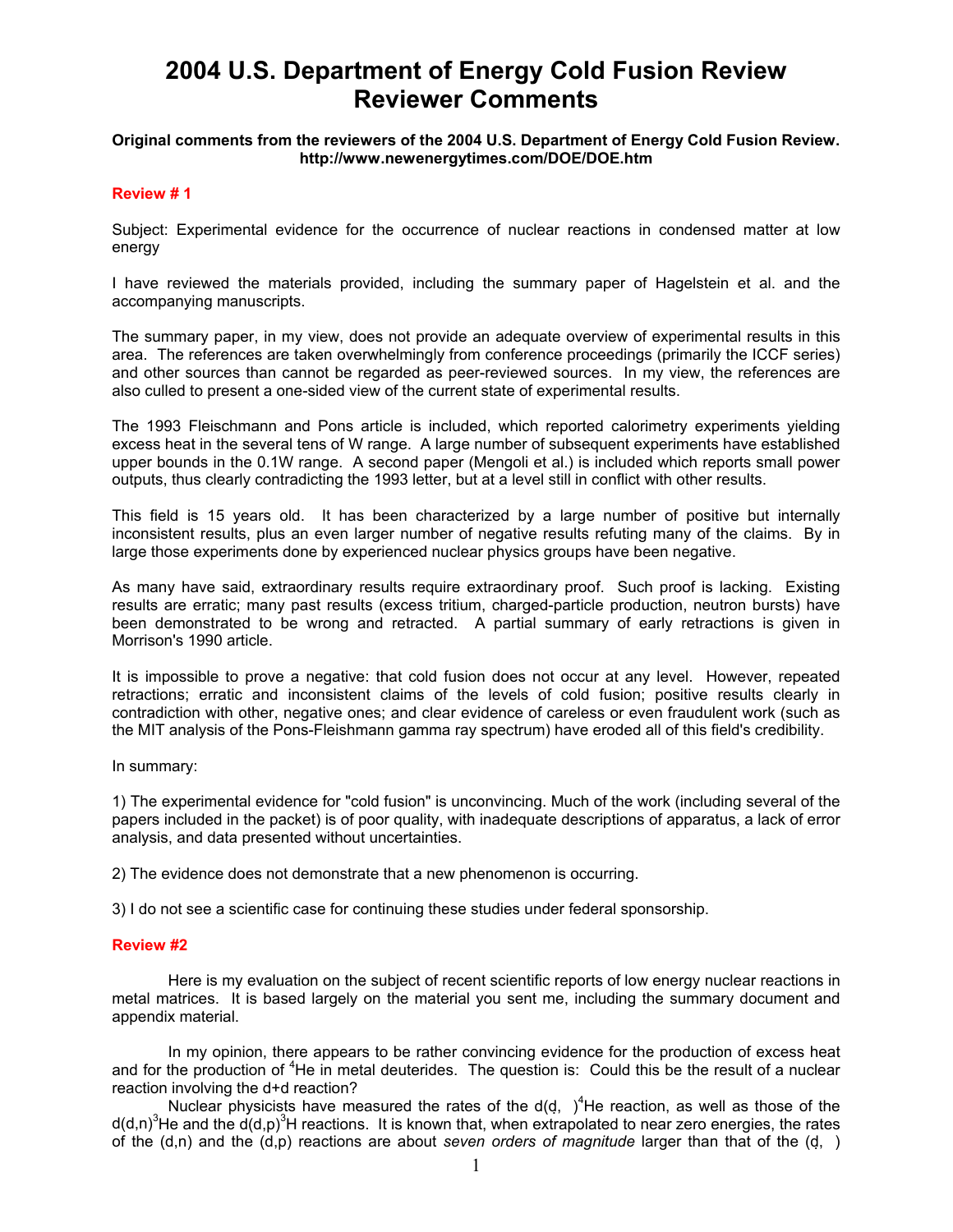reaction. Therefore it follows that if the <sup>4</sup>He is being produced by the d(d, )<sup>4</sup>He reaction, there would be seven orders of magnitude more neutrons and protons compared to the number of <sup>4</sup>He nuclei produced. As stated in the summary document "*Searches for neutrons, tritons, and other energetic emissions in quantitative association with the excess heat effect have uniformly produced null results."* 

 On the other hand, there have been reports of low-level neutron (and proton) emission. These are quantitatively entirely too small in numbers to account for the heat production, and occur using current densities in the test cell which are an order-of-magnitude smaller than those needed to produce the excess heat (30 vs. 200-300 mA/cm<sup>2</sup>). This indicates that these observations, even if correct, are not related to the observations of excess heat or the observed increase in <sup>4</sup>He.

*My Conclusion: There is no convincing evidence for the occurrence of nuclear reactions in condensed matter associated with the reports of excess heat productio*n. Independent of this, however, the reports of low level neutron and proton emissions have not been refuted.

It is suggested that the observations of excess heat and  ${}^{4}$ He are consistent with:

 $D + D \rightarrow {}^{4}He + 23.8$  MeV (heat)

or  $d + d \rightarrow 4$ He + 24 MeV (lattice)

This implies that, somehow, the excited <sup>4</sup>He nucleus transmits its energy directly to the crystalline lattice of the solid. This is reminiscent of the Moessbauer effect. However, in that case the recoiling nucleus has an energy of  $\sim$ 2 x 10<sup>-3</sup> eV. It is hard to imagine how 23.8 MeV of excitation energy, nearly 9 orders of magnitude more than in the case of the Moessbauer effect, could be coupled to and transferred to the phonons of the lattice!

 The observations of low-level neutron and proton emissions is interesting, but appears to be unrelated to the reported observations of excess heat and  $4$ He. Further quantifying these results would seem worthwhile, but not in connection with the generation of excess heat.

 The excess heat reported remains unexplained. However, in my opinion, there is no evidence for this being a nuclear physics phenomenon.

# **Review #3**

Comments on the LENR paper

In general, this reviewer found the paper with its supporting appendices to be well-written and easy to read. The authors have, necessarily, limited the scope of the paper to the issues of excess heat and nuclear markers. To cover the entire fifteen years of the "cold fusion" controversy is too much to expect in a document of manageable size.

While the paper might well cause some scientist to revise their thinking about "cold fusion," I doubt if it will do much to sway the thinking of the real skeptics. This is unfortunate in the opinion of this reviewer. Whether or not LENR occur in metal-deuterium systems, the chemistry and physics of these systems are far from being understood. The "stigma" branded upon those who have chosen to study these systems and on the research performed by these individuals has most certainly prevented progress towards characterizing these systems. But, because of the prejudice which has developed around this field, a higher standard of proof, deserved or not, has been put on the authors. In the opinion of this reviewer, they could have done better.

This reviewer has some criticisms about the content of the paper. First, the results presented as evidence for the existence of the various conclusions about the Pd/D system are mostly from the SRI laboratory of one of the authors. While other results are referenced and in some cases mentioned in the text, the case for the existence of LENR would have been strengthened by demonstrating reproducibility using the results of other investigators and laboratories. This is particularly important considering the fact that the observed effects are apparently difficult to achieve, and appear to occur relatively infrequently. Some of the controversy over the effect is undoubtedly due to the fact that the "signal to noise ratio" of positive results to backgrounds are low. Secondly, probably for completeness, results referred to as "excess heat beyond the basic Fleischmann-Pons experiment" and which appear to complicate, or either suggest more than one reaction path or raise doubt about the mechanism yielding the results, are included. It would be much easier to accept LENR as the phenomenon responsible were it not for the variable results introduced by these other metal-deuterium systems. For example, were excess heat and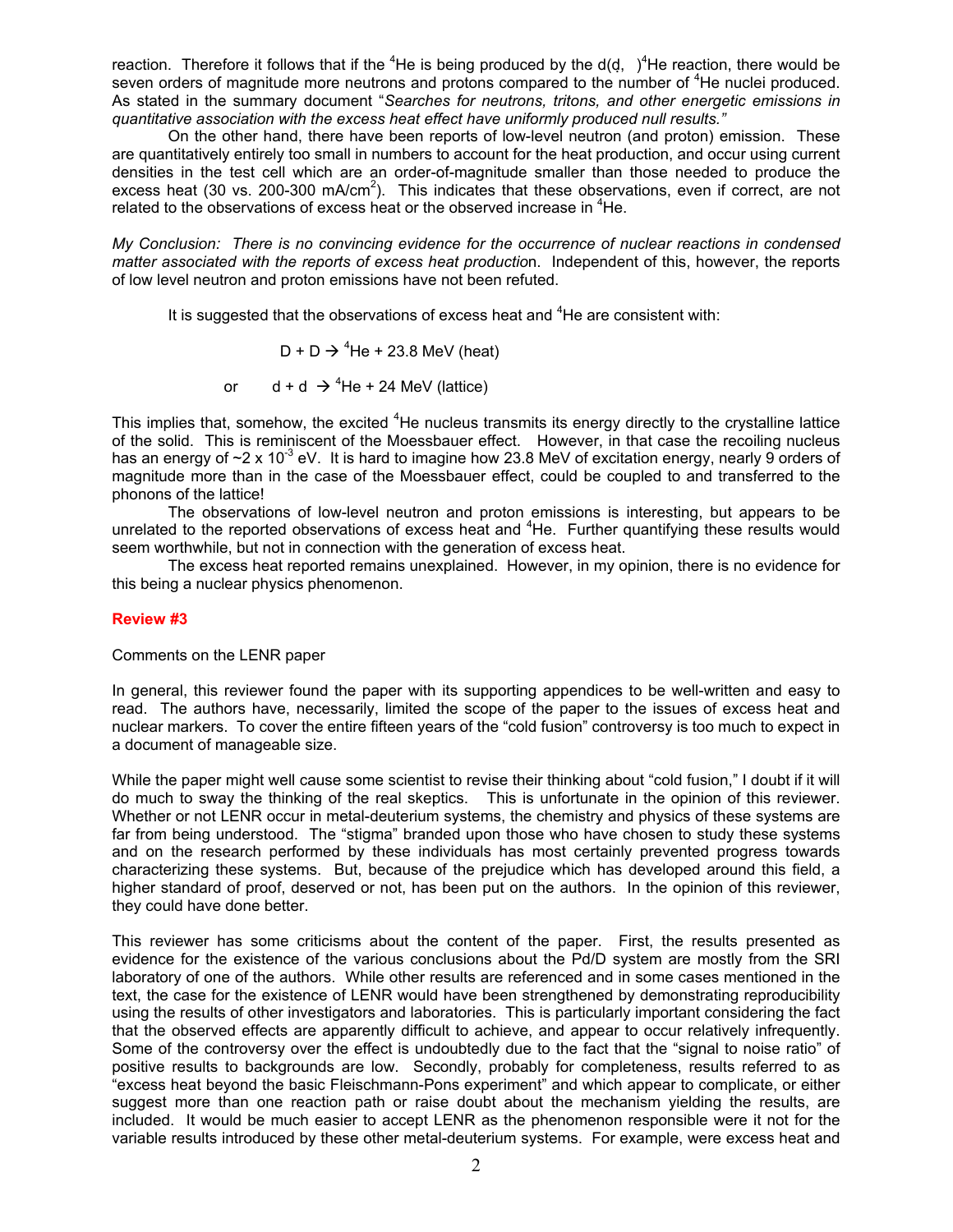4He the only observed products, accepting LENR, with the mechanism of D + D to give heat and helium-4, would make sense. But the fact that 3He, T, and protons are reported by some investigators makes the acceptance of LENR much less comfortable. The suggestion that the experimental conditions affect the mechanism is the authors' explanation, but this would suggest that LENR in metal deuterides is an effect which occurs routinely in such systems. If so, an explanation as to why these effects were not seen in the myriad of studies of metal-deuterium systems before would be required.

The authors apparently elected not to discuss the reported cases where explosions have occurred with these systems. While the explosions do not affect the conclusions of the paper, the origin, if related to a LENR effect, could be important in determining whether or not the effect would have practical importance. At present, accepting the concept of excess heat, the reported amounts appear to be too low to compete with present sources of heat.

This reviewer's conclusion is that the Pd/D system is far from being understood and that some challenging and potentially new phenomena are being observed in high loading experiments with the system. As such it should be the subject of further investigation irrespective of whether or not the observed phenomenon is LENR. Ideally, this field of investigation will become acceptable within the physical sciences community and those who wish to perform research on the system will have their work judged without prejudice or dismissal out of hand. As to LENR, the evidence strongly suggests a nuclear origin for the excess heat observed in palladium rods highly loaded with deuterium. However, the inconsistencies in the observed products and the widely different experimental setups, e.g. electrochemical, metal-gas, and beam, producing similar effects, coupled with the apparent low frequency of occurrence for the phenomenon, leaves LENR still debatable.

Have the authors provided convincing evidence that the Pd/D system is worthy of continued investigation? The answer is clearly yes. Have the authors provided evidence that LENR exists? Maybe! Should DOE establish a sizeable program to investigate LENR? No. Should DOE consider individual applications for financial assistance for research on the Pd/D system? Yes. Such applications should be considered on their merit.

# **Review #4**

The articles for which reviews were requested are listed together with an abbreviation that will be used in the discussion.

FP-CALORIMETRY OF THE PD-D20 SYSTEM: FROM SIMPLICITY VIA COMPLICATIONS TO **SIMPLICITY** Martin Fleischmann and Stanley Pons PhysicsLettersA 176 118-129 (1993)

GM-CALORIMETRY CLOSE TO THE BOILING TEMPERATURE OF THE D 2 0/PD ELECTROLYTIC **SYSTEM** G. Mengoli, M. Bernardini, C. Manduchi, G. Zannoni Journal of Electroanalytical Chemistry 444 155-167 (1998)

MK-THE EMERGENCE OF A COHERENT EXPLANATION FOR ANOMALIES OBSERVED IN D/PD AND H/PD SYSTEMS; EVIDENCE FOR 4HE AND 3HE PRODUCTION Michael McKubre, Francis Tanzella, Paolo Tripodi and Peter Hagelstein

International Conference on Cold Fusion. 2000. Lerici (La Spezia), Italy: Italian Physical Society, Bologna, Italy.

MM-THERMAL BEHAVIOR OF POLARIZED Pd/D ELECTRODES PREPARED BY CO-DEPOSITION M.H. Miles, S. Szpak, P.A. Mosier-Boss and M. Fleischmann The Ninth International Conference on Cold Fusion. 2002. Beijing, China: Tsinghua University.

PH-UNIFIED PHONON-COUPLED SU(N) MODELS FOR ANOMALIES IN METAL DEUTERIDES PETER L. HAGELSTEIN

Proceedings of the Tenth International Conference on Cold Fusion, Cambridge, MA (2003) World **Scientific**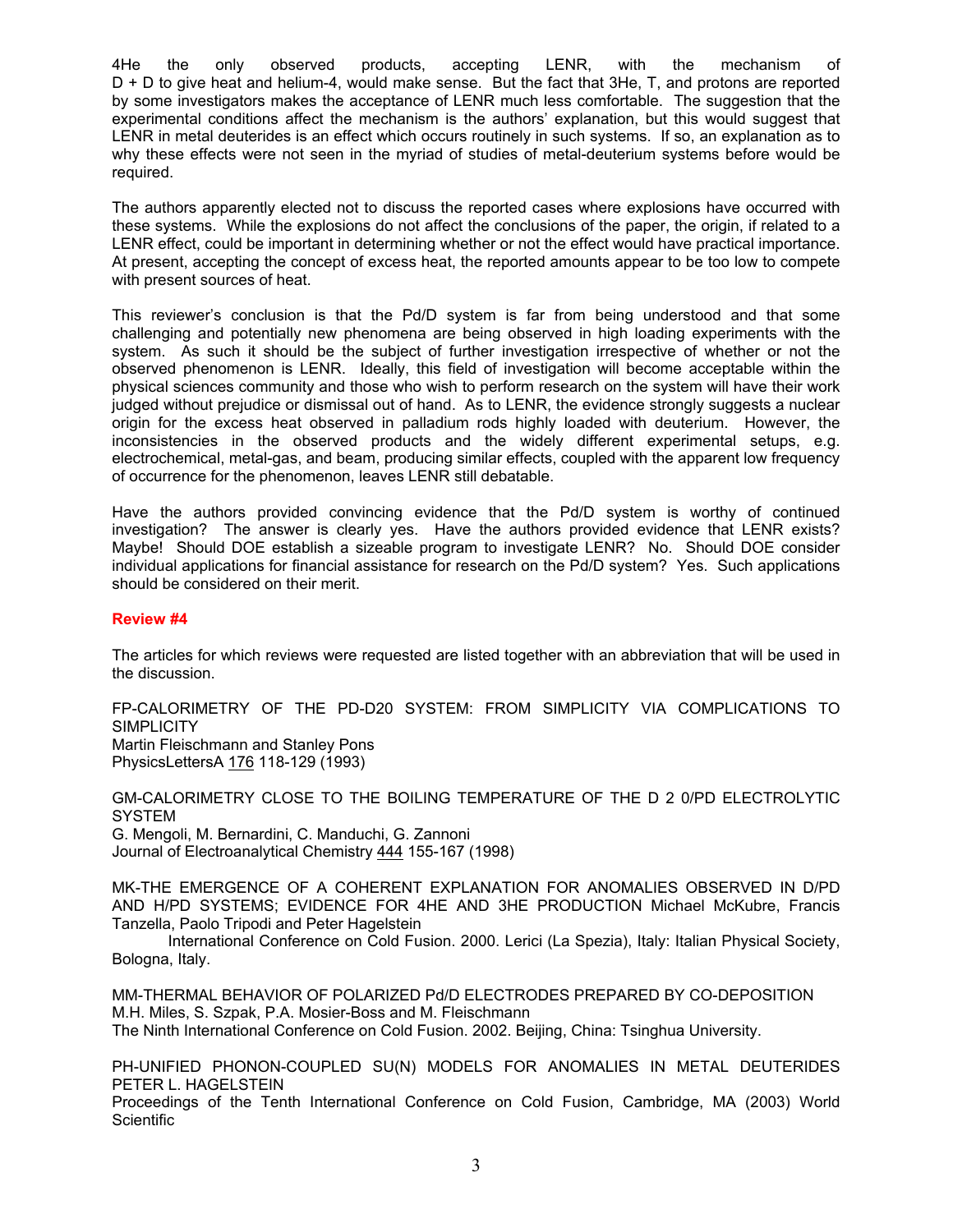SJ-CHARGED-PARTICLE EMISSIONS FROM METAL DEUTERIDES S. E. JONES, J. E. ELLSWORTH,M. R. SCOTT, F. W. KEENEY, A. C. JOHNSON, D. B. BUEHLER, F. E. CECIL, G. HUBLER, P. L. HAGELSTEIN

Proceedings of the Tenth International Conference on Cold Fusion, Cambridge, MA (2003) World **Scientific** 

In addition I will relate the substance of these articles to the review article posted by DOE: HMNCH-NEW PHYSICAL EFFECTS IN METAL DEUTERIDES Peter L. Hagelstein, Michael C. H. McKubre, David J. Nagel, Talbot A. Chubb, and Randall J. Hekman ftps://www.sc.doe.gov LENR

These articles span a decade, 1993-2003, of research following the initial report in 1989 of cold fusion (CF). The FP article, nearly four years after the original work, was commented on by David Morrison, (see Appendix A) as presenting a complicated analysis and under-instrumented experiments. A rebuttal in a later article by S. Szpak, et al. (including M. Fleischmann) stated that the criticisms raised by Morrison were either irrelevant or inaccurate or both. In reviewing FP I too (and before I had uncovered the Morrison article) was struck by the very complicated analysis, a lack of detail in the description of the apparatus, and a lack of details of the experimental procedure. This article is 12 pages in length - more than a normal "Letter" and is devoted more to the analysis in substantiation of the "excess enthalpy" claim. In the interval from the discovery report the analysis has become more detailed but the apparatus is nearly unchanged (some silvering was added near the top of the cell) and details of the difference between Pd obtained from different manufacturers while recognized was not investigated. Also recognized was the increase in excess enthalpy as the temperature rose to the boiling temperature of the D<sub>2</sub>O and it was suggested that pressures above room pressure to permit still higher temperatures would be useful. But so far as is in the paper set of my review and other papers I searched as noted in the Appendix B such overpressure studies have not been carried out. And the FP suggestion for overpressure studies had only to do with suppressing the gas film around the electrodes that increased the potential of the cell constant current. No explicit claim is made in this article that nuclear processes are involved - although a comparison to the rate of energy production with a fast breeder reactor is made. Mention is made that in some cases they observed a decrease in cell potential and an increase of the cell temperature and used this relation to answer the question of how the temperature can increase while the enthalpy input decreases, i.e., with a source of enthalpy in the cell. I did not see any temperature measurement of the effluent gas/vapor although the enthalpy output from the vapor is calculated to be more than 15 times that of enthalpy output to "ambient". A graph displayed a "burst" of excess enthalpy that occurred over a 55 h period with temperatures in the cell more than doubling. Heating pulses and a D<sub>2</sub>/Pt system for calibration were reported; the Pt gave no excess enthalpy.

*The conclusion I would draw is that greater attention to a more rigorously carried out experiment is needed, not just more complex analysis of the more or less standard cell in order to adequately establish these unusual measurements and conclusions. I agree that some excess energy appears to be generated with the D2/Pd system.* 

The GM experiments of 1998 (five years later than FP) clarifies in 13 pages many of the shortcomings in the FP article. (Of course other articles by Fleischmann and Pons may have also addressed these concerns.) The GM article contains both a summary of previous work and substantially more details of the experimental cell, the electrodes, and the experimental method. For example, the use of both strips of Pd metal foil as well as rod/wire material was reported. Foil strips from a Russian source and rod/wire from Johnson Matthey were each obtained through an intermediate supplier. The preparation of each Pd cathode was described as well as the electrical connection and electrolyte isolation technique. The heater wire, thermometers, and anode were described. A method to mix the electrolyte by gas bubbling was carefully calibrated by the tedious method of bubble counting. Operation at a controlled temperature of 95 °C was accomplished using a temperature controlled oil bath.

Two different thicknesses of foil, 0.02 cm and 0.05 cm, and a variation of total weight of Pd cathodes between about 0.34 and 1.9 g were used in five experiments plus a sixth with the 0.4 cm diameter rod/wire or 2.2 g weight. And one experiment with  $H_2O$  was performed with a foil similar to a foil used for a  $D_2O$  experiment. Some excess heat was observed and considered to be enthalpy release from PdH<sub>x</sub> formation. Similar enthalpy output would occur for  $PdD_x$  but in each case is much less ( $\sim$ 0.3 W) than the reported anomalous values of ~0.6-1.36 W that extended over much longer times. Additional variations of experiments were made, some by bubbling  $H_2$  or  $D_2$  instead of N<sub>2</sub> into the system. And the continued production of enthalpy when an open circuit of the electrolyzing current was established provided the most convincing proof of a non chemical process that was generating enthalpy. The suggestion is made that a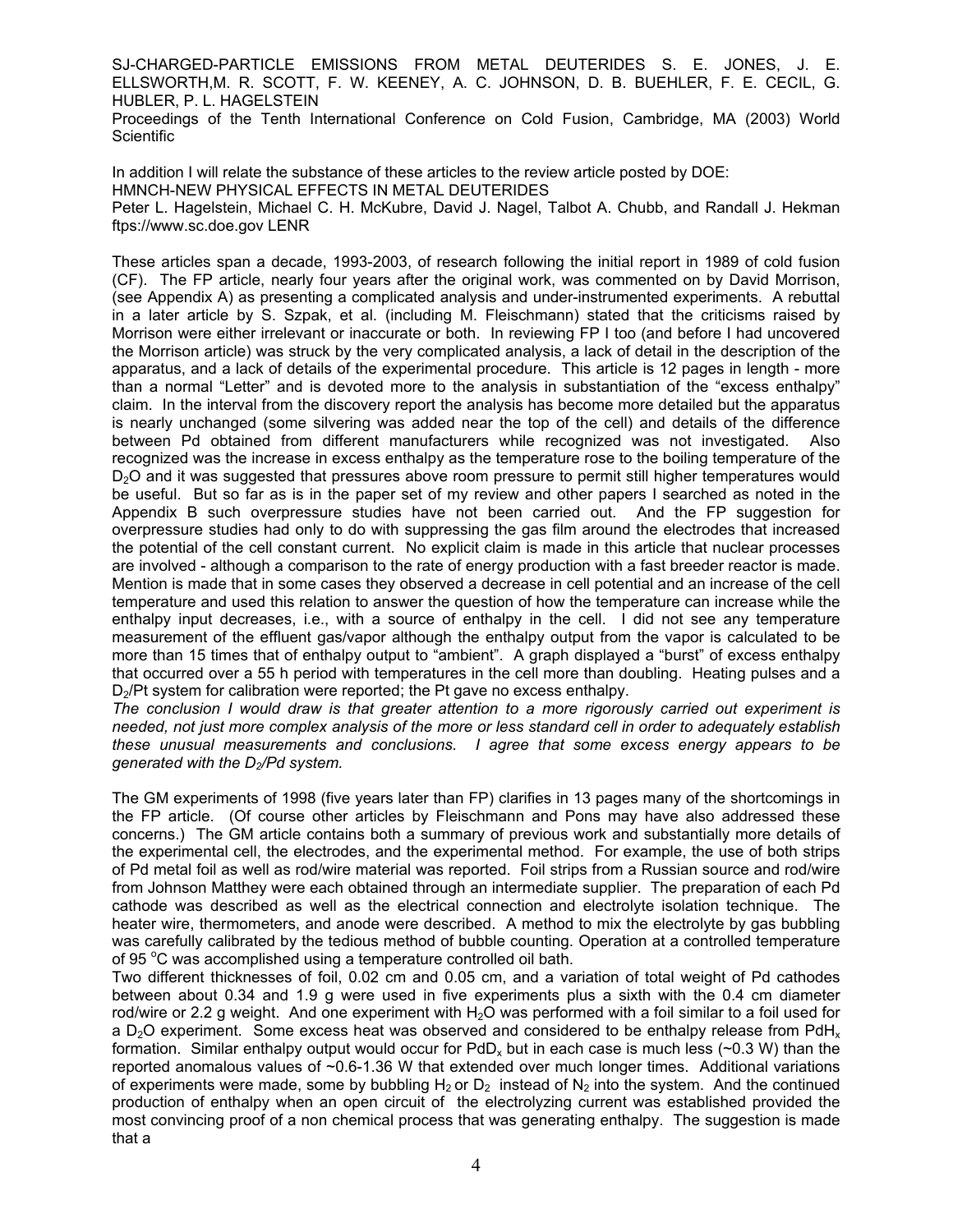process was occurring and that the required consumption of deuterons was 4 (10<sup>16</sup>) deuterons/day for a 1 W output. For a ratio D/Pd = 0.8 or 5  $(10^{21})$  deuterons this process was stated to be potentially long lasting.

*The conclusion I draw from these experiments is that considerable improvement in experimental technique and instrumentation has been developed. Greater attention to the publication of details strengthen the conclusion that excess enthalpy has been developed in the cells of D/Pd. The suggestion of a nuclear process is certainly unsubstantiated from the present experiments; no <sup>4</sup> He was looked for or detected nor were other nuclear reactions considered (see appendix B).* 

The MK experiments at SRI (Stanford Research International) were designed to determine production of 4  $4$ He as a product of the deuteron fusion reaction of Eq. 1. Thus, the cell design is modified so that mass spectrometer spectra can be taken of the effluent gas with a sensitivity to resolve  $D_2$  and <sup>4</sup>He. Stainless steel cells were used with careful exclusion of <sup>4</sup>He from the air (about 5 ppm at STP). D<sub>2</sub> was loaded into Pd on a carbon supported catalyst with pressures to 3 atm and temperatures to 250  $^{\circ}$ C. **These** experiments were meant to test earlier results by L. Case. And catalytic loading was carried out to replicate with better measurement of helium the experiments of Arata and Zhang. In three "open" cell experiments where excess power was observed they found  $4$ He in the effluent  $D_2 + D_2$  gas. However, unlike the report HMNCH they found some instances where no helium was produced even at measurable excess power levels. The helium increase in sealed cells in gas loaded Pd show a variety of behavior: no increase in <sup>4</sup>He over long periods of time (including the H/Pd control experiments), slow exponential increase of <sup>4</sup>He, and no increase for varying lengths of time followed by rapid increases in some cases to level above 5 ppm (of STP air). A correlation between the excess energy and <sup>4</sup>He production was shown, the slopes give  $\sim 32$  MeV/<sup>4</sup>He although the mean value total mass is only 75% of that expected from the Eq. 1. An additional experiment provided a closer fit (104%) to the mass balance. The excess power had a maximum of 9.9 % of the input power and an average of about half that. For H/Pd experiments, up to about half the D/Pd power was observed at higher input powers but the integrated energy produced was - 1  $+/-$ 6 MJ compared to a D/Pd energy production of 64  $+/-$ 6 MJ over a similar 86 day period. At the conclusion of these experiments both the Pd-bulk and Pd-carbon supported catalyst cathodes were analyzed for  $4$ He and  $3$ He. Large amounts of  $3$ He were found with the high resolution mass spectrometer and ratios of  ${}^{3}$ He/ ${}^{4}$ He of ~ 2 (10 ${}^{4}$ ) above natural abundance were found. Evidence presented in HMNCH show the  $3$ He radial gradient and support the production of  $3$ He in the cathode voids from the work of

The article by MM includes Fleischmann as a co-author and presents work about a decade after the initial report. The experiments were conducted at the NHE (New Hydrogen Energy) Laboratory in Sopporo, Japan. Copper rod cathodes were used in a co-deposition experiment of the Pd and  $D_2$ . A lithium free electrolyte was also used. A Fleischmann-Pons type cell was used and three experiments were carried out at the same time with temperature and voltage recorded and various electrolysis currents set. The results show excess enthalpy that varies in response to the current set - from 0.006 to 0.3 A). The analysis was carried out by M. Fleischmann but a simple analysis was made by M. Miles and the two agreed well. Excess enthalpy during co-deposition of ~0.25 W was stated. A large variation with current was found. Two effects of an applied heater power pulse were shown: the continued increase of excess enthalpy after the pulse was terminated and a return to the expected temperature when there was no excess enthalpy production or constant excess enthalpy production. However, the details of when these two conditions were observed were not presented. No recombination of the  $D_2$  and  $O_2$  gases was found consistent with all earlier results - such recombination would obscure the excess enthalpy calculations. The most important parameters are the radiation heat transfer coefficient,  $k<sub>R</sub>$  and the water equivalent, C<sub>p</sub>M of the cell. An infrared camera revealed hot spots on the cathodes suggesting the inhomogeneity of the  $D<sub>2</sub>$  reaction with Pd.

Arata and Zhang. These authors discuss only the above reaction of Eq. 1 but state they will examine

other nuclear reactions to explain the <sup>3</sup>He production.

*I conclude from this article that co-deposition techniques are an alternative to solid Pd cathodes but the experiments with the Fleischmann-Pons type apparatus continue to lack convincing instrumentation and interpretation noted nearly a decade ago.* 

The article by SJ presents the results of a different experiment, one designed to determine the occurrence of the  $d + d = \frac{3\pi}{2} + p$  reaction by measuring the proton that has an expected energy of about 3 MeV. Titanium foils were loaded with  $D_2$  in a separate experiment and then electrically wired in series and placed in front of a plastic scintillator, a glass scintillator, and a 5 in diameter photomultiplier tube. Pulses were digitized at 100 MHz over a 160 ms window and resolution was such that a distinction could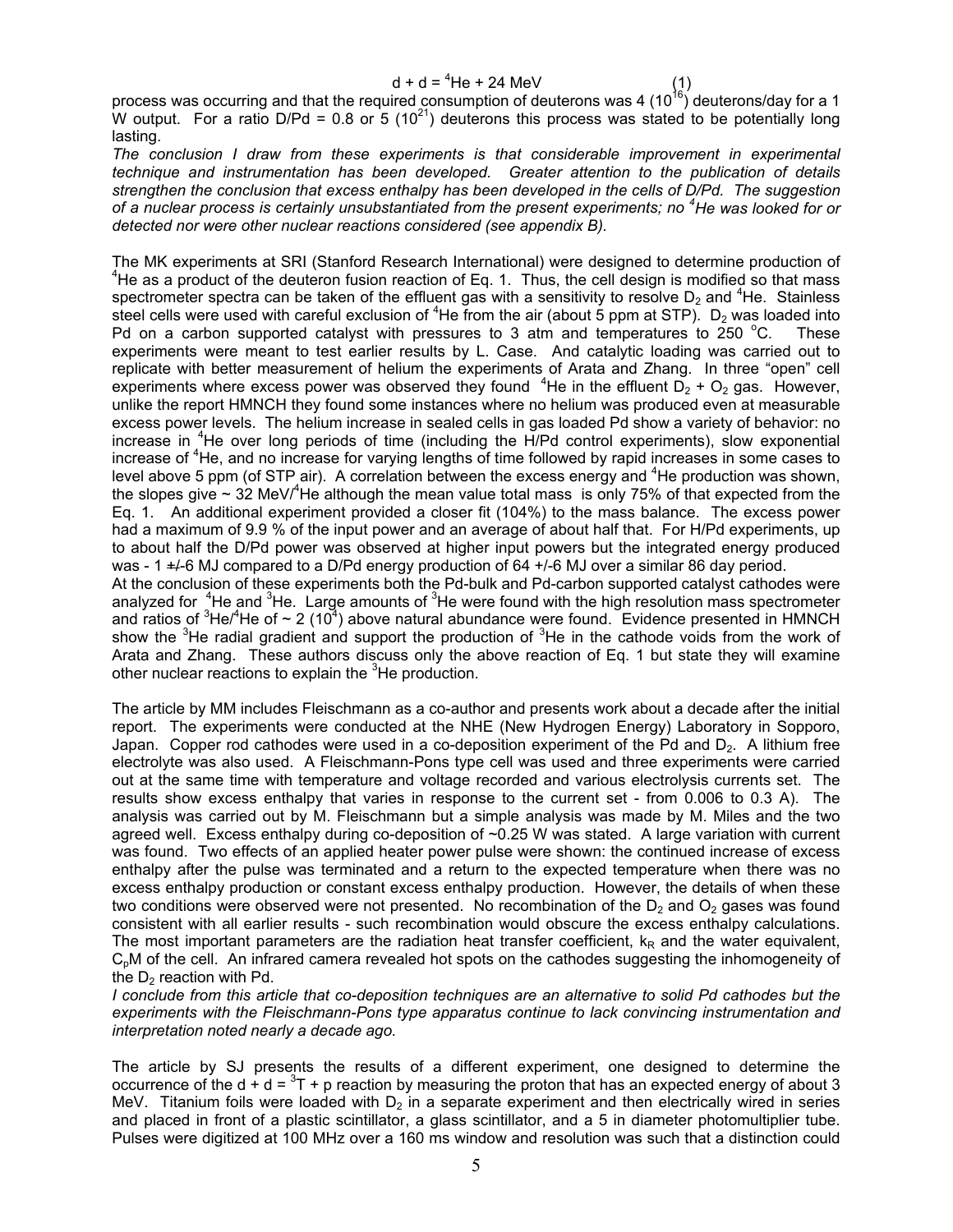be made between narrow plastic scintillator pulses and the broader glass scintillation pulses (particle passing through both plastic and glass materials). The light intensity integral corresponds to the energy of the known particle, <sup>4</sup>He (or a),  ${}^{3}$ T (or t), p, e . Calibration with <sup>241</sup>Am (5.45 MeV) was carried out. The loading produced TiD<sub>x</sub> where  $x= 0.5$  to 1.4. Two thicknesses of foils were used, 0.025 mm and 0.25 mm. The proton emission from up to 50 mm depth of the foil has sufficient energy to provide a light pulse. Various complications were examined: cosmic ray pulses and those from radon in the surrounding air of the experiment in the light tight box. To start a run the foils were heated by Joule heat from a current passed through the foil set. Two clear peaks from the plastic and glass scintillators were observed that were stated to be completely different from any of the calibration or background determinations. A matrix of possible particle/energy values was made and a 19 mm thick AI degrader was placed between the TiD. foil and the scintillators to help determine the particle involved. The plastic scintillator peak broadened and the peak shifted to lower energy and these changes were stated to most likely represent a proton flux although the energy loss was somewhat smaller than expected. From the use of SRIM code the 2.6 MeV energy calculated and the 2.4 MeV energy measured through the degrader film is within the experimental error for proton flux. The best results give a proton energy of about 3 Mev from a depth of about 12 mm in the TiD<sub>x</sub> foil. They also found evidence for "burst" type emissions; some 27 multi-proton events were observed in 2490 s of observation. Over the course of an hour the counts increased from background (3 counts/hr) to a rate of over 2100 counts/hr. The rate declined after about 1.5 hr and was 30 counts/hr some two weeks later - still above the background level measured earlier.

Two ion-implanted silicon detectors were set up to do coincidence counting of proton and triton emission. Thin TiDx foils were mounted between the two detectors in a vacuum chamber Faraday cage. A value of x = 1.0 - 1.6 was stated for the different deuteration process and the foils were not heated in the vacuum due to likely detector damage. Coincident events were observed as an equivalent energy at each detector and the cumulative (9.7 days) set without cosmic ray and non-coincident events plotted as detector energy (1) vs. detector energy (2). The 9.5 counts/day compared with 3 counts/day background. The rate variations from  $10^{-21}$  to  $10^{-25}$  fusion/deuteron pair/s were found in a majority of the experiments but the variations are not understood and were stated to be investigated further. A variety of special preparations have been found essential to give these results such as cleaning and gas loading at high temperatures and some variations are considered the result of lattice defects etc. in the foils.

*My conclusion from this article is that as an initial experiment substantial care was exercised both in the specimen preparations and loading and with the nuclear detector qualification, background evaluation and control, and data analysis. Independent measurements would be highly desirable coupled with analysis of the foil material to assess the initial quality, the final damage and the isotopic content before and after the experiments.* 

The theoretical article by PH presents a scenario for a nuclear process in understanding the excess enthalpy observed in the D/Pd experiments. After an introduction describing some of the many attempts at theory by the author and others, he has decided to work on the physical description of the process by including the solid state environment from the start. Not included are: low-level dd-fusion, energetic products not due to dd-fusion, heat and helium production, tritium production, and other anomalies but these were expected to follow from the inclusion of the solid state environment. A series of conjectures is formulated. These relate (1) to enhanced interaction of deuterons with a double site occupancy in a metal deuteride. Following each conjecture theory and connection with observations is presented. Conjecture (2) relates to new physics in the solid state environment, the possibility of nuclear reactions at two sites to be coupled together via a lattice resonating method. Conjecture (3) states that with generalization of vacuum models to include the solid state environment no new basic physics is needed. Photo-induced alpha emission is a model for formation of an excited nucleus from which alpha particles can evaporate but at energies below the maximum energy so that in deuterides a broad energy spectrum should be measured. Conjecture (4) states that "anomalies in metal deuterides are stimulated by strong phonon excitation." Phonons are indigenous to the solid state environment and different theoretical approaches are available. For new site-other-site interactions that the fast alpha particle emission requires, he considers a phonon-coupled fusion process coupled to an inverse process written as:  $(d+d)<sub>a</sub>$ + (<sup>4</sup>He)<sub>b</sub> ==> (<sup>4</sup>He)<sub>a</sub> + (d+d)<sub>b</sub>. His current picture involves this process as well as compact states such as  $n+\frac{3}{2}$ He states. Then conjecture (5) states that "null reactions are the dominant processes of the new phonon-coupled site-other-site reactions in metal deuterides". He proceeds to the development of localized states that increase the kinetic energy and centripetal energy terms. A solution of the complicated dynamics has not been found but believes the dynamics can produce rather compact states. This leads to the conjecture (6) that null reactions in metal deuterides can give stable compact states when phonon exchanges of the order 20 units of angular momentum are exchanged. He discusses the theory of Kasagi. A three deuteron interaction is suggested by Kasagi:  $d+d+d == > n+p+$ <sup>4</sup>He and Hagelstein believes this supports his compact states conjecture. Other channels of d+d+d would give d +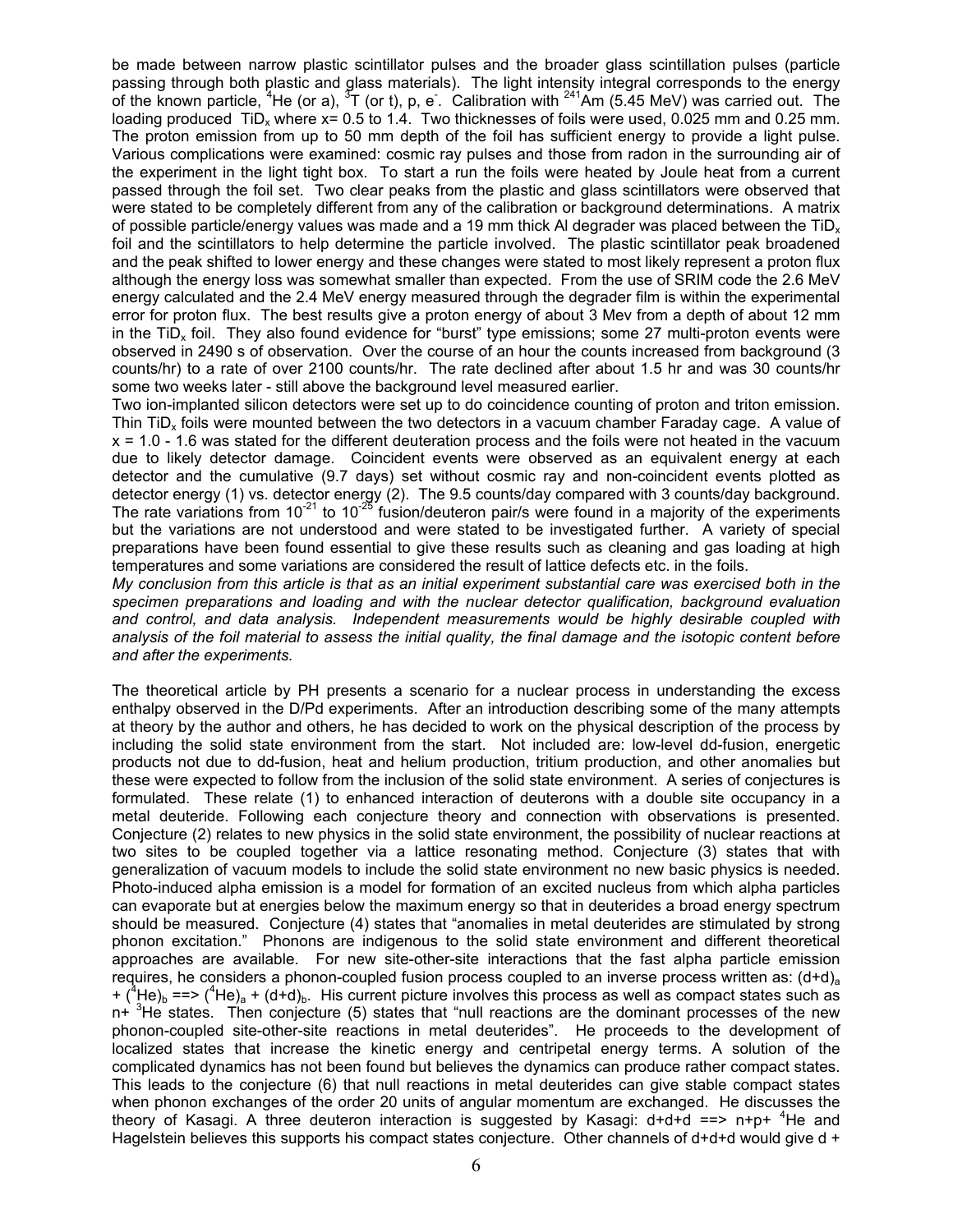${}^{4}$ He or t +  ${}^{3}$ He. The conversion of a nuclear quantum of energy to heat in the absence of fast ions or neutrons as in Eq. (1) has been an issue and conjecture (7) states "if sufficient angular momentum exchange occurs so as to stabilize the compact states, then the phonon exchange that occurs in association with null reaction couple energy effectively between nuclear and phononic degrees of freedom". A phonon-coupled SU(3) model was introduced and sheds light on the nuclear energy exchange process to phonon energies. This model would predict excess heat at high angular momentum exchange and other decay modes such as d+d would be dominant at lower angular momentum. A conjecture (8) about the slow tritium production that has been reported in some articles states the production is a consequence of tunneling from the compact state population to a double occupancy (molecular) state. The SU(4) model is employed for this calculation. The model predicts excess heat production with tritium production but this has yet to be observed. The possibility is suggested that an exclusion effect may occur such that a process that starts is reinforced to the exclusion of competing processes. The tremendous acceleration of the tunneling process between deuterons as is implied by the relatively fast reaction rates remains a difficult theoretical problem. Large screening enhancements do not seem reasonable. If a localized nuclear state with an energy resonant with the two-deuteron state this would change the dynamics significantly. Whether this might be aided by the solid state environment is not known. The theory of Rabi oscillations is considered relevant to this issue. And conjecture (9) states tunneling between deuterons can occur in connection with other fast processes that are coherent, such that the associated rate is linear in the tunneling factor e<sup>-G</sup>. Haglestein states that models where tunneling comes in with  $e^{2G}$  do not lead to reaction rates as observed. An SU(3) model is again presented. Maintaining coherence is required. Conjecture (10) states "this coherent tunneling process can be enhanced by a phase coherence between transitions at different sites, producing a superradiant enhancement". A possible model for "bursts" is suggested. And the observed anomalies imply rates that are inconsistent with rates for incoherent processes in all known cases. So tunneling as a coherent process provides reasonable estimates to experimental data.

The main conclusion of Hagelstein is that new effects, though wildly variant from nuclear physics in textbooks may follow new physical laws that are reasonable, understandable, and amenable to analysis. The systematic understanding of the disparate experimental anomalies is argued to result from an underlying physical picture of the interaction with the solid state environment. The need for high loading and the role of materials properties such as vacancies can be understood. The most significant test would be the fast alpha particle detection.

*My conclusions are that this work, published at the same meeting as the SJ article is somewhat self*  serving since the TiD<sub>x</sub> alpha particle measurements were known at this time and neither paper references *the other. However, the approach to suggest that nuclear physics may undergo modifications in the solid state is certainly interesting. Although the set of conjectures are far from a coherent theory they do present insight into the experimental results. Curiously the theories, neither Hagelstein's nor Kozima's (see Appendix A) were discussed in the HMNCH.* 

# **SUMMARY**

This set of articles make a significant case for phenomena in the deuterium/palladium system that is (I) markedly different from that of the hydrogen/palladium system, (ii) supportive of the claim that excess energy is generated in the deuterium/palladium system, and (iii) without a coherent theoretical explanation. In the 15 years since the discovery the articles under review (see above) show some progress toward investigating the phenomena with better controlled and instrumented apparatus. Variations in cathode design and materials, constant temperature bath near the  $D<sub>2</sub>O$  boiling temperature, monitoring of the effluent gas for <sup>4</sup>He, searching for nuclear reaction processes by direct measurements, and investigating of isotopic changes in the cell materials have all strengthened the case for the initial claim of excess energy. There seem to this reviewer some gaps that need filling in the experimental set in addition to the theoretical effort clearly needed. The significant increase in excess energy near the boiling temperature of  $D_2O$  compared to some 50 °C lower is hard to reconcile with a variation in nuclear process rate or any phonon assisted process, a la P. Hagelstein. If this temperature variation is important then experiments to go beyond the boiling temperature of  $D_2O$  would seem a logical step as mentioned (for different reasons) but apparently not accomplished by M. Fleischmann. Some repetition of the direct nuclear process measurements would seem to be in order, combined with isotopic assessment of the cathode material before and after an experiment that produced excess energy. There are enough failures of the experiments to produce excess energy that efforts to understand the differences should be made by better characterization and documentation of the experimental components. My gut feeling is that unless a substantial effort in made in a laboratory equipped and funded to carry out the metallurgy, chemical and material analysis, nuclear instrumentation and experimental design and analysis, etc. there will only be more conference reports without much advancement in the understanding of the phenomena.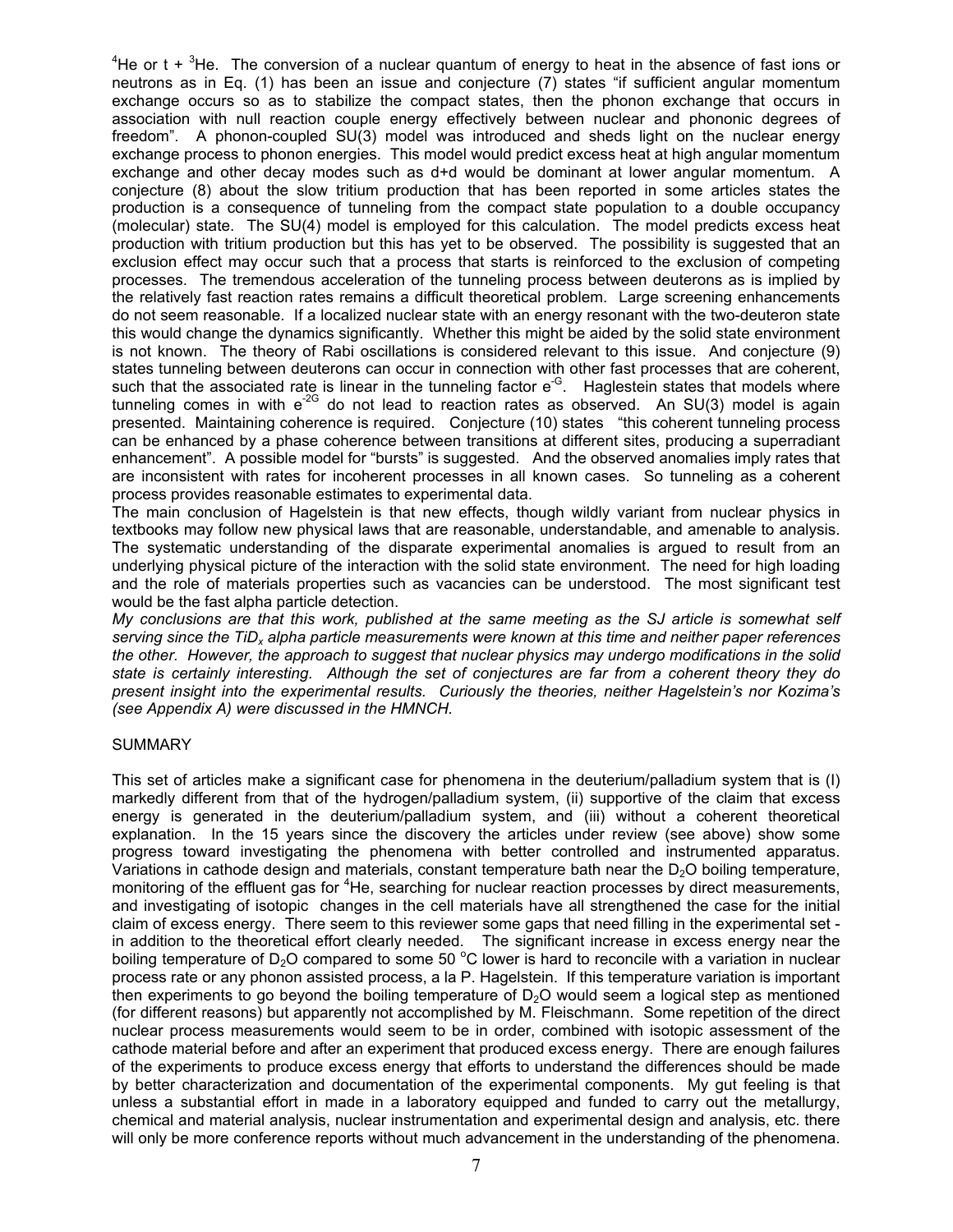The Italian (GM) and SRI (MK) efforts were a step in this direction but still lacked a concerted and encompassing attack. The understanding what effect if any, the solid state environment has on nuclear processes would certainly rank as a significant achievement especially in view of the very small effect that pressure is known to have on the nuclear decay rates.

Appendix A Articles Scanned in Addition to those Reviewed (the first author is noted)

 L. Case, "Catalytic Fusion of Deuterium into Helium-4", *Proc. ICCF7*, Vancouver, Canada, April 19-24, 1998

 Y. Arata and Y. Zhang, *Proc. Japan Acad*., 70(B), p106, (1994); 71(B), p98, (1995); 71(B), p304, (1995); 75(B), p281, (1999); *J. High Temp. Soc*., 21, p130, (1995)

J. Kasagi, T. Ohtsuki, K. Ishu and M. Hiraga, *Phys. Soc. Japan* 64, 777 (1995)

G. Preparata *Trans. Fusion Technology* 26 397 (1994) States ratio D/Pd > 0.7 and that D<sup>+</sup> is very mobile (diffusion 10<sup>-3</sup> cm<sup>2</sup>s<sup>-1</sup>). A Fleischman-Pons cell with a thermal relaxation time t = C<sub>p</sub>M<sup>\*</sup>/4k<sub>R</sub> where k<sub>R</sub> is the radiative transfer coefficient, and a value 3600 s results.

David Morrison *Physics Letters A* 185 498 (1994) Critique of FP *Physics Letters A* 176 118 (1993).

Y. Ohta Int. J. Hydrogen Energy 29 1553 (2004) Discusses D<sup>+</sup> + D<sup>+</sup> fusion rate by implosion of a cavitation bubble. [This is a different approach to d+d fusion similar to ORNL work reported earlier.] The theory of Gamov-Teller is invoked to calculate the rate of reaction. For a bubble with consideration for D<sup>+</sup> density increase that reduces the temperature they find  $T_{max}$  = 1.5 (10<sup>8</sup>) K, n<sub>D</sub> = 3.2 (10<sup>17</sup>) and a minimum radius of collapse ~ 5 (10<sup>-3</sup>) cm. Some 2 (10<sup>-1</sup>) fusions modified by an unexplained parameter a <sup>-1</sup> are stated. The article ends with a discussion of world energy source etc.

H. Kozima *J. Electroanalytical Chemistry* 425 173 (1997) Theory is presented using the <sup>6</sup>Li atom in the electrolyte of many experiments to provide a neutron that begins an interesting series of reactions leading to d+d fusion.

H. Kozima *J.Hydrogen Energy* 25 505 (2000) Use of his theory to understand Tritium production in others experiments.

H. Kozima *J.Hydrogen Energy* 25 509 (2000) This article gives branching ratios:

 $d+d = t(1.01 \text{ MeV}) + p(3.02 \text{ MeV})$  (1); d+d= 3/2 He(0.82 MeV) +n(2.45 MeV) (1); d+d= 4/3 He(76 keV) + g(23.8 MeV) (10<sup>-6</sup>).

D. Afonichev *J. Hydrogen Energy* 28 1005 (2003) Experiments with Ti saturated with D<sub>2</sub> are presented with neutron emission found in one batch but never in another batch. Tritium concentration at the cathode surface is 3-7 times above background.

B. Constantinescu J. Hydrogen Energy 26 507 (2001) Irradiate Ni with D<sup>+</sup> ions to mock up a fusion reactor condition (1273 K and high vacuum) and study the damage of Ni. He bubbles.

J. Xiao *J.Hydrogen Energy* 24 741 (1999) This article examines the potential for cold fusion reactions in hydrogen storage media, LaNi<sub>5</sub> + 6H = LaNi<sub>5</sub>H<sub>6</sub> and FeTi + H = FeTiH or FeTi + H = FeTiH<sub>2</sub>. He shows acoustic emission.

D. Gozzi J. Electroanalytical Chemistry 435 113 (1997) X-ray emission, heat excess and <sup>4</sup>He measured from a D/Pd system. X-ray film is used and is placed outside the Pyrex vessel. Spots are found but are not seen with a blank cell.

W-S. Wong *J. Electroanalytical Chemistry* 434 31 (1997) A maximum loading ration of D/Pd is 0.85 at 295 K for either D or H when pressures of 2000 atm for  $D_2$  or 570 atm for  $H_2$  are used. He states that electrolytic loading results in a much lower ratio.

F. Wills *J. Electroanalytical Chemistry* 426 177 (1997) Reports that H + O recombination and related enthalpy production occurs in electrolytic cells but is important only at low current densities. This mechanism can not explain the FP type excess enthalpy in the D/Pd system.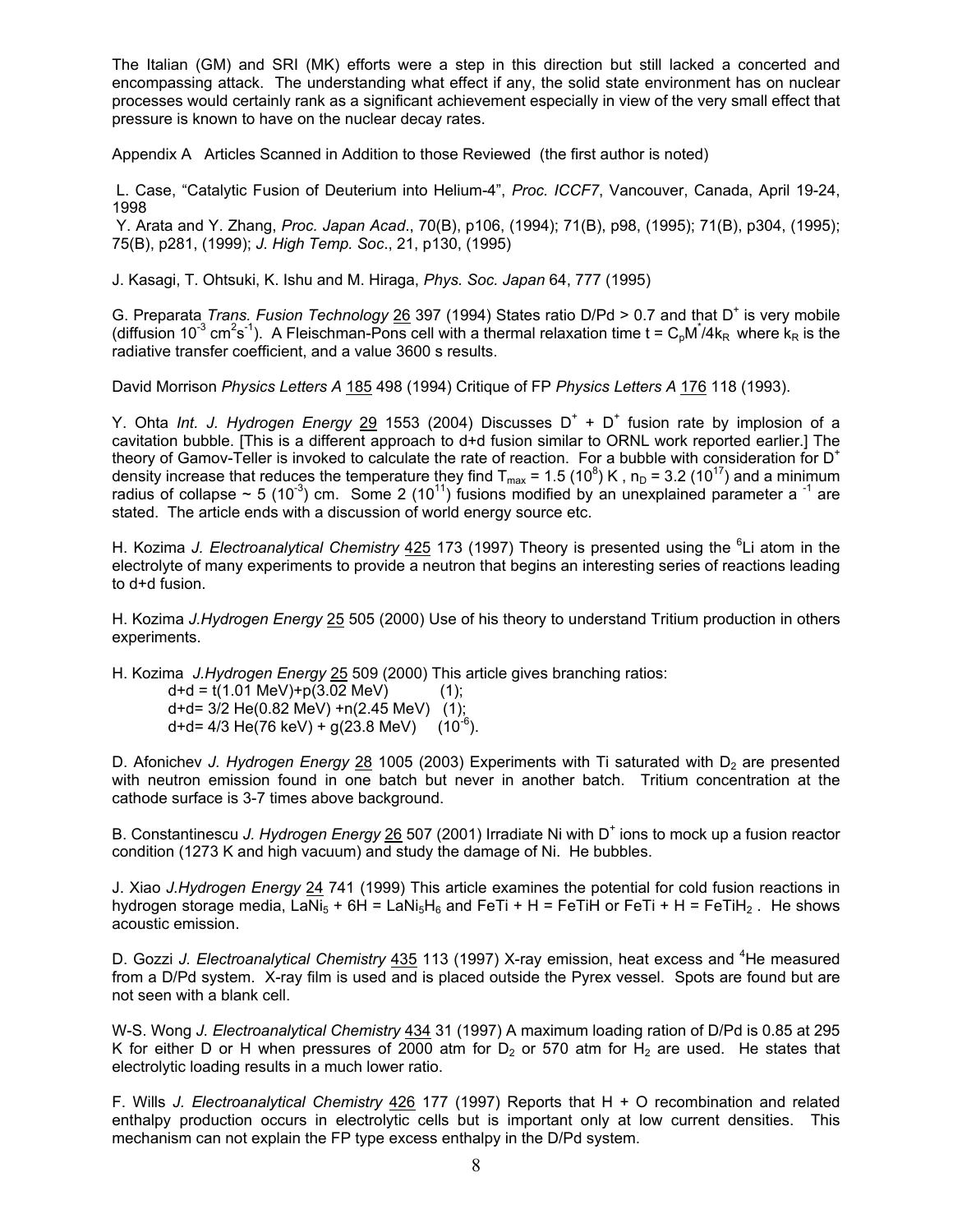G. Mengoli *J. Electroanalytical Chemistry* 395 249 (1995) A report using a Pd -95% and Rh-5% alloy to observe neutron emission with either electrolytic or gas loading of the cathode. An NE213 liquid scintillation neutron spectrometer was used. A statistical excess of 0.2 - 0.7 ns<sup>-1</sup> with electrolytic loading and  $1-15$  ns<sup>-1</sup> with gas loading.

D. Gozzi J. Electroanalytical Chemistry 380 91 (1995) Reports measurements of <sup>4</sup>He and t but no neutrons were measured. The t excess was less than expected from the excess enthalpy measurements.

Appendix B Some nuclear reactions of interest in this Review (Handbook of Chemistry and Physics 83 2002-2003, ed. D. Lide, CRC Press, NY, NY)

From the mass differences and a partition of energy by particle mass the nuclear reactions can be determined. Thus,

| n mass = 1.6749271 (10 <sup>-24</sup> ) g      |   |
|------------------------------------------------|---|
| <sup>1</sup> H mass = 1.6726216 $(10^{-24})$ g |   |
| $3$ T mass = 3.0160492675 au                   | 3 |
| <sup>4</sup> He mass - 4.0026032497 au         |   |

 n mass = 1.6749271 (10-24) g p mass = 1.6726216 (10-24) g 1 D mass = 2.014107780 au  $3$ He mass = 3.0160293097 au 1 au = 1.66054 (10<sup>-24</sup>) g

d + d =  ${}^{4}$ He + 0.0256123103 au =  ${}^{4}$ He + 23.89 MeV

d +d =  ${}^{3}$ He + n + energy 3.28 MeV or =  ${}^{3}$ He (0.82 MeV) + n (2.46 MeV)

d + d =  ${}^{3}$ T + p + energy 4.56 MeV or  ${}^{3}$ T (1.52 MeV) + p(3.04 MeV)

# **Review #5**

This is a review of the recent material submitted by workers in the area of "cold fusion" (CF) for consideration for funding by the DOE. I have carried out research on Pd-H and Pd alloy-H systems for many years but I am not an expert on the nuclear or theoretical aspects of the CF research. I have carefully read the document entitled "*New Physical Effects in Metal Deuterides"* by Hagelstein, et al. Their review describes the latest research on the *Excess Heat* and *Nuclear Emissions* aspects of CF.

With respect to the section on *Excess Heat* I was disappointed that the review described some more sophisticated versions of the original Fleischman-Pons experiment but basically it seems to be "more of the same" of this type of research. At the end of the review they state that the ``scientific questions posed by these experiments are, in the opinion of the authors, both worthy and capable of resolution by a dedicated program of research". There are no specific plans offered for this ``program of research" that might elucidate the validity of CF but the implication is that if money were given for CF research we would get ``more of the same". The absence of specific research plans is a serious drawback to their proposal.

It seems to me that the authors should have had a section which carefully addressed the many cogent arguments offered in the literature tending to discredit the existence of CF. For example, K. Shanahan (Thermochim. Acta, 387 (12002) 95) has argued that the excess heats (E. Storms, ICCF8, (2001) p. 55- 61) can be explained on the basis of fluctuations in the calibration. He has elsewhere pointed out that the catalytic recombination of D2 and O2 can also be a factor for the excess heat since the latter is evolved at the anode and the former will be evolved at the cathode once a steady state is reached.

In "*New Physical Effects in Metal Deuterides"* by Hagelstein, et al it is pointed out on page 3 that ``in no case was a calorimetric imbalance observed (19 examples) where an electrode failed to achieve a bulk average D/Pd loading of 0.90. However, all electrodes achieving a loading of 0.95 or greater (15 examples) exhibited an heat excess more than 3 times the measurement uncertainty". If this is the case, then I fail to understand why gaseous loading of Pd with D using up to 3.1 GPa of D2 to achieve D/Pd ratios greater than 0.95, does not lead to CF. Baranowski and coworkers (J. Less-Common Mets., 158 (1990) 347), who have had extensive experience with high pressure loading of metals with H2 and D2, failed to observe any evidence of *excess heat* in a system which is inherently simpler than the electrochemical ones. They also tried dynamic loading to these high D/Pd ratios without any evidence of either nuclear events or *excess heat*. The proponents of CF have failed to convince me why loading to D/Pd>0.95 in the gas phase does not lead to CF, in fact, they did not address this contradiction in "*New*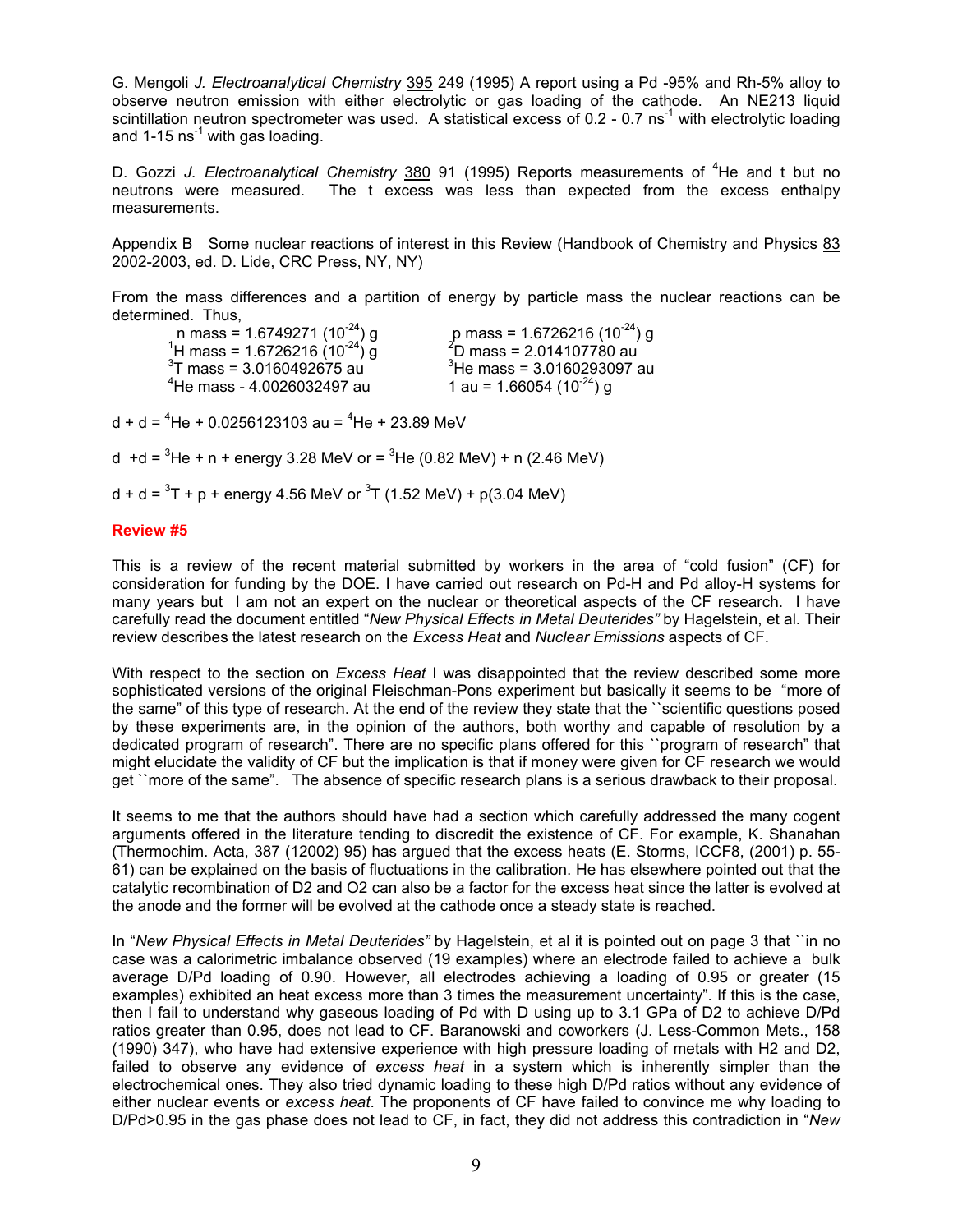*Physical Effects in Metal Deuterides"* by Hagelstein, et al. It should be kept in mind that the bulk phase Pd doesn't care where the D comes from once it is within it!

 In "*New Physical Effects in Metal Deuterides"* by Hagelstein, et al there are 130 references and only 2 of them are not directly from favorable CF literature. This illustrates the rather narrow focus of these researchers. My feeling is that there should be no funds set aside for support of CF research but, if the DOE receives a proposal in this area which suggests some definitive research which settle some of the issues, it should consider it for support as it would any other proposal.

# **Review #6**

To begin a review of "Cold Fusion" it is useful to remind oneself of the quote by Dr. Gordon Baym from his article in Phys. Rev. Lett 63,191(1989).

"We are searching for new experimental phenomena in an area in which theory must be supported by consistent, systematic data. Any search for 'anomalous phenomena' is, in its early stages an experimentally, not theoretically driven field. It is necessary to stay as close as possible to conventional physics for as long as one can hold out, and only when driven up the wall should theorists invoke new physics."

Clearly the data described in the position paper is not consistent and systematic. Furthermore the scientists quoted do not spend enough effort searching for conventional causes of the phenomena claimed or for systematic errors in the measurements. Little has changed in Cold Fusion from the publication of John R. Huizenga's book "Cold Fusion: The Scientific Fiasco of the Century", U. of Rochester Press, Rochester, New York (1992). Cold fusion is inconsistent with a huge body of knowledge about nuclear processes developed over the past 70 years. Three miracles are required for "Cold Fusion" as described to occur. These are:

1. The Fusion Rate miracle. The inter-atomic distance of deuterium adsorbed onto palladium is larger than deuterium gas, 0.28-0.17 nm. The estimated tunneling rate for that distance is  $3x10^{-64}s^{-1}$ .

2. The Branching Ratio miracle. When deuterium atoms fuse a compound nucleus with an excitation energy of 23.85 MeV is formed. This a well studied reaction because it is commonly used as a source of 3 MeV neutrons. The excited nucleus is known to decay with a 50 percent probability by neutron emission 50 percent probability by proton emission. No significant production of neutrons have been observed in "Cold Fusion" studies.

3. The Concealed Nuclear Products miracle. Neutrons, tritium, or gamma rays are not observed in quantities consistent with fusion, see table 1.

The new claims are as follows <sup>4</sup>He production, charged particle detection, and a theory that would allow energy from the <sup>4</sup>He compound nucleus to be transferred to a nearby palladium nucleus. The <sup>4</sup>He measurements are not reproducible in other similar cold fusion experiments. The positive <sup>4</sup>He data are suspect because the details of the analysis are not give. The type of mass spectrometer and sample preparation are crucial to understanding these results. The better documented experiment gives a negative result. The charged particle detection measurements were not sophisticated in terms of particle identification. It is therefore not convincing as evidence of reaction 1(b). The theory paper is not believable and easily tested. If Pd isotopes were being excited by the process described <sup>106</sup>Ru would be an observable (and only  $^{106}$ Ru).

|      |                                                  | Release<br>Energy | Reaction sec $^{-1}$   | <b>Branching</b> |
|------|--------------------------------------------------|-------------------|------------------------|------------------|
|      | Reaction                                         | (MeV)             | per Watt output        | Ratio            |
| 1(a) | $D + D \rightarrow \sqrt[3]{He + n}$             | 3.27              | $1.91 \times 10^{-12}$ | $-0.5$           |
| 1(b) | $D + D \rightarrow T + p$                        | 4.03              | 1.55 x 10 $^{12}$      | ~10.5            |
| 1(c) | $D + D \rightarrow {}^{4}He + \overline{\gamma}$ | 23.85             | $2.61 \times 10^{11}$  | $10^{-7}$        |
| 2    | $p + D \rightarrow He + \gamma$                  | 5.49              | 1.14 x 10 $^{12}$      |                  |
| 3    | $p + T \rightarrow 4He + \gamma$                 | 19.81             | $3.15 \times 10^{-11}$ |                  |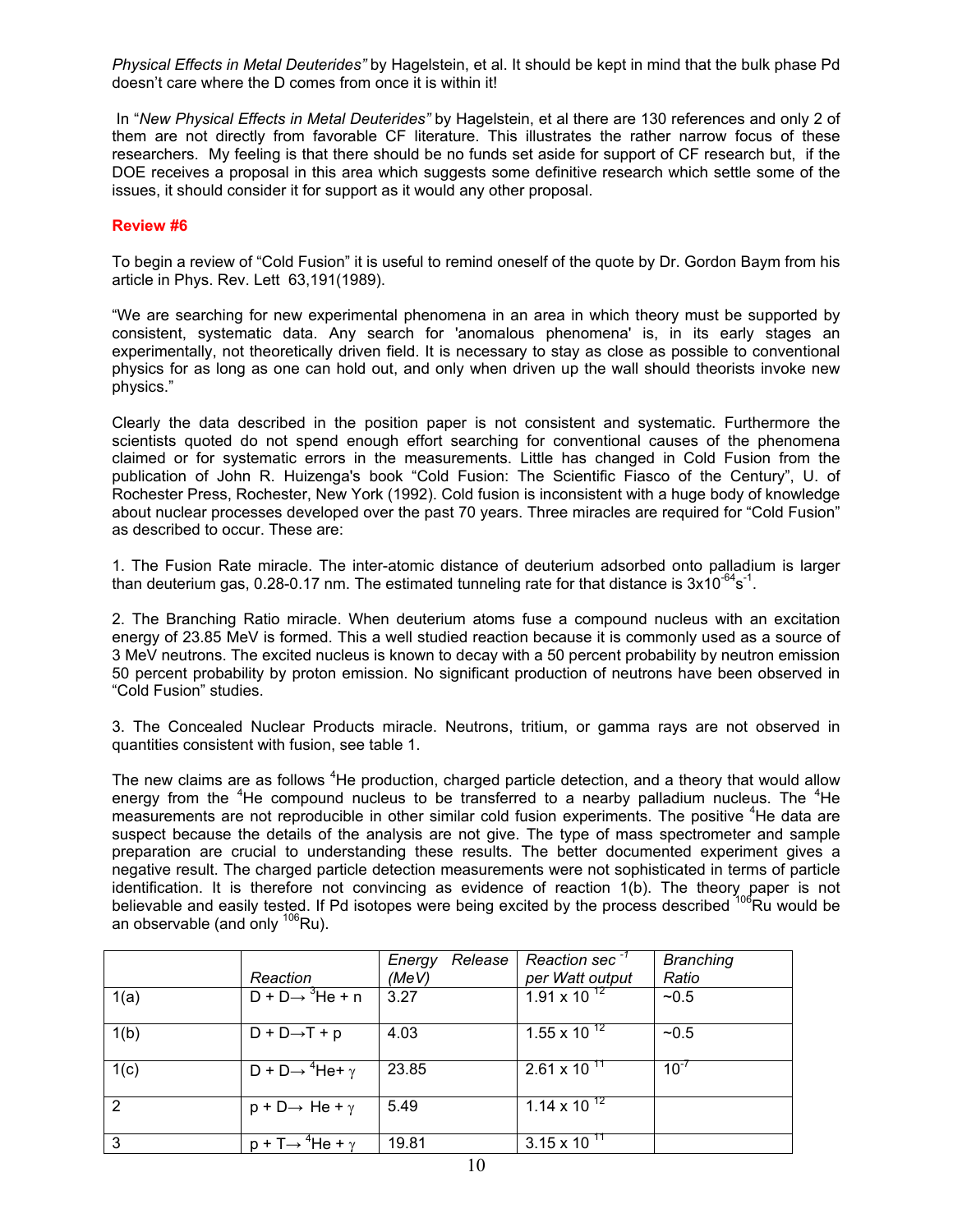|    | n<br>He.<br><br>◡<br>─                         | 7.59 | 255v<br>$\overline{A}$ $\overline{C}$<br>10<br>ັບ.ບບ |  |
|----|------------------------------------------------|------|------------------------------------------------------|--|
| __ | .<br>$\overline{\phantom{a}}$<br>$\sim$ $\sim$ |      |                                                      |  |

Table 1. Known Fusion Reactions of Hydrogen Isotopes

Claims of excess heat are reviewed in more detail.

Excess power is measured rather than heat. This quantity is prone to anomalies due to several likely causes. The storage of hydrogen gas in the Pd electrode being release and combined with oxygen from the anode could cause excess heating. The power level is determined assuming a steady state heat flow. Changes in heat conductivity due to the dynamics of gas flow can result in temperature excursions.

The amount of excess heat claimed is small compared to the energy put into the system. For example take the experiment of Fleischmann and Pons, Phys. Lett. A, 118-129(1993). A palladium electrode was operated at 4 Volts with a current of approximately 0.4 Amperes for six days. The total energy input was therefore 830 kJ and the integrated excess heat reported was 26 kJ, 3 percent of the input.

The estimate of power generated by the palladium electrode is based on an equation that describes the balance heat flow in by electrolysis and heat flow out by either radiative transfer of advection of gas. While there is a great deal of discussion concerning the determination of radiative heat transfer coefficient there is essentially none on the advective component. The gas is evidently assumed to be in thermal equilibrium with the solution. Errors in the treatment of advective heat loss will be transferred to the radiative heat loss. The method of calibration does not address this type of error because the gas bubbles are formed at the palladium electrode not at the heater element. The radiative heat transfer coefficient is stated as being lower than the black body radiation rate. An estimate of the black body radiation rate based on the figure 2 in the paper is 28 percent lower. These details are important. A question I would raise is does excessive bubbling improve the heat transfer from the palladium to the solution by stirring? Does normal bubbling remove more heat by advection?

Remembering as Huizenga pointed out in his book that the ICCF has a long history of excluding negative results, other power production experiments are presented as confirming evidence. The first of these is the SRI experiments. The first is an improved version of the Fleischmann and Pons electrolysis experiment. The results of this experiment is similar to Fleischmann and Pons. The excess power is correlated with deuterium flux. The objections I've raised to the methodology of measuring power applies equally to this experiment. The observed correlation with deuterium flux is consistent with heat transfer errors due to bubbling. The SRI experiment was improved to the extent that an attempt was made to mitigate uncontrolled recombination. The uniformity and distribution of oxygen is still questionable.

Correlations of "excess power" with deuterium loading is also claimed. The threshold for "excess power" is a D/Pd atom ratio of 0.89. This is an enormous amount of stored deuterium. The volume of stored D2 is 1000 cm 3 per cm 3 of palladium. If even a fraction of this stored were released the heat transfer balance would be disturbed significantly. If the stored deuterium were to recombine with oxygen the energy release would be 12 kJ per cm 3 of palladium.

Correlations with temperature and current density are also claimed these correlations may be the result of the flawed method of measure power generation. Again the most likely culprit being bubble generation an inherently nonlinear and turbulent process.

# Helium production

Another class of experiments are referenced for the production of "excess heat" which do not involve electrolysis. The first of these is the Case experiments. Platinum group metals are loaded onto carbon substrates, 0.5 - 1.0 %. The excess heat is only observed with this low loading of platinum metals. This implies that carbon is involved in the effect. Six of 16 cells show excess heat. Four or five show helium excess as well. The most conventional explanation is that the carbon has adsorbed gases from the air, oxygen and helium. Oxygen combines with the deuterium to produce heat and helium is released on heating. The authors attempted to discredit this explanation by asserting that the container was helium leak tight. Presumably this was based on the ability to hold hydrogen. I don't see how the apparatus could be guaranteed leak-tight without a helium leak check. The authors suggest that a 5 day hydrogen presoak should displace helium adsorbed on the carbon substrate. That is only true if carbon is more selective for hydrogen than helium. They suggest that the rate of sequestration is low. That in fact does not help their argument because the carbon is not likely to be produced just prior to use. A few sample of catalyst were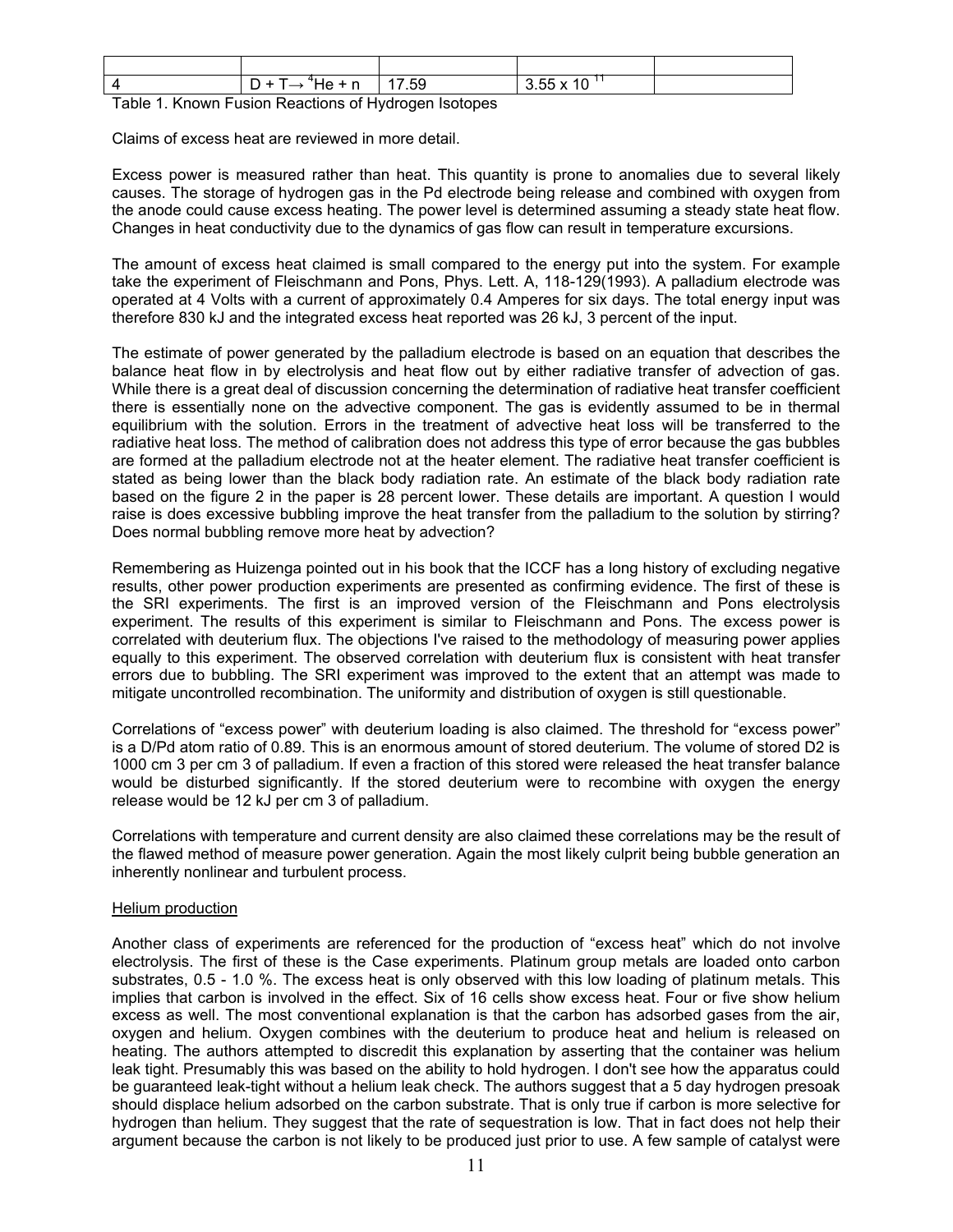test and found to indeed have helium adsorbed but the quantities were considered low by the authors. The amount It is difficult to prove no contamination. The authors must look for ancillary evidence of air contamination argon for example, would be adsorbed more strongly than helium on carbon and would make a good air tracer. The fact that the effect is destroyed when the catalyst is heated above 300 C suggests that adsorbed gases are important. I have assumed that the mass spectrometer used could completely resolve  ${}^{4}$ He + from D<sub>2</sub><sup>+</sup>. This can also be an issue. The helium build up shown in fig. 13 could be the result of saturating a titanium getter. Nonetheless these studies are neither consistent nor reproducible as the next experiment shows.

The Arata and Zhang experiment was another variant on the Case experiment. In this experiment a hollow palladium cathode is loaded with deuterium by electrolysis. Their experiment claims to have found excess power, tritium, and 3 He. The 3 He is undoubtedly from the decay of the small amount of tritium present in heavy water. The tritium observed was 2 to  $5 \times 10^{15}$  atoms more than 4 orders of magnitude smaller than should be expected from reaction 1(b) in table 1. Most significant is the complete absence of 4 He in this experiment. This is in contrast to the Case experiment. The description of this experiment indicated that the a titanium getter pump was used to remove deuterium gas and that the mass spectrometer was capable of resolving  ${}^{4}$ He + from D<sub>2</sub><sup>+</sup>. The more careful experiment sees no effect with regard to <sup>4</sup>He production.

Note the article by McKubre et al. Misstates Arata and Zhang as having observed 4 He production.

# Charged Particle Production

Jones et al. report a number of experiments attempting to measure charged particles from metal deuterides. The equipment used is somewhat primitive. The first apparatus described is a photomultiplier with a glass and a plastic scintillator sandwiched in front. Ionization in the plastic and glass is presumably differentiated by pulse shape discrimination. Coincident signals from both the glass and the plastic are rejected. The argument for identifying the particles as reaction products from reaction 1(b) in table 1 becomes convoluted. One must assume that pulse shape discrimination is very efficient because two parameter plots for beta and alph emitters are not shown. Then one must accept the arguments about range and trajectory to eliminate the ambiguities in the particle identification. Namely a 10 MeV alpha looks like a 3 MeV proton and looks like a 150 keV electron. Jones makes some argument about rejecting the 10 MeV alpha from 212 Po by looking for a coincidence with the beta in  $2^{12}$ Bi. His detector geometry is only 2 Pi the rejection rate is 50 percent at best.

Jones then reports an improved experiment where the TiD foil is placed between two surface barrier detectors. These experiments also suffer from the lack of a definitive particle identification. The data shown in figures 12 and 13 do not show the expected 3 MeV alpha in coincidence with a 1 MeV triton. In 9.7 days of running I see 2 events where a 3 MeV particle is in coincidence with 0.5 MeV particle and 2 events where a 3 MeV particle is in coincidence with 0.1 MeV particle. I do not find this convincing. Jones concludes that he has observed  $10^{-21}$  to  $10^{-25}$  fusions per deuteron pair per second. That is hardly sufficient to provide a significant source of energy. If one believes that is correct it is still a miracle 40 orders of magnitude larger than conventional physics allows.

# Hagelstein Theory

This theory was apparently developed to explain Huizenga's miracle number 3, concealed nuclear products. The mathematics presented in the paper is sound. But, the devil is in the conjectures. The most implausible being conjecture II. While it is possible for nuclei to be coupled a two different sites as demonstrated by Terhune and Baldwin in the 1960's. That coupling occurs through the Mössbauer effect. There is no crystal lattice that could produce a recoilless transition of a 23.8 MeV gamma ray. Converting all of that energy in to phonons (heat) must have negligible probability of then reassembling into the narrow width of another nuclear level. I was somewhat puzzled by Hagelstein's discussion of phonons being mediated by the strong force. The reaction he conjectures is amusing because one of the reaction products from equation 8 is  $^{106}$ Ru produced by alpha emission from  $^{110}$ Pd (11 % natural abundance). The anomalous heat claims suggest 10 18 to 10 19 fusions if this reaction were at all probable the  $^{106}$ Ru activity would be at the Curie level, quite hazardous.

# Conclusion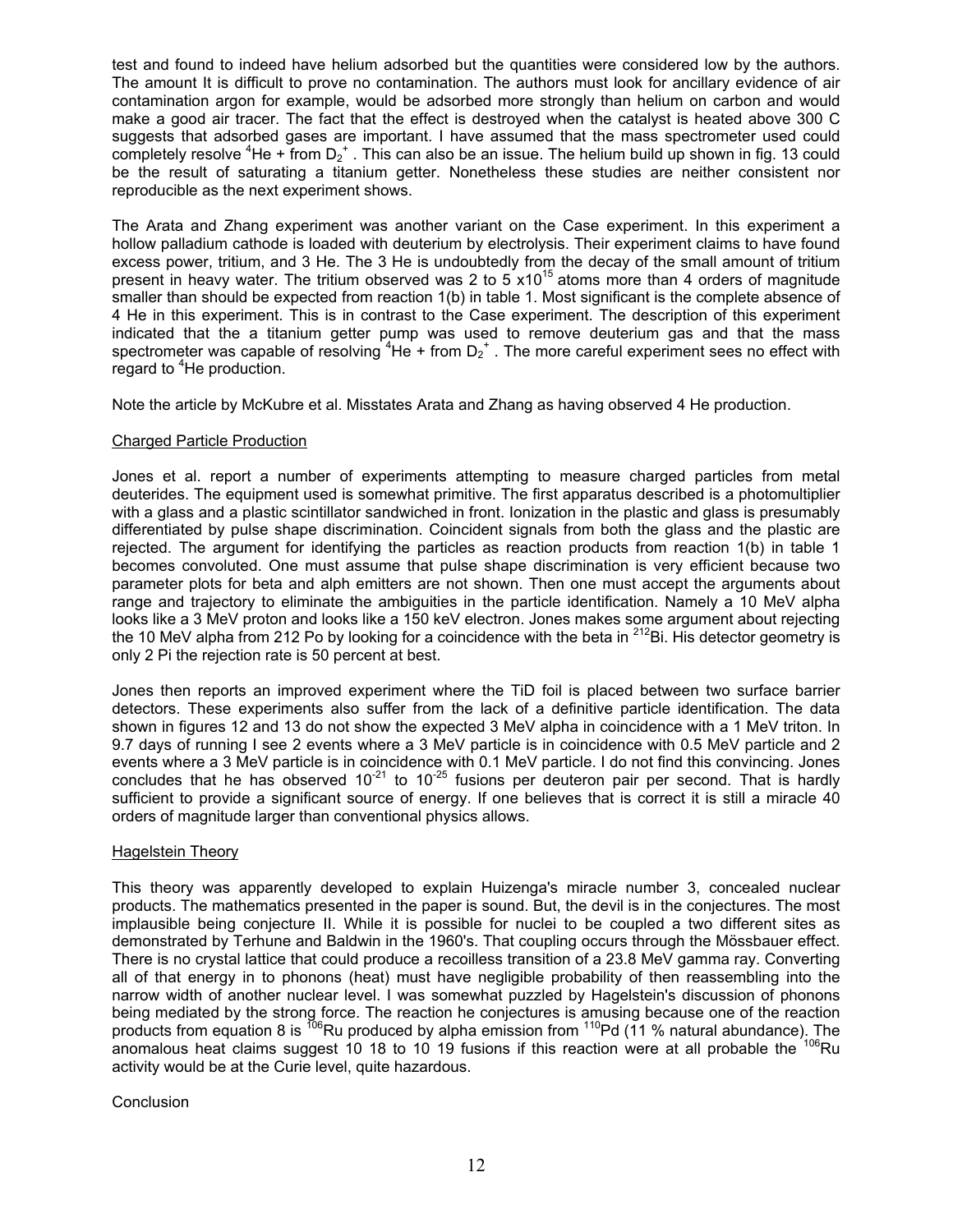I find nothing in the articles that I've read that convinces me that the new anomalies reported are not experimental artifacts. Exposing or disproving experimental artifacts is far more difficult than generating them. Better experiments could be done, however. For example, a time projection chamber trace showing a proton and triton originating from the same point in a TiD foil with the correct energy would be convincing. Certainly the weight of the evidence present thus far is not strong enough to overcome the three miracle requirement.

### **Review #7**

### I. General Comments.

 I have spent the past few weeks reading the papers sent to me by the Office of Science, DOE, including many of those that are referenced in the overview paper by Hagelstein et al. (cited in this review as reference DoE31). I find it fascinating that, as noted by these latter authors in their Introduction, "thousands of papers" on this topic have been written since the initial cold fusion claims of 1989.

Compared with the early work on cold fusion with which I am familiar (e.g., I was a participant in the 1989 cold fusion evaluation workshop at Erice), I find the large number of different experimental methods that have been applied to the cold fusion problem to be very impressive. However, one aspect of cold fusion studies has not changed, namely that the field crosses the boundaries of several rather different scientific areas, such as chemistry, electrochemistry, thermodynamics, solid state physics, hydrogen storage in solids, and nuclear physics. It is difficult to find scientists who are knowledgeable in all of these areas – either cold-fusion practitioners or peer reviewers. As I note in a few examples in section II below, I have the impression that in some instances, cold-fusion experimenters are not as expert as they should be in the methods that they have chosen to use.

Also, I think that some scientists have, to say the least, not adequately explained their choices of various initial conditions in their cold fusion experiments, in particular to other scientists, such as myself, who are not working on cold fusion,. Researchers have gone from (i) the classic Fleischmann-Pons electrolytic cells containing aqueous  $D_2O$  solutions and metal electrodes (Pd or Ti); to (ii) arrays that establish "non-equilibrium" conditions by Joule heating in deuterated metal electrodes; to (iii) treatment with LiD powder followed by deuterated water and sulfuric acid,  $D_2O + D_2SO_4$ ; to (iv) exotic sandwiches of coated metals through which  $D_2$  gas permeates, without any application of electrical energy, to (v) glow discharges in the presence of deuterated metals, to (vi) laser irradiation of deuterated metals, to (vii) etc., etc. It is not made clear, at least to me, how such changes in initial conditions are expected to affect the outcome of the experiments. The initial conditions change drastically but the claimed final results seem to be the same: cold fusion reactions in the presence of deuterium but not of normal hydrogen.

I find it a bit disheartening that, despite the efforts of the dedicated researchers in this field during these past fifteen years, they have been unable (a) to completely solve the nagging problem of the nonreproducibility of the experimental results, or (b) to elucidate and/or nail down all the important parameters involved in the proposed cold-fusion phenomena (plural nuclear mechanisms have been proposed) or (c) even to convince the broader scientific community that cold fusion is real.

 As a nuclear scientist, I must make note of what I think is an interesting question of logic and philosophy in the history of this field. From the earliest report of Pons and Fleischmann, the statement was made that the observed excess heat could not be explained by *known chemical effects (*or by extension, of *known solid-state effects)*. Therefore it was concluded that by default, any excess energy release had to be the result of *unknown nuclear processes* (all of the italics and underlining in this paragraph are by me). This single-minded conclusion has been pushed ever since, even though, as noted in DoE31 in footnote b on page 2, *"The excess heat effect itself is consistent neither with a conventional D + D fusion reaction mechanism, nor with any other nuclear reaction mechanism that appears in textbooks or in the mainstream nuclear physics literature."* So far as I can tell from my reading, there have been few attempts to search for evidence of *unknown non-nuclear processes, either chemical or physical*, to explain the results of cold fusion experiments. I will return to this point briefly in Section III.

**II. Detailed Comments and Questions About Searches for Nuclear-Reaction Products in Cold Fusion.** 

 In this section, I will focus on several topics that I am knowledgeable about, related to searches for evidence of nuclear processes occurring in cold fusion experiments. I must note that, because of constraints on my time and because of the large number of relevant papers, I have selected papers that seemed important and/or sparked my interest. My review necessarily does not cover all of the work referenced by DOE.

I also will not discuss the electrochemistry, calorimetry, and thermodynamics issues involved in cold fusion experiments, since these are outside my areas of expertise.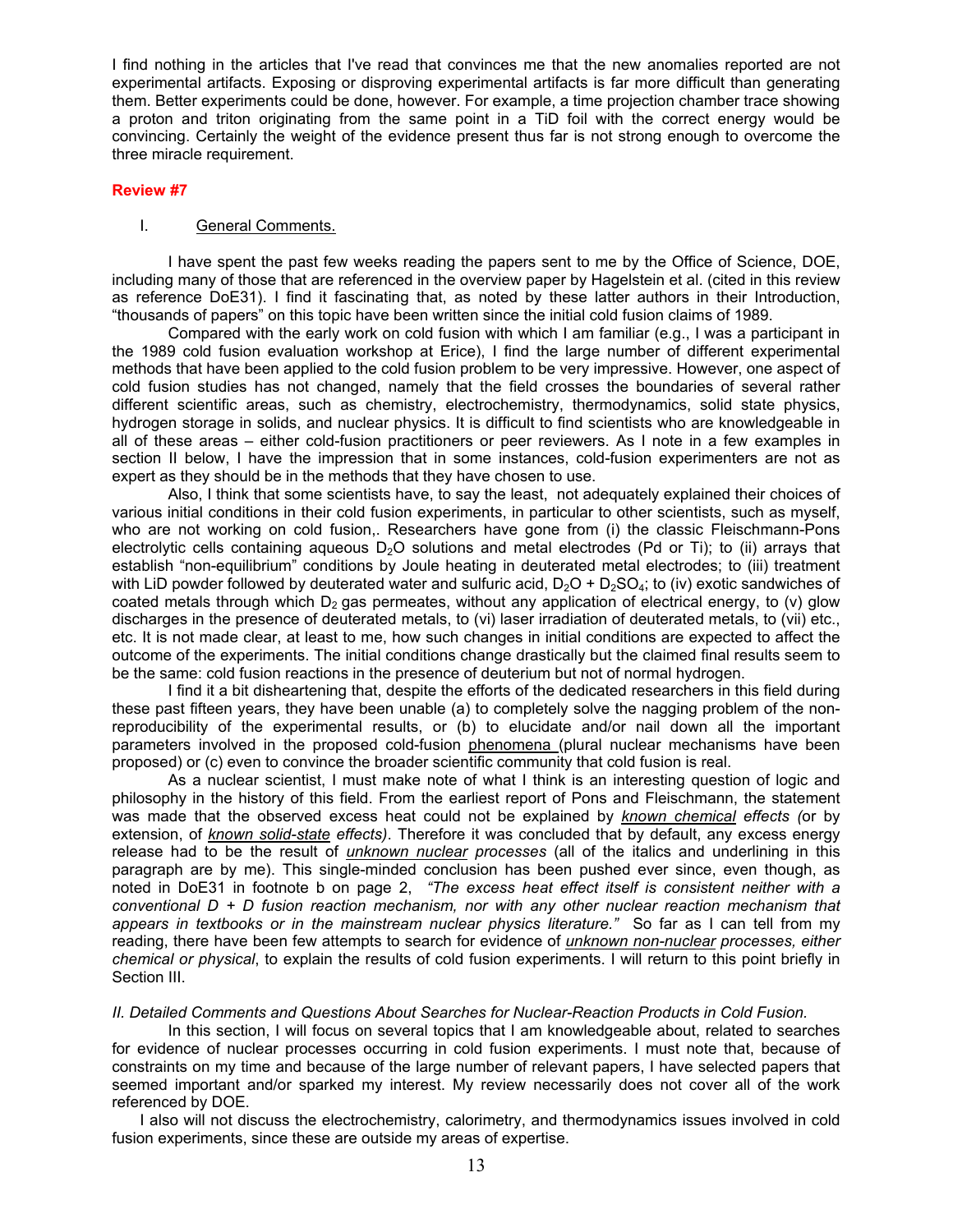In the first case, section A below, I will present the results of my analyses that I believe are contradictory to the claims of a paper that has been cited as providing particularly strong experimental evidence for nuclear fusion, namely the paper on charged-particle detection of Jones et al., which was one of the additional papers distributed by DOE (cited in DoE31 as Ref. 94).

### A. "The Jones Experiment" Concerning Charged-Particle Emission.

This paper by Jones et al. was presented at the Tenth International Conference on Cold Fusion. The paper shows data obtained with nuclear particle counters, and claims direct evidence for the fusion reaction,  $d + d \rightarrow 3.02$ -MeV protons + 1.01-MeV tritons, from the observation (a) of protons in a solid scintillator array, and (b) of protons and tritons in silicon particle-detectors.

In particular, Fig. 5 of the paper shows that heated  $TiD<sub>x</sub>$  foils produce two relatively narrow peaks, which are claimed to be protons detected in (a sandwich of) plastic and glass scintillators. The energy of the peak in the plastic is claimed to be 2.4 MeV if the peak is produced by protons. Fig. 6 of the paper purports to explain these peaks as being caused by 3.0 protons that are produced at a depth of 12  $\mu$ m within the TiD<sub>y</sub> foil. Those that exit perpendicular to the foils surface have 2.6 MeV (from Range-Energy Tables) and can pass through the plastic into the glass, while those emitted at  $45^{\circ}$  to the surface have 2.4 MeV and stop in the plastic. A 19- $\mu$ m AI degrader foil is subsequently placed between the TiD<sub>x</sub> and the scintillators to lower the energies of the peaks, measure the energy loss, and thus determine the identity of the charged particles. Note that the energy response of the plastic scintillator is calibrated with a source of  $24^{4}$ Am.

I have reanalyzed these results and dispute the authors' analysis. Using Range-Energy Tables (with values interpolated between Ca and V to give values for  $Ti$  – not for  $TiD<sub>x</sub>$ ), I was able to verify the energy values of 2.6 and 2.4 MeV listed in Fig. 6 of the paper. However, it makes no sense to me to assume, as was done in the paper, that all of the protons are produced at the same  $12$ -um depth inside the TiD<sub>x</sub>; actually, I think that the 12-um depth was selected to fit the observed spectral data, not for any intrinsic physical reason. An alternative assumption, which has been stated in numerous other cold fusion papers, is that the active sites where the fusion occurs are near the surfaces of the  $TiD<sub>x</sub>$  foils. A different assumption, also reasonable, is that the deuterium loading of the foils produces active sites that are uniformly distributed throughout the  $TiD<sub>x</sub>$  foils. Note that some of the foils used in these experiments are only 25  $\mu$ m thick, whereas the range of 3.0 MeV protons in Ti is 60  $\mu$ m (my calculation). So in actuality, these two alternative assumptions will not have very different outcomes. It doesn't matter very much if the protons are produced only near the front and back surfaces of the foils or uniformly throughout the foils. The main point of the argument is that the protons produced even at the back surface of the foil can escape from the foil's front edge and enter the plastic scintillator.

In addition, the angular distribution of the protons from the fusion reaction should be isotropic because presumably the deuterium atoms are at rest in the crystal lattice. The proton and triton are emitted 180<sup>°</sup> apart, but there is no preferred angle in space for either particle. Thus, the angular spread of the protons that enter the scintillators will be broad, limited mainly by the distance, i.e., the solid angle, between the active site in the Ti and the scintillator. (Note that the authors also used 250-µm thick TiD<sub>x</sub> foils, which are much thicker than the range of the protons. It would have been interesting to see the energy spectra from these foils).

My point in this analysis is that the energy distribution of the detected protons should be broad, not narrow as was observed in the experiment. My approximate calculation for protons produced uniformly throughout a 25- $\mu$ m Ti foil, with a maximum emission angle of 60 $^{\circ}$ , gives an energy spread to the purported proton peak of ~0.9-3.0 MeV (An accurate calculation should integrate over all positions of the active sites and over all emission angles that would intercept the plastic scintillator). The resulting energy distribution should be similar in shape to the spectrum of a thick alpha-particle source, with a sharp edge at 3.0 MeV and a relatively flat distribution all the way down to ~0.9 MeV, which according to Fig. 2 of the paper, is at the threshold of the scintillator. In other words, if the particles observed are protons, the TiD<sub>x</sub> spectrum should have a sharp edge at an abscissa value of about channel 25 and be flat all the way down to  $\sim$  channel 1, markedly different from the sharp peak actually shown in Fig. 5 of the paper. This conclusion causes me to question the assignment of the observed peak to protons from fusion.

I have some other comments and questions about the experiment and data analysis presented in the paper of Jones et al.:

(1) Range-Energy relations are accurately known for protons. Thus, inserting the 19-µm Al degrader foil, as the authors did, should nail down the energy loss and unequivocally identify the particle as being a proton, as opposed to other possible light nuclei from fusion. This did not happen in the paper. Instead, the authors found that the result was "most consistent with protons, although the energy loss is somewhat smaller than might be expected" (0.3 MeV vs. 0.5 MeV). They then offered an ad hoc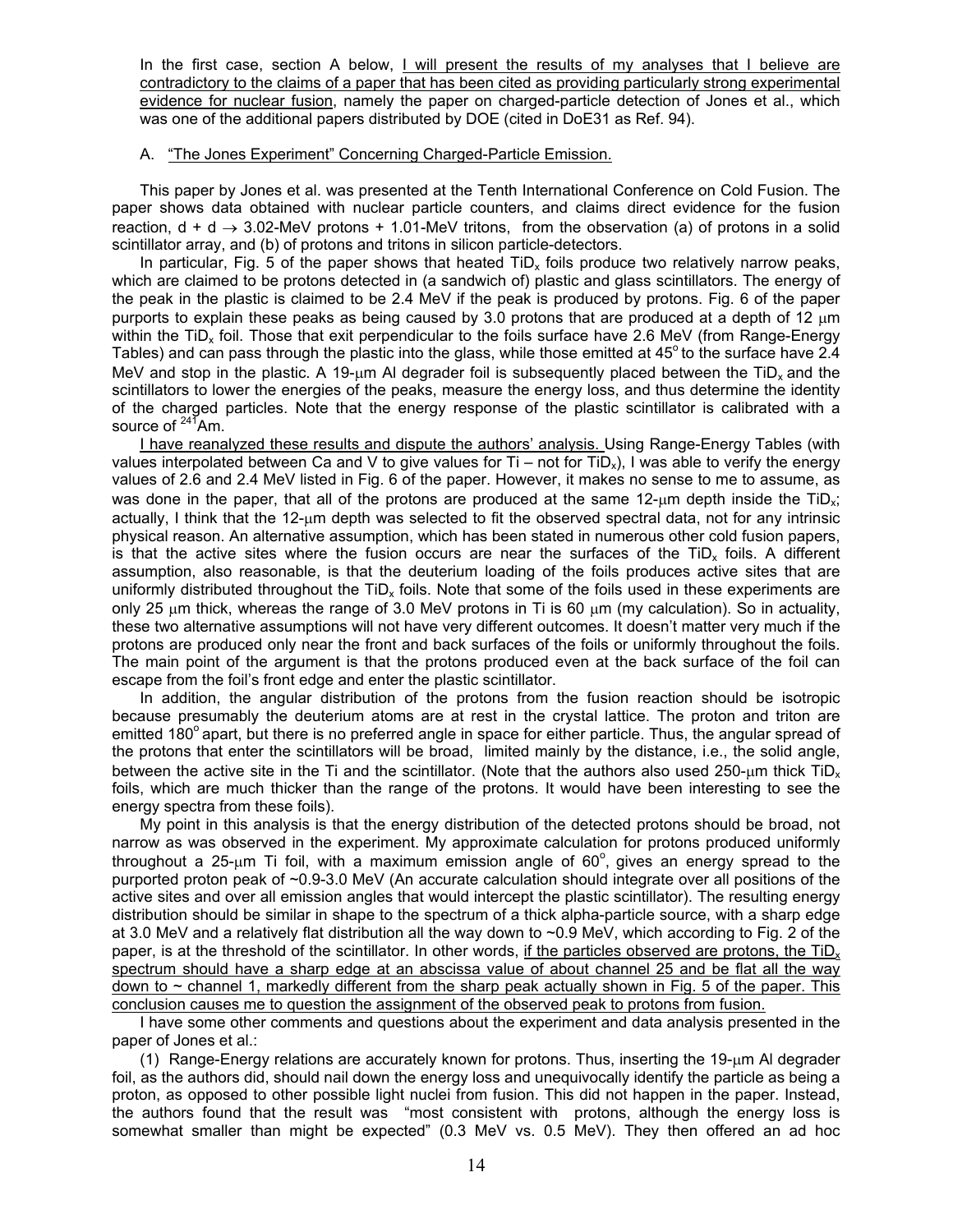argument about light reflections from the Al foil affecting the response of the scintillator, as a way to explain away the difference of their measurement and the expected energy loss. Thus, I find that the energy-loss argument they presented actually sheds additional doubt on their claimed identification of protons.

(2) As noted, the authors calibrated the plastic scintillator with <sup>241</sup>Am. This nuclide emits a 60-keV  $\gamma$ ray in addition to a 5.45-MeV  $\alpha$  particle. It is well known that scintillators are sensitive to  $\gamma$  rays as well as to charged particles, with low-energy  $\gamma$  rays producing a noticeable photopeak. Did the authors take account of this  $\gamma$  ray? For example, did they do an experiment where they inserted a thin absorber between the <sup>241</sup>Am and the scintillator, to stop the  $\alpha$  particles and check the scintillators' response to the  $\gamma$ rays? Have they demonstrated that their calibration curve in Fig. 2 is not affected by the <sup>241</sup>Am  $\gamma$  ray?

(3) The authors mention the observation of bursts of events. Have they (or others) investigated if these bursts include photons, such as γ rays, x rays, or visible light? Would their scintillators record such photons?

(4) The authors state on page 10 that their observed fusion yield increases with time, then decreases. They call this behavior remarkable – to them it seems to be a signature of the fusion process, but I do not understand their reasoning. They make the additional statement that "A prosaic (non-fusion) explanation for these data must explain this remarkable time dependence." I would comment that a fusion explanation for these data must *also* explain this remarkable time dependence. They do not offer any such explanation in the paper. To me, these bursts remain another mysterious aspect of cold fusion.

(5) The experiment using Si detectors to look for proton-triton coincidences is interesting in principle. But the data that are presented look ragged. In the oscilloscope traces shown in Fig. 11, it is not obvious to me why the triton time distribution from the upper detector should be broader than the time distribution for the proton, which had to traverse the  $TiD_x$  foil before entering the lower detector. Also, the 3D coincident energy spectra in Fig. 12 don't look quite right. One should be able to extract the energy distributions of the two particles by projecting these data onto the x and y axes. The distribution of counts in Fig. 12 does not look as if they would give defined peaks centered at 0.9 and 1.7 MeV.

(6) So far as I could recall, papers by Jones and his colleagues are the only ones that stress the fact that they do their cold fusion experiments in an underground lab, to try to reduce the background from cosmic rays. In another of their papers, they state that their lab has  $\sim$  100 m rock overburden plus passive shielding that was added inside the lab. It would be interesting to know: What is the composition of the cosmic ray flux in the lab? Is the flux of pions reduced to zero? What is the flux and energies of the muons? Do they have any ideas of the types and yields of spallation nuclear reactions induced by these fluxes? Can muon-catalyzed deuterium fusion contribute any events to their data?

 In summary of this part of my review, I believe that my analyses and comments about the data by Jones et al. raise serious doubts about the so-called definitive identification of protons from cold fusion.

# B. Concerning the work of Jones et al. on Neutron Emission from Metal Deuterides.

This paper by Jones et al. also was presented at the Tenth International Conference on Cold Fusion. It is cited in DoE31 as Ref. 90.

The experiment was designed to search for the fusion reaction,

 $d + d \rightarrow 2.45$ -MeV neutrons + 0.82-MeV <sup>3</sup>He. Plastic scintillator was used to detect the fast neutrons while <sup>3</sup>He-filled proportional counters were used to detect slow neutrons that were thermalized in the plastic. Evidence for neutron production was claimed., with "sufficiently high repeatability", even though two of the nine experiments gave rates that were consistent with the background rate.

 I have not had sufficient time to consider many aspects of this experiment. However, I do have a few comments:

(1) Neutron backgrounds from energetic cosmic-ray muons can be important in such an experiment. Are all such effects taken into account by the veto shield and by the control experiments done with normal hydrogen instead of deuterium?

(2) Capture of a thermal neutron in the <sup>3</sup>He counter produces an  $\alpha$  particle with a well-known energy spectrum. This spectrum can be used as a diagnostic for the presence of neutrons. I am surprised that the authors are not taking advantage of this additional identification tool.

# C. On the Production of <sup>4</sup>He.

There have been extensive experiments done to search for <sup>4</sup>He production in deuterated metals. In fact, cold-fusion advocates claim that it is the reaction d + d  $\rightarrow$  <sup>4</sup>He + 23.8 MeV of energy, which is correlated with the observation of excess energy from their experiments, as opposed to what a nuclear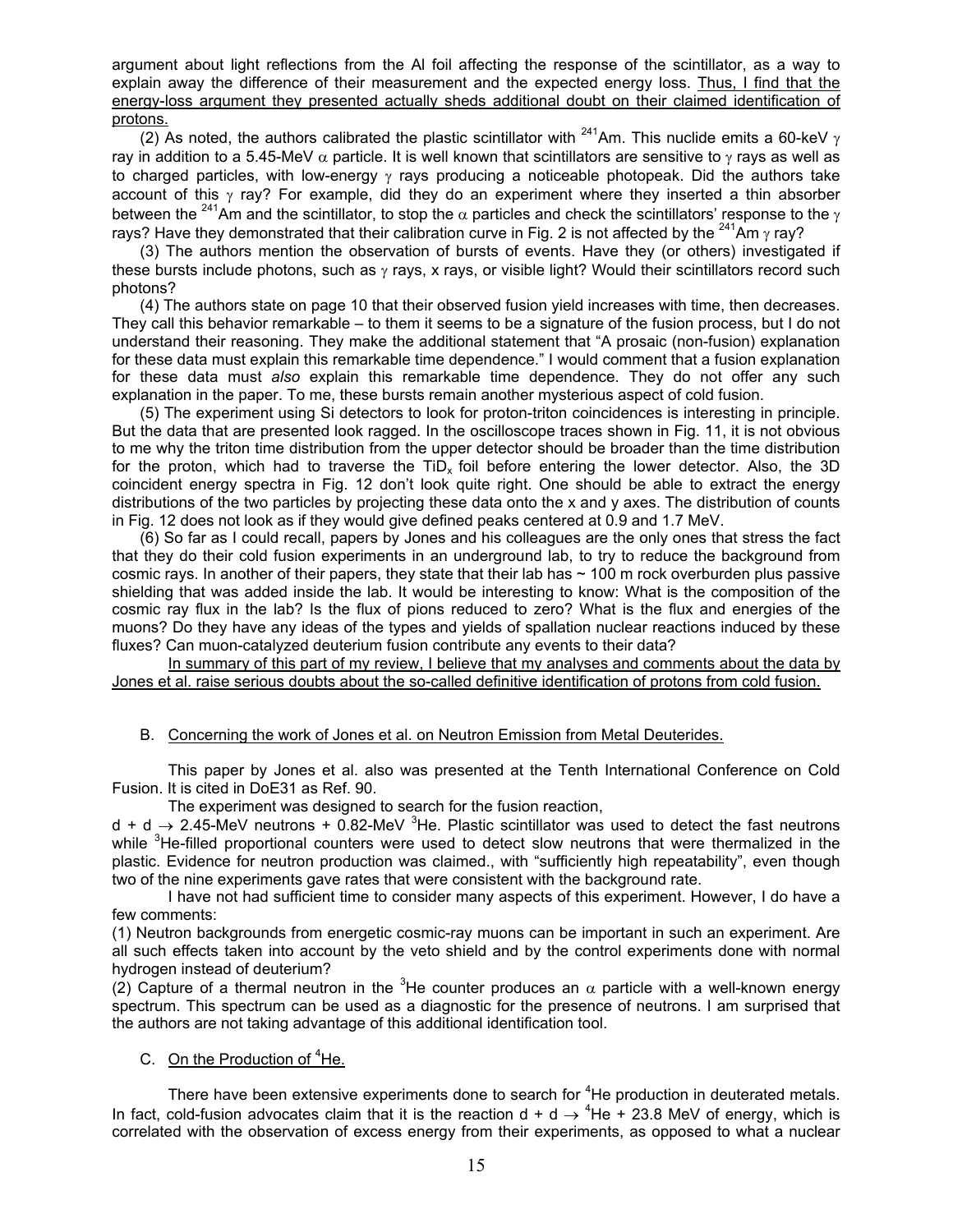physicist would expect from d-d fusion,  $\rightarrow$  p + t or n + <sup>3</sup>He. In fact, a good part of the discussion in Ref.  $DoE31$  is devoted to the observation of  $4He$ .

It sounds as if the "<sup>4</sup>He seekers" have been careful in their experiments and have devoted much effort to reducing backgrounds and to eliminating the ingress of ppm levels of atmospheric <sup>4</sup>He in order to measure the ppb levels that they claim are consistent with the energy releases from their cold-fusion chambers. However, it should be noted that results from different experiments are not always in accord. On pages 22-23 of DoE31, it is noted that experiments at SRI observed production of excess heat and of 3  $^{3}$ He and  $^{3}$ H, but not of  $^{4}$ He. DOE31 notes, with some understatement, that "...the apparent absence of  $^{4}$ He, is of concern ". So even the ovidence for  $^{4}$ He are duction from odd fusion is not uniformly rebus He... is of concern." So even the evidence for  ${}^{4}$ He production from cold fusion is not uniformly robust.

Measuring gas concentrations, especially at low concentrations, is not my experimental forté. Yet I must comment on a nuclear physics aspect of a corollary of the claim for <sup>4</sup>He production in d-d fusion, namely that the 23.8 MeV released in the reaction does not produce any nucleons or photons but is directly absorbed by the lattice as heat. Such a Mœssbauer-type of resonance absorption at such high energies would be very surprising if not extraordinary, especially when one takes into account the fact that the metal foils used in some experiments are quite thin, e.g., the 25-µm thick foils used by Jones et al.(sections A and B, above).

Cold-fusion enthusiasts have been discussing such a mechanism for years, and some models have even been developed. But have any microscopic calculations been done that follow the reaction step by step and show exactly how the energy is absorbed by the lattice? I note for comparison that microscopic calculations have been very successful in explaining results of neutron irradiations of solids, showing how recoil nuclei are produced and dislodged from their customary positions in the crystal lattice, and following their progress as they move through the lattice. One might ask, for example, if in the coldfusion reaction, the transfer of energy to atoms in the lattice does produce some recoils.

The main problem with this direct-heat scenario is symptomatic in many ways of the entire history of cold fusion. One begins by proposing a very unusual new mechanism, namely  $d + d$  fusion at room temperature, that some chemists and solid-state scientists can accept but most nuclear specialists cannot. However, as one travels down this nuclear-energy path, one finds results that are not in accord with the body of knowledge in the nuclear field. So one is forced to invoke other "new" mechanisms to explain the data. Proponents would call this pathway the route to discovery of new science. Critics would call it a slippery slope.

#### D. On the Production of Other Radioactive Species in Cold Fusion.

(1) Kevin Wolf of Texas A&M University was a bonafide, respected researcher in nuclear chemistry/physics, who participated in some cold-fusion experiments. Unfortunately, he died several years ago at a relatively young age. He was a colleague and friend of mine.

Cold-fusion advocates often refer to Kevin's work as definitive in demonstrating that radioactive nuclei are by-products of cold fusion. I found a discussion of these experiments in a 1995 EPRI report, entitled "Radiation data reported by Wolf at Texas A&M as transmitted by T. Passell." The report, which is a collection of slides and figures from Kevin Wolf, is a systematic presentation of the observation of  $\gamma$ -ray spectra that are identified as coming from radioactive nuclei in close proximity to Pd (the metal in the coldfusion cells) in the Periodic Table, Ru, Rh, Pd, and Ag. Passell notes that these observations were a onetime affair. He states that Kevin "was never able to replicate these results, and he never published or reported them at a conference."

In his slides, Kevin indicated that what he saw in the γ-ray spectra seemed associated with known types of deuteron-induced reactions on Pd, such as (d, γ), (d,n), (d,p), and (d,α). He noted that he had seen "two fast neutron episodes" in this particular cell and that is the reason that he did the γ-ray spectroscopy.

In hindsight, it seems difficult to decide if these products arose from cold fusion or from contamination or from some external radiation source. However, it certainly is inaccurate, in view of the nonreproducibility of these particular results from Kevin Wolf, to characterize them as being strong evidence of cold-fusion induced nuclear reactions.

(2) I began this Section with a discussion of Wolf's work, to contrast it with later rather unusual claims for discoveries of radioactive nuclei from cold-fusion experiments. Wolf's analysis was very much in line with what other nuclear scientists would have done, had they obtained the same results. If his results had been reproducible, he would have had argue about the mechanism for introducing energy into his system, e.g., cold fusion, but the products would have been understood in terms of wellknown nuclear processes, such as  $(d, n)$  and  $(d, p)$ , indicated above in D1.

By way of contrast, I now briefly discuss two other papers:

(a) The paper by Iwamura et al. presented at ICCF10 (Ref. 47 in DOE31) does an exhaustive job of using a variety of modern analytical chemistry methods to identify elements produced on the surface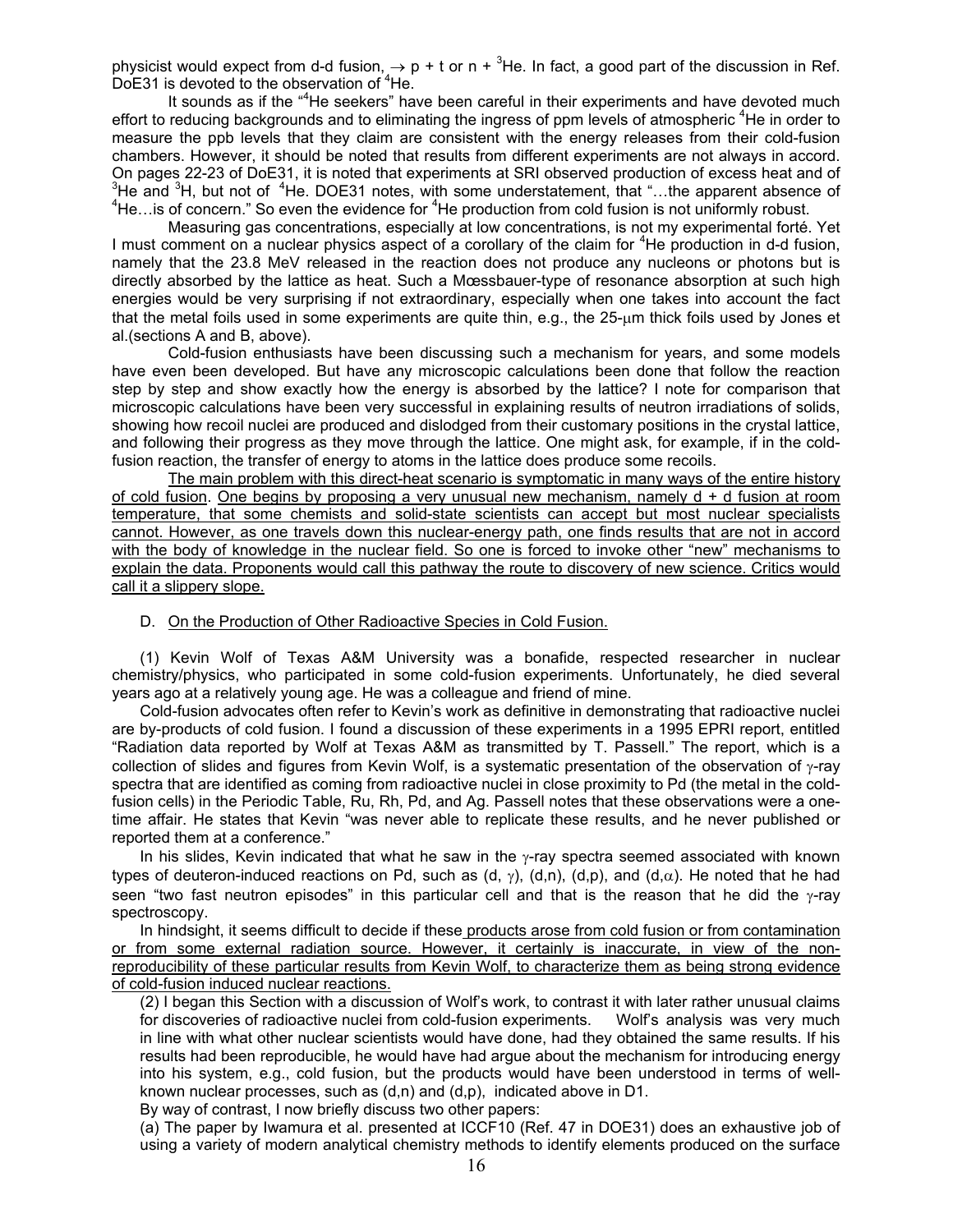of coated Pd cold-fusion foils. There are two very unusual aspects of this work: (i) The energy source is gas pressure, permeation of  $D_2$  gas through the foils into vacuum. (ii) The claim is made that if Cs is coated on the metal surface, it is converted into Pr; if Sr is coated on the metal surface, it is converted into Mo. The analytical results, from a variety of techniques, such as mass spectroscopy and electron spectroscopy, are very nice. It seems difficult at first glance to dispute the results. However, the Japanese workers conclude, not that the elements in question are constituents from the interior of the Pd that migrated to the surface, but that they are the products of sequential nuclear reactions, in which changes of atomic number and atomic mass of 4 and 8 are preferred.

From a nuclear physics perspective, such conclusions are not to be believed. The energetics of merging two deuterons in a fusion reaction are tough enough. Merging four deuterons with a heavy nucleus such as Pd is not to be believed, especially when no evidence is presented for any nuclear products such as Y, Zr, and Nb that are between Sr and Mo. Yet people in the cold-fusion community are citing this paper as further evidence for exotic new nuclear phenomena.

(b) Bernadini et al., in a paper at ICCF8 (Ref. 76 in DOE31) present results from  $\gamma$ -ray spectroscopy (the spectra are not shown in the paper and the numbers of counts under each peak are small,  $\sim$  20 or less), and claim that Sc radioisotopes were produced from Ti foils. In some ways, this claim is similar to that of Wolf, above. It remains to be seen if it will be verified by others.

These researchers note an interesting fact, namely that they did not see any radioactivity when they ran a cell in H<sub>2</sub>O, while they did see activity in D<sub>2</sub>O. If true, this result would indicate that the deuterons in the cell can acquire energy but the light hydrogen nuclei cannot. This statement is different from saying that  $d + d$  can undergo a nuclear fusion reaction, but  $p + p$  cannot (because formally written,  $p + p \rightarrow {}^{2}$ He, which does not exist; a competing reaction,  $p + p \rightarrow {}^{2}$ H + positron + neutrino, is very slow). If energy is deposited in the system by the electrolysis, then one might expect that nuclear reactions on Ti could be initiated either by d or p, since the Coulomb barrier is the same for both isotopes of hydrogen.

# II. Non-nuclear Searches.

 I note here two examples that I came across of results from cold-fusion experiments that may be indicative of processes that are not nuclear in origin.

 (1) Lipson et al. in a paper presented at ICCF10, noted the emission of intense low-energy x rays from Ti at ~1.4 keV when they established a deuterium-gas glow discharge with a Ti cathode at low voltage, 0.8-2.5 kV. They were able to image the x-ray emission using a camera obscura. Although these authors claim to have observed 3-MeV protons in solid-state plastic track detectors (an established nuclear detection technique, especially for heavy ions), I feel compelled to note that such low x-ray energies are really not characteristic of nuclear phenomena but of transitions in the extra-nuclear electron shells.

(2) Arata and Zhang (Ref. 65 in DOE31) showed electron micrographs of Pd-black, highly deuterated and non-deuterated, and commented that it was "startling that no crystal damage seems to exist" even though "the highly deuterated sample was heated to a very high temperature and generated huge excess energy." However, it was noted that the micrographs showed different particle shapes for the deuterated and non-deuterated samples. This paper raises the following question: Have systematic structural studies been done of the structures of metal electrodes before and after the proposed coldfusion reaction had been completed, with light hydrogen and with deuterium, to look for bulk damage of the metal, and to determine any changes in the locations of the metal atoms (e.g., by x-ray diffraction) and of the deuterium atoms (e.g., by neutron scattering) in the lattice?

# IV. My Evaluation.

I find in summary that, even after all of the work that has been done, the case is spotty for the existence of the cold fusion phenomenon. I am not convinced by the evidence that I have seen, especially after the past few weeks of intensive reading. I note here that in addition to many of the references provided by DOE and in reference DoE31, I have looked online at the papers presented at recent International Conferences on Cold Fusion and have read selected ones that dealt with particular nuclear phenomena.

Some papers that I read seem to be the result of very careful work, while others are not. What is especially troubling to me is that in several papers that I noted, the authors seemed so intent on using their results to prove the existence of nuclear reactions in their "low-energy" experiments that they (a) overlooked certain aspects of their data that were pertinent to and possibly inconsistent with the conclusions that they were drawing, (b) did not do as complete a job as they could have done in designing their experiments, and/or (c) arrived at conclusions that not only are *"(not) consistent… with*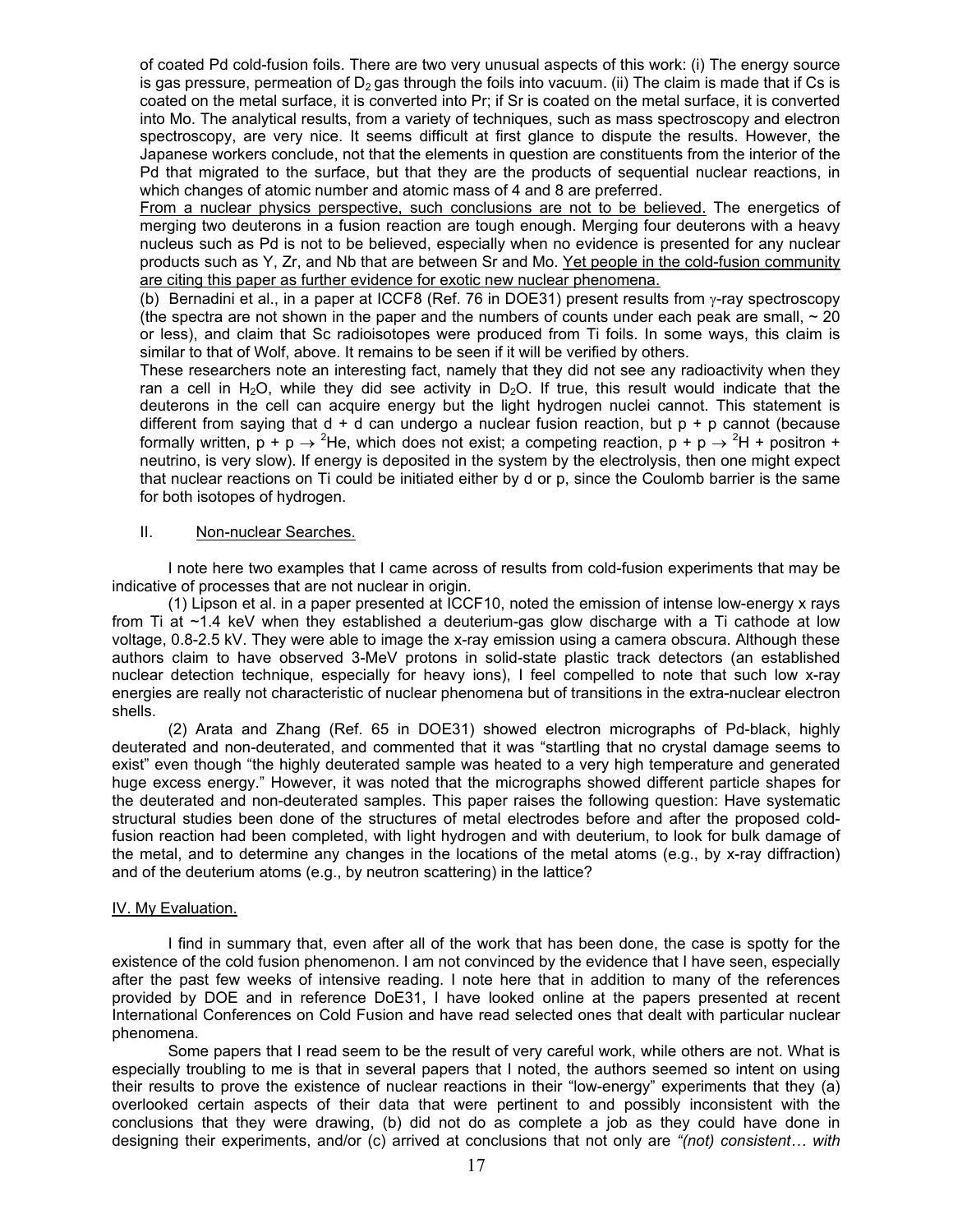*any other nuclear reaction mechanism that appears in textbooks or in the mainstream nuclear physics literature"* (page 2 of reference DoE31), but also contradict what is known from decades of studies of nuclear reaction mechanisms. I have tried to allude to each of these concerns in my comments above.

The purpose of this DOE review in which I am participating is to decide if a national program of cold fusion research should be funded by the Office of Science. The proponents of this research clearly believe that they have made their case. As I said above, I do not concur. I note that reference DoE31 itself contains several instances where it points out conflicting results from different cold fusion experiments; e.g., on page 24, "this discrepancy .. is large, and this difference has not been resolved." And DoE31 also describes the conclusions drawn from several experiments in terms that are not at all definitive, e.g., "apparently" or "it seems that" or "we conclude tentatively that…".

Playing the Devil's Advocate, I might also ask the proponents of this research the following questions: (1) "If a cold fusion program were to be funded, what would you propose to do that is new, that you have not already done during the past fifteen years?" (2) "What do you hope to learn that is significant, scientifically (and for society)?" This latter question is especially important, I think, because we cannot ignore the fact that from its beginning, cold fusion has not simply been advertised as a possible new scientific phenomenon that requires elucidation, but as a potential, limitless supply of energy.

One must guard against the hype (and the political pressures) that have accompanied the cold fusion debate. Even if cold fusion were to turn out to be real, it must be realized that a phenomenon that so far has been observed sporadically and often in a non-reproducible, i.e., uncontrolled, manner, will not easily be transferred into the marketplace.

Playing the Devil's Advocate again but this time from the other side of the argument, I note that the DOE Panel that will evaluate the external reviews, such as mine, has a difficult task. As I have indicated a few times in my comments, unless one decides from the available evidence to rule out completely any possibility of cold fusion's being real, there are interesting questions that do arise when one considers at least some of the papers that have been published about cold fusion. It may well be that future, carefully planned experiments will prove that cold fusion can occur or, more likely in my estimation, cannot occur. In no case do I see the need for a national program. However, it might be that a few carefully selected experiments, described in rigorously written and rigorously refereed proposals, could be undertaken – on an experiment by experiment basis. Such a decision would be up to the DOE Panel and to DOE management.

### **Review #8**

Hagelstein et al. have focused rightly on providing a summary of the strongest experiments in the study of highly deuterided Pd (many of which originated with or were repeated by the McKubre team at SRI)--I will elaborate below on why this focus is the right one.

This paper especially highlights what we know now that we didn't know in the six months post-23 March 1989, when the DOE-ERAB made its first assessment of the state of the field.

The parametric understanding of what high deuteron loading levels (x) in PdDx are necessary to initiate heat effects and achieve correlatable (if not necessarily overwhelmingly definitive) levels of 4-He simply were not known in 1989 (or even into the early 1990s). The importance of triggers (current/heat jumps) and interfacial flux of deuterium were also poorly understood and were irrelevant in any event until high D loading levels were achieved.

These extreme experimental measures point to the importance of nonequilibria and critical-state phenomena -- two areas that are still poorly understood in most physicochemical systems.

These deuterium loading levels ( $x > 0.9$  at ambient temperature/pressure) are well past the  $x \sim 0.67$ characteristic of the beta-Pd-deuteride phase and are not trivially achieved in the lab. Ample evidence points to the criticality of the quality of the Pd in achieving such high D loadings (even pre-cold fusion).

Most experiments in the area of anomalous effects in highly deuterided Pd were performed by researchers who simply had no materials science understanding of their starting Pd or the PdDx they created.

A past prominent member of the ERAB, John Huizenga, performed his own measure of a meta-analysis (which is commonly done in biomedicine to discern trends of truth in a sea of less-than-clear clinical studies) by looking at \*all\* cold fusion experiments. In that most of these experiments were "negative," he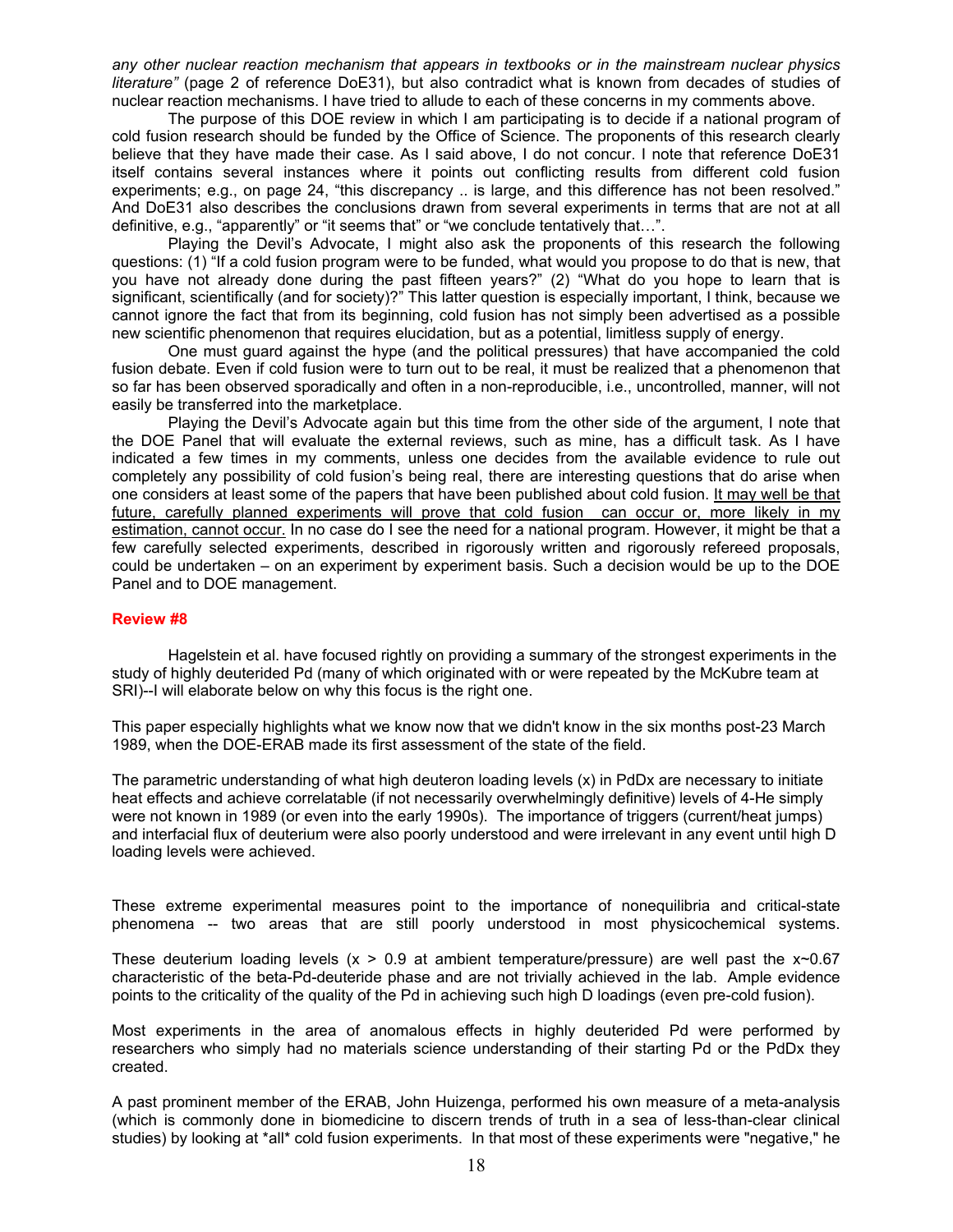felt the field could be dismissed. But in light of how much materials science was (1) not done; (2) not known (e.g., the segregation of Pt-group elements (dissolved in Pd metal at tens of parts-per-millions) to the surface of highly hydrided and deuterided palladium was unreported in the literature until Rolison and O'Grady, *Anal. Chem*. 1991, *63*, 1697); and (3) is still not known, not all experiments are created equal. It is unscientific to give all experiments equal weight.

If the bottom line is that experiments in which  $x > 0.95$  in PdDx (at room temperature) give anomalous effects reliably (even if achieving that high x is very difficult and very dependent on the materials science of the Pd), while heat balance is attained for  $x < 0.9$  in PdDx (or when using PdHx at all x), we've got the start of science.

...but with all the above said... these experiments are frustrating and difficult, and require expertise that cross-cuts physics, materials science, electrochemistry, as well as analytical chemistry of breathtaking difficulty. The two most difficult things any scientist can be asked to do are trace analysis/mass balance and calorimetry. Most scientists simply aren't good enough to do extremely demanding experiments in every aspect of the research -- and highly deuterided palladium seems unwilling to cut us a break at any stage.

# **Review #9**

I have evaluated the experimental evidence for LENR in metal matrices as presented in the summary document, "New Physical Effects in Metal Deuterides" and various additional references provided by the DOE. My comments are in response to the two questions posed in the letter that I received from Patricia Dehmer and Dennis Kovar.

( Determine whether the evidence is sufficiently conclusive to demonstrate that such nuclear reactions occur.

# 1. Excess Heat

Evidence for excess heat in LENR experiments is compelling and well established. As is stated in the summary, "…excess heat has been observed with a variety of calorimeters based on varying operating principles and by different groups in different labs, all largely with similar results." It is this effect that initially captured the interest of the scientific community in 1989 because it was reported to be far in excess of what would be produced by any known chemical reactions. Quantitative analysis of the excess heat effect in many LENR experiments has yielded values of hundreds of ev/atom of palladium in electrochemical loading experiments. SRI reported 450 eV/atom of Pd in a closed cell flow calorimeter. This calorimeter employs redundant temperature sensors that operate on different principles thus minimizing the possibility of systematic errors. The SRI group has done an impressive job of quantifying the sources of uncertainty in their measurements and propagating their errors throughout their calculations.

Since 1989 much has been learned about the necessary conditions required to produce excess heat in LENR experiments. The original electrochemical cell and method employed by Pons and Fleischmann was designed to permit many experiments to be conducted as well as large variations in experimental parameters such as current density, which are not possible in closed calorimeters. A systematic study of the many variables in these experiments was enabled by this approach and led to an understanding of some of the requirements for producing excess heat. The downside of using an open calorimeter is the complexity of the data analysis. Pons and Fleischman used heat calibration pulses to calculate the heat transfer coefficient of their electrolysis cells with high accuracy (better than 1%). Control experiments using light water or platinum electrodes in heavy water exhibited no excess enthalpy generation. It should be noted that one of the best control experiments is a palladium/heavy water experiment in which no excess enthalpy is generated. The original Pons and Fleishmann time series thermal data have been examined independently by Wilfred Hanson using multiple statistical methods and found to be correct.

It is now clear that loading level and current density thresholds are required in order to observe excess heat in these experiments. The values are consistent regardless of the approach used and the laboratory where the experiment was conducted. Early failures to reproduce the heat effect were, in part, due to not meeting these requirements. It has also been found that thermal and current density transients, which are thought to effect the chemical environment such as deuterium flux, can trigger heat "events". SRI has published an expression for the correlation between excess power and current density, loading, and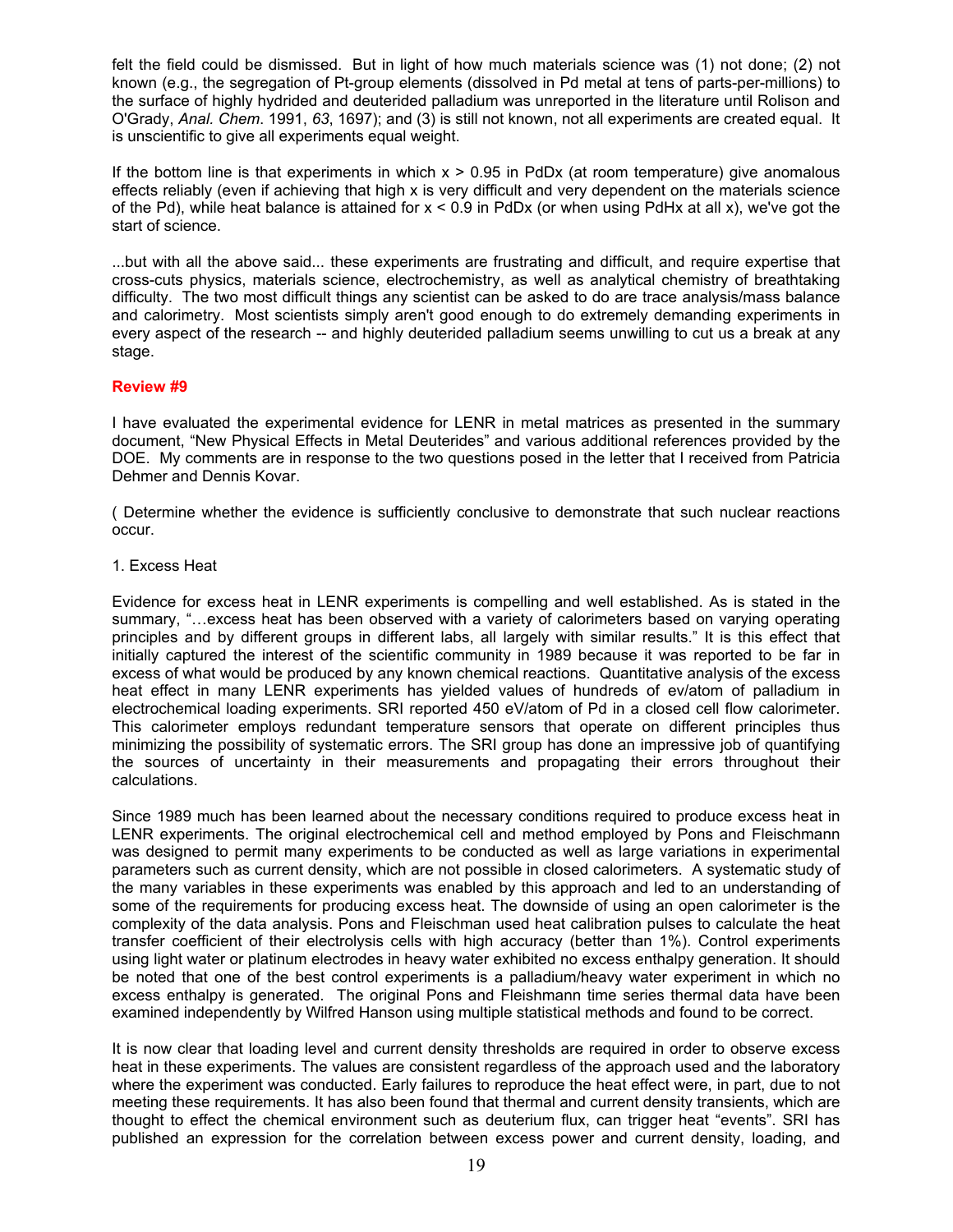deuterium flux. These discoveries have led to a better understanding of the phenomena and more reproducibility.

### 2. Helium

The high levels of excess heat suggested that a nuclear process might be occurring in LENR experiments. Various attempts have been made to detect the expected nuclear "ash" or radiation with mixed results. One of the more compelling examples is a quantitative correlation between excess heat and helium. The first such experiments were conducted by Miles in glass vessels that were shipped out of state for analysis. The quantity of helium found in these studies was below ambient laboratory air and there was a concern about helium diffusion through the vessels. That being said, Miles employed several blanks and controls and demonstrated a statistically significant correlation between excess heat and helium. This lead to Miles and others to perform experiments in metal containers. The correlation was confirmed and consistent with a  $D + D$  reaction resulting in helium and 23.8 MeV in the form of heat. No existing theory can account for this reaction.

### 3. Nuclear Emissions

There have been many reports of nuclear emissions from LENR experiments. The measurements involved are highly complex and subject to interferences and artifacts. Some of these experiments appear compelling and are worthy of thorough review by qualified experts who understand the intricacies of these types of measurements. As I don't fall in this category I will defer to my colleagues who are.

( Determine whether there is a scientific case for continued efforts in theses studies and, if so, to identify the most promising areas to be pursued.

Electrolytic experiments are extremely difficult to conduct properly and are not geometrically compatible with many detectors for radiation or nuclear particles. This explains the shift to non-electrochemical approaches, which should continue. Emphasis should be placed on developing theories that explain existing data and guide future experimental work. New experiments that test the underlying principles of the theory should be performed.

The body of work that has resulted from LENR investigations is formidable and worthy of attention of the broader scientific community. It is unfortunate that a few vocal individuals have manage to stigmatize this field and those working in it. The implications of this work, if correct, could be profound. Other nations have pursued LENR and continue to do so. Further work that would add to the understanding of LENR is warranted and should be funded by US funding agencies.

# **Review #10**

#### Preamble

It has been about 15 years since the first ERAB report appeared and it is appropriate to examine the work in the area of cold fusion (or LENR) that has been carried out in the interim. A fair appraisal can be clouded by the cultural problems in this field. There are "true believers," whose judgment may be clouded by a confirmed belief in the reality of chemically driven nuclear events and the perceived need to defend the field. There are also the "confirmed disbelievers," who are so bothered by the fact that the results do not follow the established nuclear paradigm that they won't even examine the results, a position that is equally dangerous. Many papers (~3,000) have appeared during this time period, making a complete evaluation very difficult, especially in the limited time available. However, a reasonable picture can be obtained from the review by Hagelstein, McKubre, Nagel, Chubb, and Hekman (HMNCH) and some of the references therein, indicated in what follows as (ref. x) and the presentations at our meeting. Nevertheless, there are real difficulties in assessing the work. As Antoine Lavoisier wrote in 1784, when faced with an analogous task, "The art of concluding from experience and observations consists of evaluating probabilities, in estimating if they are high or numerous enough to constitute proof. This type of calculation is more complicated and more difficult than one might think."

My comments focus on the calorimetry and electrochemical aspects, which are closest to my area of expertise.

### Comments on calorimetry

The original Pons-Fleischmann (PF) experiment introduced the basic idea of an electrolysis cell with a Pd cathode, a Pt anode, and a  $D_2O$ -LiOD electrolyte, which was said to produce excess power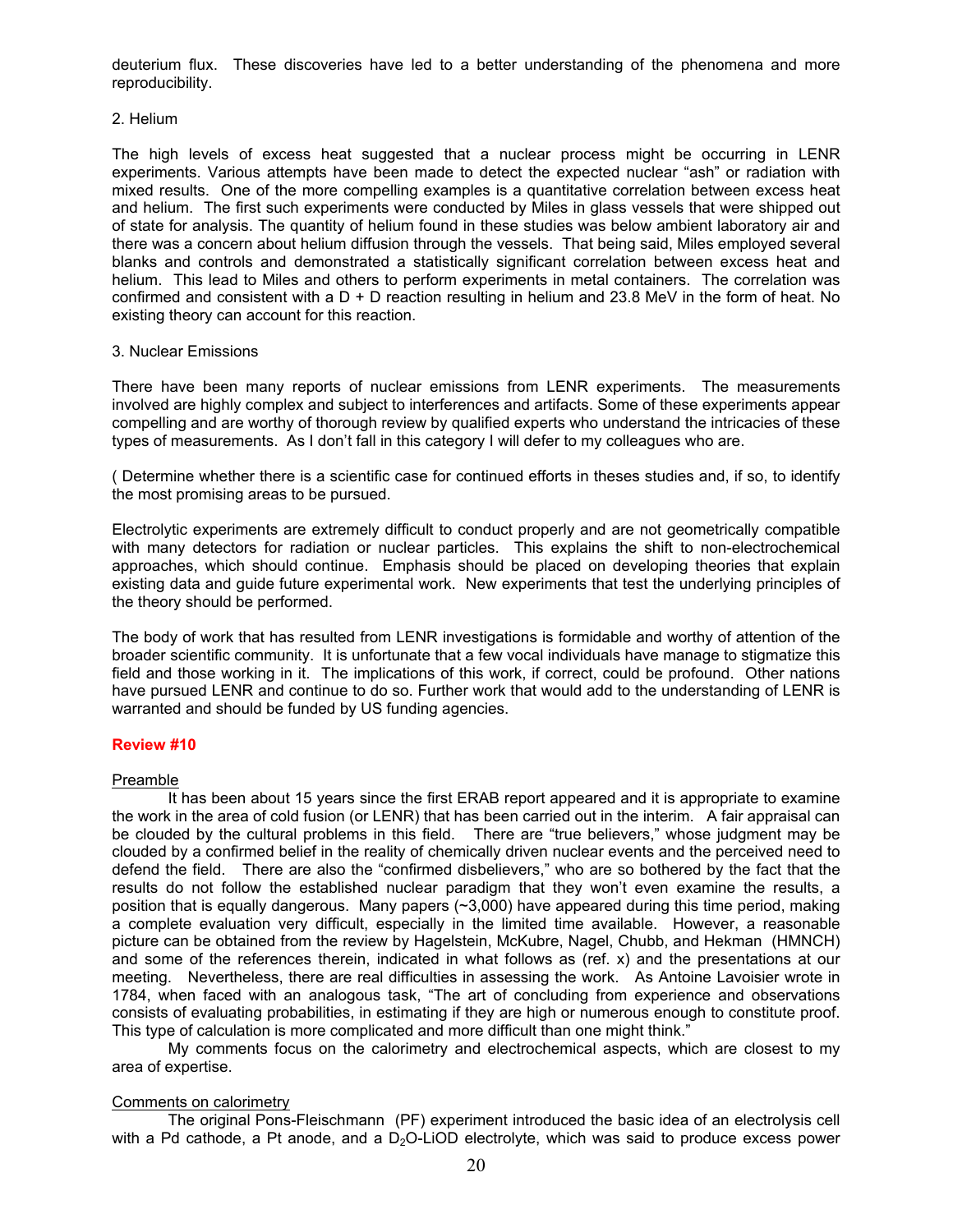during electrolysis. This excess power was measured by temperature rises (the measured variable), which can be converted into units of power by straightforward, although often complex, treatments. The PF cell was an open one, so corrections had to be made for products,  $D_2$  and  $O_2$ , that escaped the cell and any liquid carried out as spray, as well as  $D<sub>2</sub>O$  additions to make up for losses. The heat balance under these conditions is complicated and open to systematic errors, e.g. those that arise from any unrecognized  $D_2 - O_2$  recombination in the cell.

The recommendation of the 1989 ERAB report for calorimetry and excess heat was: "The Panel recommends that the cold fusion research efforts in the area of heat production focus primarily on confirming or disproving reports of excess heat. Emphasis should be placed on calorimetry with closed systems and total gas recombination, use of alternative calorimetric methods, use of reasonably well characterized materials, exchange of materials between groups, and careful estimation of systematic and random errors. Cooperative experiments are encouraged to resolve some of the claims and counterclaims in calorimetry."

 In the years since the report numerous other calorimetric experiments have been undertaken, with either the original PF  $Pd/D<sub>2</sub>O$  materials or with others, in a number of different calorimeter arrangements. Many of these experiments, like those at SRI, have involved closed cells, with a great deal of care taken in the design and calibration of the calorimeters. These closed systems, in which the electrolysis products recombine in the cell, especially when used with a flow calorimeter, are easier to understand and less prone to systematic error. The SRI experiments have also been undertaken to assess the effect of variables (e.g. level of Pd loading by deuterium, current density) on the observation of excess heat effects. The review paper (HMNCH) contained selected experiments with few experimental details about the exact cell parameters, calibration procedures, and complete time histories of cells, both those that showed excess heat (i.e. excess power) bursts and those that did not. Additional details were provided after the committee meeting, however, although there was not the time to do a detailed analysis of these experiments.

Most of the reported excess heat affects are reported as excess power (in W or W/cm<sup>3</sup>) at a given time. However instantaneous excess power is not the real issue, even in closed cells, since it does not account for possible accumulation of materials that later recombine. For example, certainly at high current density, Li metal can plate out on the cathode and later react with oxygen. Even if such reactions don't occur, it is unlikely that the electrochemical cell is at a true steady state during the whole time of operation, so the excess energy (J), which involves integration of the power with time from the start of the electrolysis, is more meaningful, but not often given. It is also misleading to report results in terms of volume or moles of the Pd cathode, e.g. W/cm<sup>3</sup> or MJ/cm<sup>3</sup> or W/mol or MJ/atom Pd, since there is no evidence that the effect scales with electrode volume or weight.

The careful calorimetric experiments at SRI show occasional "heat bursts" (really measured temperature rises) that occur with high D loading (above 0.95 D/Pd) and high current densities (above 265 mA/cm<sup>2</sup>) and seem to be initiated by changes in the current mgnitude. However, even under these conditions, the effect is not always seen. For example, a second batch of Pd, presumably prepared in the same way by the manufacturer (Englehard), did not show such effects. The presentations suggest that this is caused by subtle, significant metallurgical changes in the Pd, but, in any event, a reproducibility problem in these measurements remains. The needed parameters like current density and loading also appear to depend upon things like electrode nature, size and geometry, since other papers report excess heat effects at 64 mA/cm<sup>2</sup> (ref. 75) and even 12 mA/cm<sup>2</sup> in the experiments described by the ENEA group during the review.

An important point made from the calorimetric experiments is that the excess energies observed cannot be accounted for by chemical processes, e.g. by build up of some chemical reactant during the charging phase (where small endothermal changes might not be detected but are significant over time) followed by the triggering of a discharge process where a heat burst is observed. If this is true, then nuclear processes must be invoked. The levels of excess energy obtained in the SRI experiments were modest, ranging from 0.01 to 1.12 MJ (representing 0.2 to 3.9% of the input energy).<sup>1</sup> Some of the results, e.g., cell P1a that produced 0.07 MJ (2.1% of the input energy), might be accommodated by a chemical reaction. For example, if one assumes that Li metal plates on the cathode and later reacts with oxygen from the anode, the reaction enthalpy would be roughly 300 kJ/mol Li, so this amount of energy would require about 1.6 g of Li. However for levels of excess energy in the 1 to 10 MJ region (or more), as reported in a number of studies, it is difficult to find a chemical explanation. Either one must explain these results by flaws in the measurement or seek a nonchemical (i.e. nuclear) explanation. The reports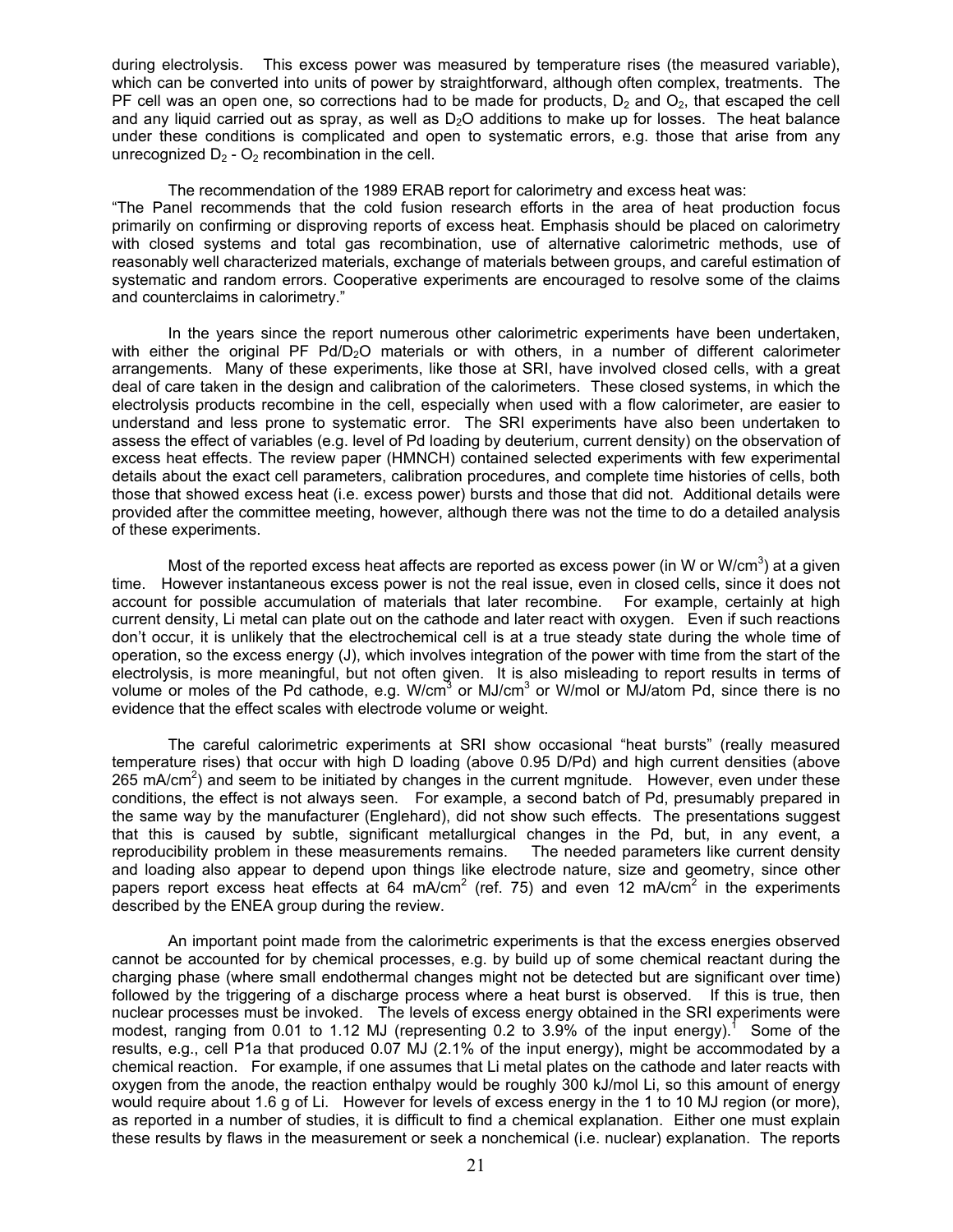of heat evolution after the current has been turned off clearly indicate that some storage process is occurring, but do not necessarily negate a chemical storage process (and are indeed difficult to understand in terms of a nuclear process if high loading and pressure is needed).

One must, however, consider the difficulty of these calorimetric experiments and of operating electrochemical cells like those used in the measurements for periods of time of weeks to months. The system is complicated, with gases evolved as bubbles from both electrodes, probable film formation (e.g. deposition of Li) on the cathode and changes in the cathode resistance with time, with possible changes in the heat distribution in the cell over time. The observed temperature changes corresponding to the "excess heat" effects are frequently rather small ( $\sim 0.4$  to 0.5<sup>O</sup>/W), so, for example, the excess heat burst shown in Fig. 1 in HMNCH represents a temperature change of about  $0.3^\circ$  and even the larger effect shown in Fig. 3 is below  $3^{\circ}$ . Small problems with the calorimetry (e.g. nonuniformities in temperature in the calorimeter) could lead to such effects, although none were apparent from the materials supplied and certainly several groups have been doing these measurements for a long time and have worked hard to minimize such effects. Nevertheless, it is disconcerting that the magnitude of the effects observed have not shown an apparent increase in magnitude in the 15-year period since the first reports. The committee was given, after the committee meeting, some new, unpublished work that claimed very large power outputs and temperature changes (a burst of up to 34 W and temperature change of  $60^{\circ}$ ). However there were insufficient details and information about this experiment and any controls to assess this work, even superficially. The rather low temperatures attained in most cases also suggest that the electrochemical approach has doubtful applicability for practical energy (heat) generation.

There is also the problem of reports of excess heat from systems very different than the  $Pd/D<sub>2</sub>O$ system, apparently from groups that have had experience with calorimetry. For example, Storms, who wrote a good discussion of calorimeters and their possible errors (ref. 3), reported excess heat effects with the Pt/D<sub>2</sub>O system (ref. 82). Note that in other reports systems with Pt cathodes are considered controls or blanks in calorimetric measurements. In this work, excess power bursts with a Pt cathode, analogous to those reported with the  $Pd/D<sub>2</sub>O$  system, were seen. Storms also reports excess power from Ag/D<sub>2</sub>O.<sup>2</sup> Similarly, there have been reports of excess energy by several groups in a light water system: Ni/H<sub>2</sub>O, Na<sub>2</sub>CO<sub>3</sub>.<sup>3</sup> While these results do not negate the careful work on the Pd/D<sub>2</sub>O system, they are disconcerting. Either they are correct, which now brings to question the nuclear mechanism proposed that is largely based on deuterium in a Pd lattice, or they are incorrect, which then exposes serious problems with calorimetric measurements of the type reported.

In a general summary of the calorimetric results, the observation of sudden and prolonged temperature excursions (bursts of excess heat), has been made a sufficient number of times that, even if not totally reproducible, still have not been explained in terms of conventional chemistry or electrochemistry (a conclusion also made in the 1989 ERAB report). However the systems are sufficiently complicated, the measurement sufficiently difficult, and the effects sufficiently small, that it is difficult to conclude from these effects alone that nuclear processes are involved. Even with all of the careful work that has been done on electrochemical cells and calorimetry, the system is still not under experimental control, in the sense that one knows exactly the materials needed and the operating conditions to get the same results, even semiquantitatively, every time.

# Comments on <sup>4</sup>He production in electrolytic cells

 The 1989 ERAB reported recommended: "A shortcoming of most experiments reporting excess heat is that they are not accompanied in the same cell by simultaneous monitoring for the production of fusion products. If the excess heat is to be attributed to fusion, such a claim should be supported by measurements of fusion products at commensurate levels." At the time of the report, these fusion products were assumed to follow the usual branching ratio of the D-D reaction, so that the implication was that production of neutrons or tritium would be investigated.

 A number of studies have focused on finding nuclear products. While reports of neutron and tritium have appeared, none have claimed a correlation with the excess energy produced. The main emphasis of HMNCH is on detecting  $4$ He and correlating these amounts with the heat produced in electrochemical cells. The work described seems to have been done carefully and with attention to prevention of contamination. A difficulty with tracking <sup>4</sup>He is the fact that it appears in the electrochemical experiments in very small amounts, often below the  $\sim$  500 ppb amounts in normal air. In fact, laboratory air, because of the possible use of He nearby for things like superconducting magnets for NMR, as the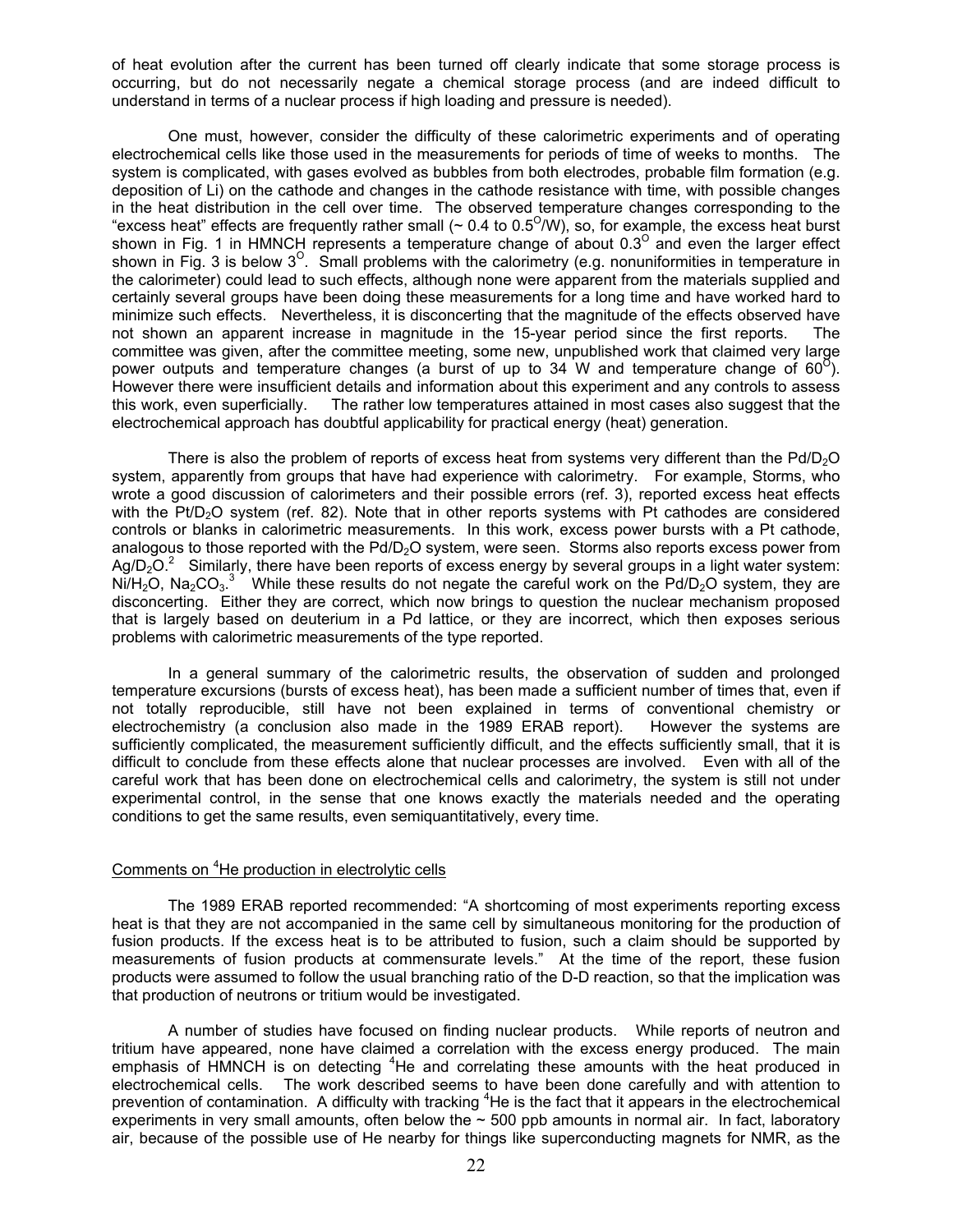inert atmosphere in glove boxes and as a carrier gas in chromatography, often contains higher amounts of He. The presence of hydrogen is also known to promote the desorption of He from glass. Another problem with the proposal of  ${}^{4}$ He as the major product, as is recognized in the review, is that the proposed D-D branching ratio must be assumed to be very different from that in previous studies of deuterium fusion and the absence of gamma rays, which would accompany this route, must be explained.

# Response to the Charges

 Is the evidence sufficiently conclusive to demonstrate that such nuclear events occur? At this stage, I think the evidence suggests the possibility of such events, by cannot be considered conclusive beyond a reasonable doubt, for reasons alluded to above.

 Is there a scientific case for continued efforts in these studies? Identify promising areas. I don't think there is a case for focused funding in this area. After 15 years and at least \$60M spent on this area, it is doubtful whether there is much to be learned from more of the same type of research. However there remain interesting unanswered questions about these systems and DOE should be willing to entertain novel proposals in this general area. For example calorimetry with anodes that can oxidize  $D<sub>2</sub>$  (fuel cell anodes), if they can be made to operate in closed cells at the needed current densities, especially with a cell resistance minimized by close spacing of anode and cathode, would be interesting. These experiments they would eliminate  $O<sub>2</sub>$  evolution and possible attendant reactions and also probably decrease side reactions like Li deposition.

 Mills, R. L, Kneizys, P.,"Excess heat production by the electrolysis of an aqueous potassium carbonate electrolyte and the implications for cold fusion." Fusion Technol., 1991. 20: p. 65.

Notoya, R., "Alkali-Hydrogen Cold Fusion Accompanied by Tritium Production on Nickel," Transactions of Fusion Technology (Proceedings of ICCF4), Vol.26, 4T, Part 2, December 1994, 205-208.

# **Review #11**

 $\overline{a}$ 

Evaluate the experimental evidence presented for the occurrences of nuclear reactions in condensed matter at low energies (less than a few electron volts).

I would like to preface my remarks by saying my area of technical expertise is in the area of Material Science and I will focus my comments primarily to the material science aspects of LENRs.

 For the electrolysis experiments with palladium cathodes and heavy water, the correlation of excess heat with helium measurements is compelling particularly given the control experiments with light water. Calorimetric results for palladium electrodes do not consistently show excess heat, but the care in which the measurements are done for experiments that do show excess heat are convincing evidence of low energy nuclear reactions. The striking differences between experiments conducted with light and heavy water also point to a nuclear phenomenon.

 $<sup>1</sup>$  McKubre, M. C. H., Proc. ICCF10, 2003, slide 13.</sup>

<sup>&</sup>lt;sup>2</sup> Storms, E., "Ways to Initiate a Nuclear Reaction in Solid Environments," American Physical Society Meeting, March 15, 2001, Seattle, WA.

<sup>&</sup>lt;sup>3</sup> Bush, R.T., Eagleton, R.D. Calorimetric Studies for Several Light Water Electrolytic Cells With Nickel Fibrex Cathodes and Electrolytes with Alkali Salts of Potassium, Rubidium, and Cesium." in Fourth International Conference on Cold Fusion. 1993. Lahaina, Maui: Electric Power Research Institute 3412 Hillview Ave., Palo Alto, CA 94304.

Niedra, J.M. and Ira T. Myers, "Replication of the Apparent Excess Heat Effect in a Light Water-Potassium Carbonate-Nickel Electrolytic Cell," NASA Technical Memorandum 107167, February 1996; Reprinted in Infinite Energy, Vol.2, No.7, 1996, pp.62-70.

Notoya, R., "Cold Fusion by Electrolysis in a Light Water-Potassium Carbonate Solution With a Nickel Electrode," Fusion Technol. 24 (1993) 202.

Notoya, R., Y. Noya and T. Ohnishi, "Tritium Generation and Large Excess Heat Evolution by Electrolysis in Light and Heavy Water Potassium Carbonate Solutions with Nickel Electrodes," Fusion Technology 26 (1994) 179.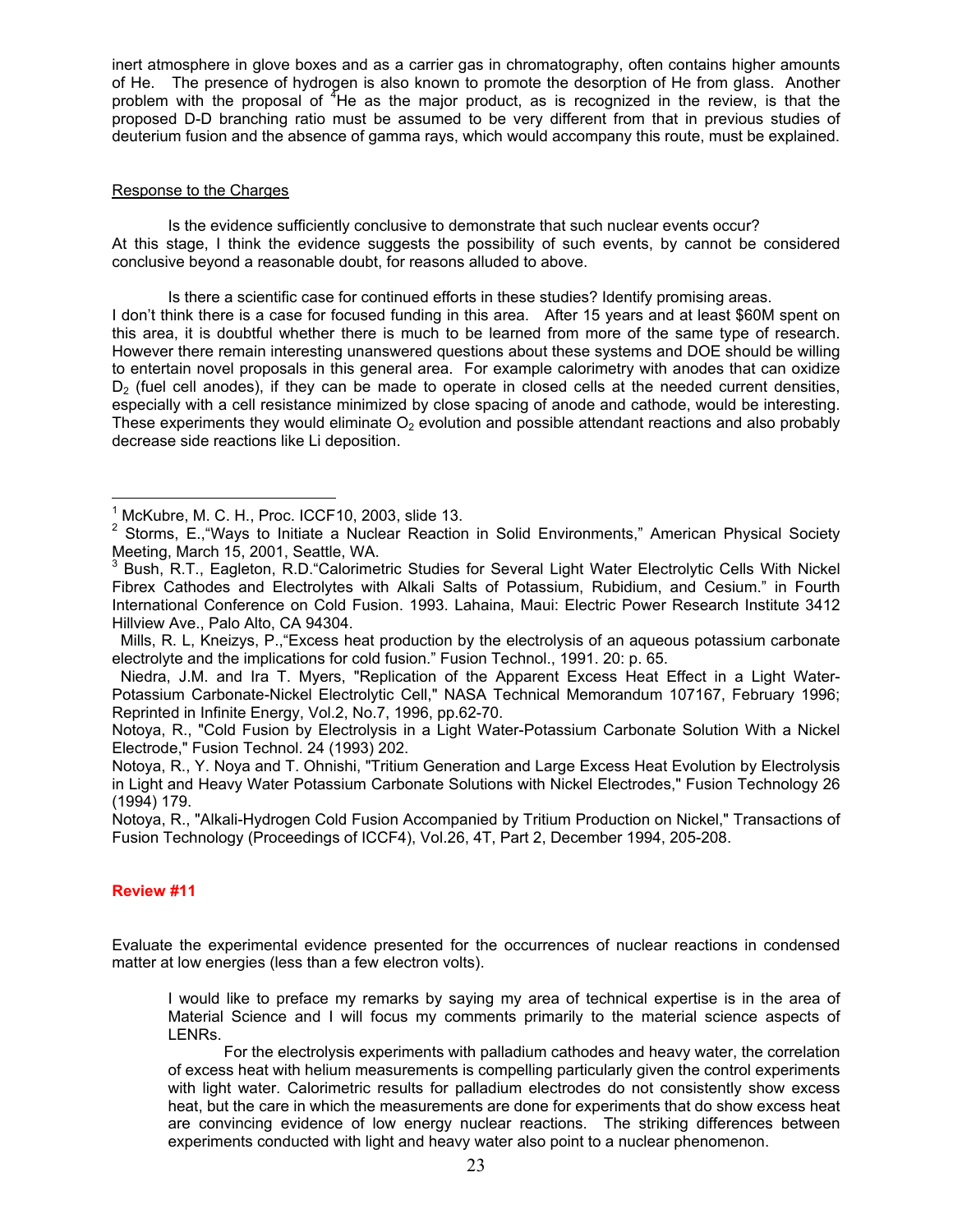There seems to be a growing understanding of what makes a 'good' or 'bad' cathode. The electrochemical process produces high Pd/D ratios (greater than 1) and this implies high fugacity for D and effective pressure of up to 15 Kbars. When cracks form in the cathode, deuterium can leak out of the cathode and the deuterium loading is insufficient to promote the low energy nuclear reactions that are observed. The Palladium-Hydrogen phase diagram indicates two solid solutions with a significant increase in lattice parameter as hydrogen content increases. This lattice expansion results in significant compressive stresses in the surface and when the yield strength of the Pd is exceeded, dislocations are nucleated to relieve stress. As hydrogen (or deuterium) continues to diffuse there will be a build up of subsurface compressive stresses again from the lattice parameter change and these stresses will now put the surface in tension. If the surface layer is not strong enough to elastically deform, cracks will form to relieve the tensile stresses. This is a thermal diffusive fatigue mechanism. It is observed that Palladium cathodes that work best seem to be less pure than those that are of a higher purity. Boron and aluminum impurities that are beneficial are also expected to strengthen the palladium alloy since they occupy interstitial positions in the lattice. The surface contamination of the Pd cathodes is another area which is claimed to effect reproducibility. There seems to be less consensus as to which contaminates are 'bad' and which are 'good'.

 $\overline{a}$ 

The high energy particle emissions from deuterium loaded foils presented by Professor Jones provide evidence of low energy nuclear reactions from metal foils in the form of high energy particles. Temporal correlation of particles emissions if confirmed by more sensitive measurements would be strong evidence of unexpected solid state mediated nuclear reactions.

 The lack of testable theories for low energy solid state nuclear reactions is a major impediment to acceptance of experimental claims. In the palladium electrolysis experiments the means by which helium-4 is formed from D-D fusion and how the  $\sim$ 24 MeV of energy is transferred to the lattice rater than by emission of a gamma needs a more testable hypothesis than has been developed at this point. The focus on octahedral site occupancy for deuterium seems to be misplaced. As the Pd/D ratio exceeds 1, all the octahedral sites are occupied and one would expect deuterium to occupy tetrahedral sites as well as double occupied octahedral sites. Segregation of deuterium at dislocation cores should also be expected and may provide a way to focus energy during dislocation motion. The combination of expertise in dislocation mechanics and physics needed to model this problem is an example of how multidisciplinary the problem may be.

 Palladium cathodes containing boron and/or aluminum produce more 'excess heat' than chemically pure cathodes. The explanation for this is the role of interstitials as strengtheners. These interstitials also compete with deuterium to occupy octahedral sites. There seems to have been very little research looking systematically at palladium solid solutions. Interstitial dopants could be used to systematically either increase or decrease the lattice parameter changes as deuterium is charged into the cathode.

Determine whether the evidence is sufficiently conclusive to determine that nuclear reactions occur.

There is strong evidence of nuclear reactions in palladium, and suggestions of reactions in the titanium foil experiments. The body of evidence does not rise to the level of being conclusive at this time. What is required for the evidence to be conclusive is either a testable theoretical model or an engineering demonstration of self powered system that continues to produce heat without an external power supply such that the device would appear to be a perpetual motion machine if not for the nuclear reaction.

Determine whether there is a scientific case for continued efforts in these studies and, if so, to identify the most promising areas to be pursued.

I believe the scientific case has been made for continued studies. For the palladium system, systematic studies of alloying and dislocation effects combined with theoretical modeling may be useful in understanding the parameters that control the observed excess heat effects. More sensitive instrumentation for particle detection and energy determination should be applied to the experiments described by Professor Jones. The confirmation of a solid state catalyzed nuclear reaction would open a new field of basic research. The Mossbauer effect is perhaps the closest example of such an effect, which suggests theoretical models which include atomic isomers.. Experimentally, experiments which include a Pd isotope effect might be useful in looking for an isomer mechanism.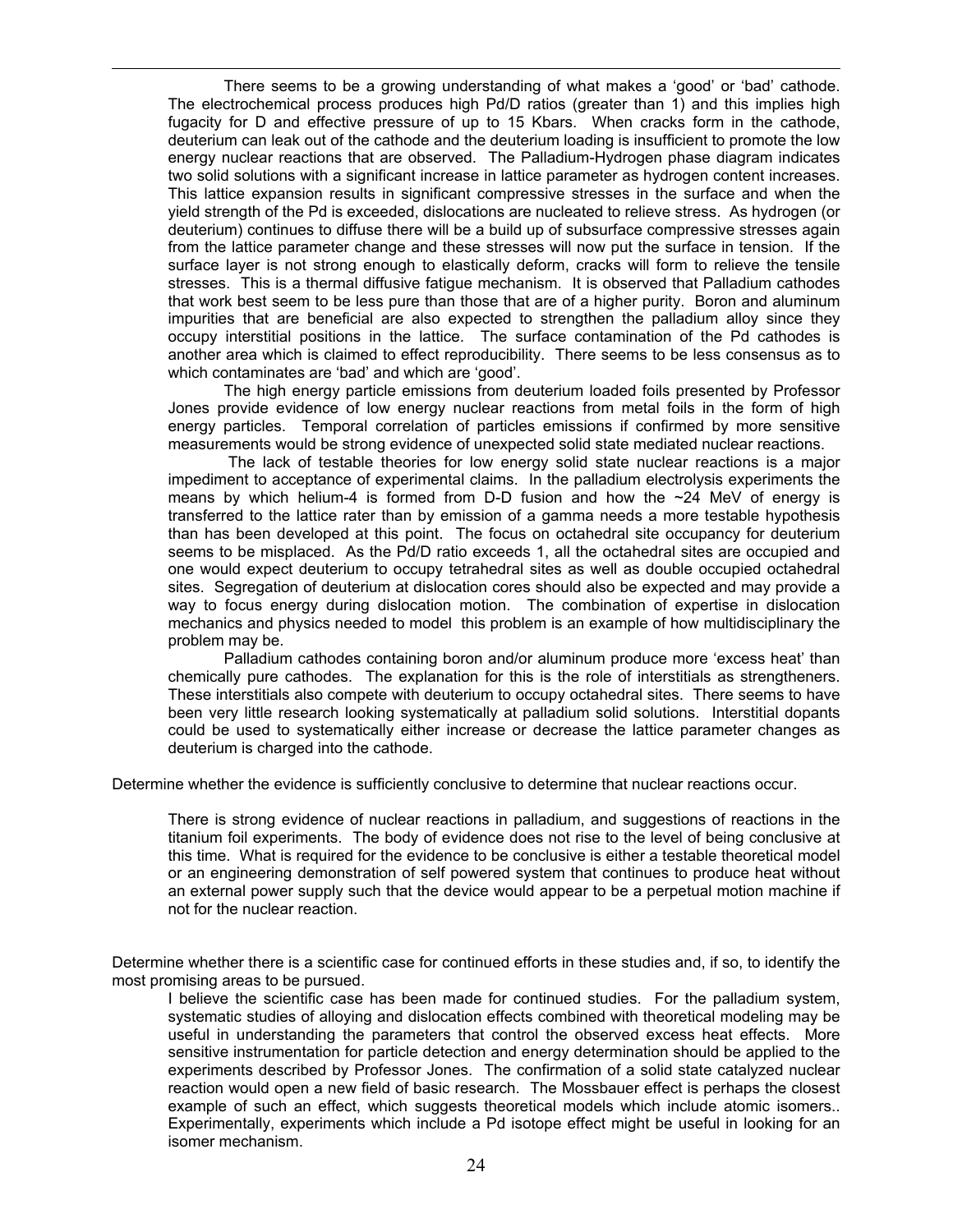# **Review # 12**

 $\overline{a}$ 

To examine and evaluate the experimental and theoretical evidence for the occurrences of nuclear reactions in condensed matter at low energies; To determine whether the evidence is sufficiently conclusive to demonstrate that such nuclear reactions occur

There exists a large variation in the quality of the work in this field. It is also very easy to find faulty or incomplete measurements in many of the papers published in the ICCF Proceedings. However, I believe that we should concentrate on the small number of careful works for the purpose of assessing an unknown field. In other words, we should look at the best available experiments in order to get more information on whether there is some new physics involved.

There are two kinds of experiments that address the occurrence of nuclear reactions:

- a) Study of low-energy nuclear reaction in the presence of electronic screening in a solid-state environment (e.g., charged-particle emission measurements by Jones). Unfortunately, current measurements are not done professionally, and more work is needed. Nevertheless, this is a reasonable scientific problem.
- b) Experiments involving excess power/heat. More careful experiments have been done in recent years (e.g. SRI work). There seem to be increasing evidence for the production of excess heat, even though the reason is totally unknown. Reproducibility has been improved, but it still has not reached a satisfactory level. Yes, it is likely that an unknown process (in materials physics or in nuclear physics) is responsible. However, the link to nuclear reaction is still not strong enough at the present time.

In order for (b) to have anything to do with low-energy nuclear reactions, an enhancement of the reaction rate in the solid state has to be verified. Yet the evidence is not conclusive yet. In addition, current understanding of nuclear processes is not sufficient to explain many of the findings in (b).

Compared with the experimental efforts, the theoretical work is even more unconvincing. To make a case for nuclear reactions to happen in condensed matter at low energies as suggested or speculated by experiment, theory has to be formulated to explain (1) the enhanced nuclear reaction rate in the condensed matter environment, (2) the completely different Branching Ratio for the d-d reaction from the gas phase, and (3) the mechanism for the dissipation of the 24 MeV energy through the lattice. None of these has been demonstrated, nor any promising directions have been shown. Because of these deficiencies, one is having a difficult time in understanding the experimental implications. My comments on each of the three areas are given below.

- (1) It was mentioned at several places in the documents or presentations that high deuterium loading might result in double occupation of the octahedral site in Pd, and thus bring the deuterium atoms closer together and enhance their interaction. However, it has been shown by first-principles electronic calculations [P. K. Lam and R. Yu, Phys. Rev. Lett. 63, 1895 (1989)] that the lowest energy configuration for two deuterium atoms at one octahedral site is an arrangement along the (111) orientation with a D-D distance of 1.3 Angstroms, which is still significantly larger than that in the molecule (0.74 Angstroms). On the other hand, so far the quantum nature of deuterium in the metal has not been taken into account. Previous electronic calculations did show that the potential well was not harmonic, and the zero-point motion was quite significant [C. Elsasser *et al*., J. Phys.: Condensed Matter 4, 5207 (1992)]. Most importantly, the two deuterium atoms have to be described by correlated wave functions with a mutual interaction  $V(r_1, r_2) \neq V(r_1 - r_2)$  inside the crystal, which is completely different from the situation in usual scattering experiments on the gas phase. These critical issues for a decent theory have been completely ignored so far and would require an interdisciplinary effort in the future.
- (2) The most puzzling part for nuclear theory is the lack of neutrons commensurate with the heat production and the complete reversal of the ratio for the reaction channels. This is still the crucial and seemingly insurmountable physics problem that needs to be resolved.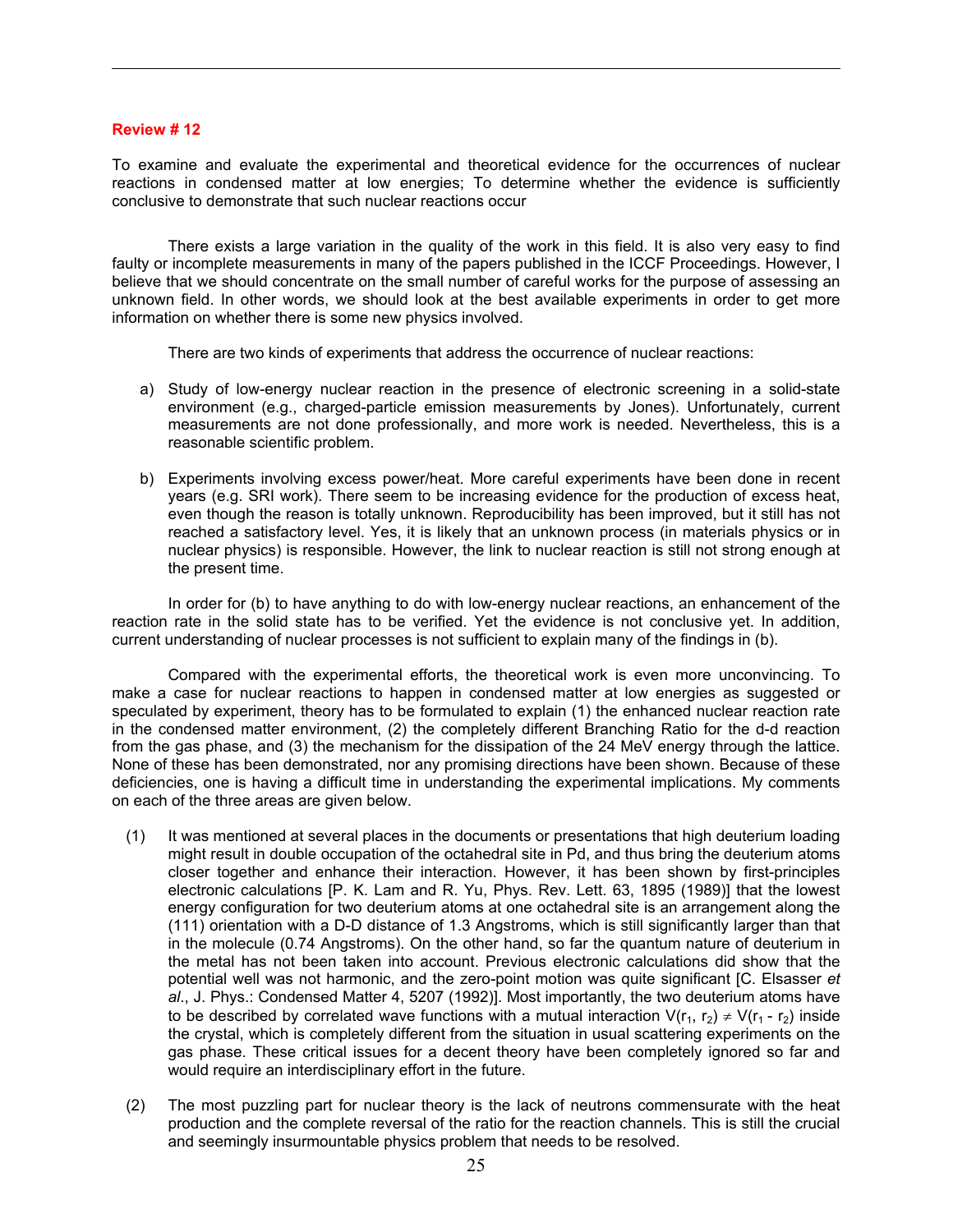(3) The lack of gamma rays being detected from the sample forced researchers to invent a coupling between the nuclear interaction and lattice vibrations. Being able to write down the equations does not imply physical justifications. An effective interaction normally involves some type of fundamental interactions that lead to the coupling. For example, the effective electron-electron interaction mediated by phonons, through electron-phonon coupling, leads to superconductivity. Under the carpet, the electron-phonon coupling arises from the electromagnetic interaction, one of the four known fundamental interactions in physics. To create a coupling between nuclear interaction and phonons at such a low energy region (namely, the electromagnetic interaction) is beyond one's imagination at the moment.

A series of conjectures is formulated in Hagelstein's paper, but a lot of them appear to be too *ad hoc*. In particular, the phonon mediated site-other-site reaction is, at most, a "conjecture". The exchange of a large angular momentum with phonons is unprecedented. This paper has a lot of holes and is not likely to go through any peer review process of reputable journals. Better theory could be done, however, by considering the points mentioned in (1).

In summary, in my opinion, there is no theory for low-energy nuclear reaction yet. Therefore, the burden of proof lies on experiment. Although there is still a long way to go, the experimental efforts are moving in the right direction to provide a converging conclusion, one way or the other. The current evidence is not sufficiently conclusive to demonstrate that nuclear reactions occur in metal deuterides yet.

To determine whether there is a scientific case for continued efforts in these studies and, if so, to identify the most promising areas to be pursued

I would not recommend a large-scale program on Cold Fusion, but a few carefully selected projects on the relevant science are worth considering. The proposals should go through the normal reviewing process. Some areas are listed below:

Progress has been made in characterizing the Pd electrode over the past 15 years, but more needs to be done to better understand the sample properties. In other words, materials problems need to be addressed, as well as the physics and chemistry of metal deuterides.

It would be crucial to have independent verifications of the "charged-particle emission" from metal deuterides. In other words, more careful measurements are needed to sort out the proposed "screening" effect.

Good theoretical studies on the behavior and interactions of deuterium in metals are also needed. Very few exist at the moment.

# Addition comments

 $\overline{a}$ 

The quality of work is so inconsistent in this field, including the work of some key players, which makes it difficult to clear the black cloud and to increase the credibility of the field. Repeated retractions and conflicting experimental results in the past certainly did not help. Hopefully as time on, a few careful studies will provide a definitive conclusion. Unfortunately, that has not happened yet, although some progress has been made.

I found the nuclear reaction aspect intriguing, but not fully convincing. However, our scientific training taught us to be open-minded. Before the answer is available, we should concentrate on the science problems that can be defined. Some of those have been identified in this review.

### **Review #13**

The charges to the review panel were to:

1) Evaluate the experimental evidence presented for the occurrences of nuclear reactions in condensed matter at low energies (less than a few electron volts)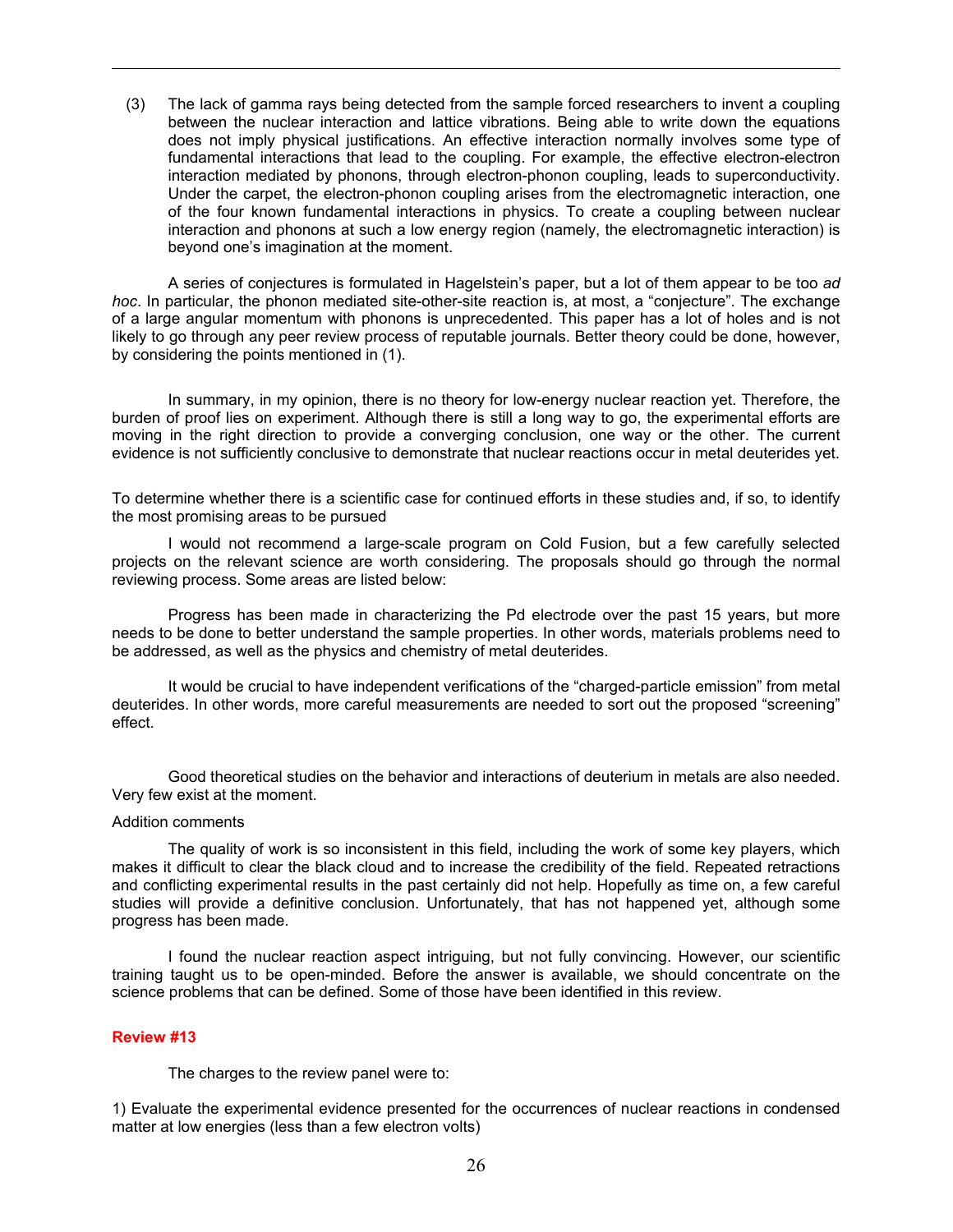2) Determine whether the evidence is sufficiently conclusive to demonstrate that such nuclear reactions occur.

 $\overline{a}$ 

3) Determine whether there is a scientific case for continued efforts in these studies and, if so, to identify the most promising areas to be pursued.

I have considered the documents and the mail reviews provided to the panel before its meeting on August 23-24, the presentations that were made to the panel on August 23, the discussions among panelists on August 23 and 24 and the documents and responses to questions that were provided subsequent to the meeting. (Jim Horwitz is to be commended for the extremely effective way in which he handled all of the documentation and the queries to cold fusion proponents and their responses.)

 I came to the panel meeting with a high degree of skepticism about the "cold fusion" claims and the radical changes in thinking about nuclear physics that they demand. I still retain some of that skepticism after considering the evidence. However, particularly because of what seem to me to be very careful experiments carried out by McKubre and his associates at SRI, I conclude that the answers to charges 1) and 2) above are yes – there is sufficient evidence to demonstrate that very low energy nuclear reactions can occur in condensed matter at rates that are totally unexpected

It is disappointing that McKubre has not been able to do an integral of the total power in and out from the beginning of an experiment to show that there is a net out. However, the difference of out-power minus in-power integrated over a period of hours at least in a few clearly presented cases seems to greatly exceed the energy that could be stored as chemical energy in the cell. There also seems to be reasonably convincing evidence for He production.

The irreproducibility of the evidence for excess heat generation and He production in different batches of Pd expected to be the same, or in different experimental runs on the same material and the non-predictability of the conditions under which or precise timing at which they will be observed is very disconcerting for a scientific claim. The proponents' assertion that there is reproducibility if 50% (or maybe even less) of experimental attempts indicate at least some excess heat, never mind how much or when it occurs is frustrating to the objective scientist and has some of the characteristics of "pathological science". The lack of understanding of what is happening in the material that makes the results so unpredictable – even after 15 years of effort – is very unsatisfying. McKubre et al have succeeded in parameterizing "necessary" (but not "sufficient") conditions for improved predictability of "success" (for some batches of material) in their high current density electrochemical cells. However, some cells don't work, and cells which do work are quite noisy in their power production, and they "stop working" for no as yet controllable reason. Then there are the gas loading experiments that require no electrochemistry but do require thermal gradients to get "positive" results. The common thread shared by these two very different kinds of experiments is elusive.

 In spite of the lack of reproducibility and predictability, positive observations have been made a number of times and by several different groups under what seem to be credible experimental conditions. I conclude there must be something of nuclear origin going on. It defies both the expectation for the d,d fusion rate and its branching ratio and that is a lot of defiance!

 In response to charge 3), yes, I think it is important to get to the bottom of the science that is going on, not with some massive attack on it, but in considered support of well conceived proposals submitted to address the scientific issues. In the current state of the field, finding nothing in a given experiment teaches us nothing whether it is in a search for charged particles, neutrons, gamma rays, He, or T. The only normalizing measurement seems to be heat generation. Although electrochemical cells are in my opinion the most convincing evidence that something strange is going on, and although they have been developed to demonstrate heat generation with great care they exclude the important material experimental variable of temperature. I do not believe they are the way to get to the bottom of the science.

Because of the "noisiness" and the unpredictability of heat generation in electrochemical cells it seems to me the central scientific issue must not be in the coupling of d's to Pd in a normal lattice but someway to the defect structure of the solid which is doubtless extremely dynamic under conditions of high d loading (electrochemically or from the gas phase). I think it's time to look at the properties of the material under conditions of high d loading while measuring heat generation and doing this combination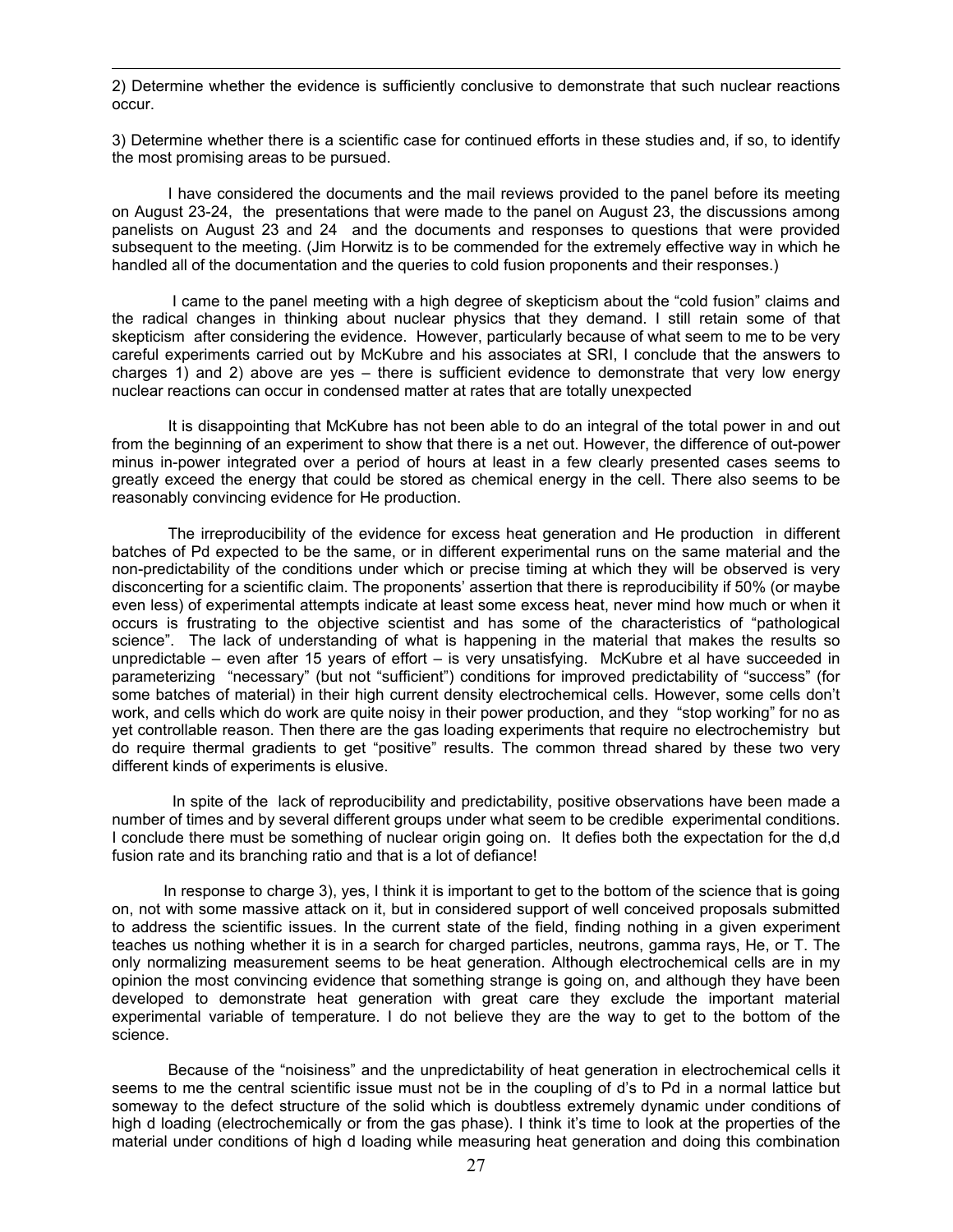as a function of temperature. This sounds like a tall order, but maybe with x-ray scattering the dynamic features of the material can be examined while (and if) heat is being generated. Without the measurement of heat generation I don't think any experiment is going to be convincing. How do you know anything - of low energy nuclear reaction interest such as cold fusion – is going on? It may be feasible to look for charged particles in combination with heat generation, an additional test of the conclusion based on existing data that the nuclear branching ratio is completely different than it is known to be in d,d fusion at all higher energies. But once again, the heat generation has to be measured at the same time. If and/or when the reproducibility of heat generation is 100%, such simultaneous measurements will not be required, but that condition doesn't seem likely to happen soon.

# **Review #14**

 $\overline{a}$ 

Members of the panel were asked to

- Evaluate the experimental evidence presented for the occurrences of nuclear reactions in condensed matter at low energies (less than a few electron volts)
- Determine whether the evidence is sufficiently conclusive to demonstrate that such nuclear reactions occur.
- Determine whether there is a scientific case for continued efforts in these studies and, if so, to identify the most promising areas to be pursued.

# RESOURCES FOR THIS REVIEW

This assessment of cold fusion is based on the summary prepared for the review [1] and several of the references it cites; papers provided to the panel members, refs. [2-7]; the nine anonymous referee reports on those papers; the 1989 ERAB report, ref. [8]; material in the presentations to the panel on August 23, 2003; and number of documents submitted after the panel review, refs [9-11].

# SUMMARY

# EXCESS ENERGY

 The production of excess energy through low energy nuclear processes is the central issue in cold fusion. I am not persuaded that such energy has been produced. Although there have been many experiments reporting excess energy since the 1989 ERAB report, all of those that I have read about suffer in varying degrees from two serious shortcomings that were pointed out in the ERAB report.

1) Calorimetry

Excess energy is never more than a small fraction of the energy delivered to the system, typically a few percent, so that a small error in calorimetry can yield a large error in an estimate of excess energy. Unfortunately, experimental results are almost always presented as data on excess power, often starting hundreds of hours after the experiment starts, but not on excess energy. No direct inference about energy can be made from such data—what is required is a complete inventory of energy flow into and out of the apparatus from the moment the cell is turned on until the moment the experiment is terminated. Normal experimental practice requires that the accuracy of such an inventory be determined experimentally by dummy runs, and the experimental scatter is consistent with the known sources of uncertainty.

# 2) Reproducibility

The lack of reproducibility continues to be a serious problem. None of the important phenomena can be duplicated reliably. This has made it impossible to obtain a quantitative understanding of what is taking place.

# NUCLEAR EFFECTS

 A second class of experiments seeks to find evidence of low energy nuclear reactions, though not necessarily at the rate required to produce significant excess energy. Although I am not an expert on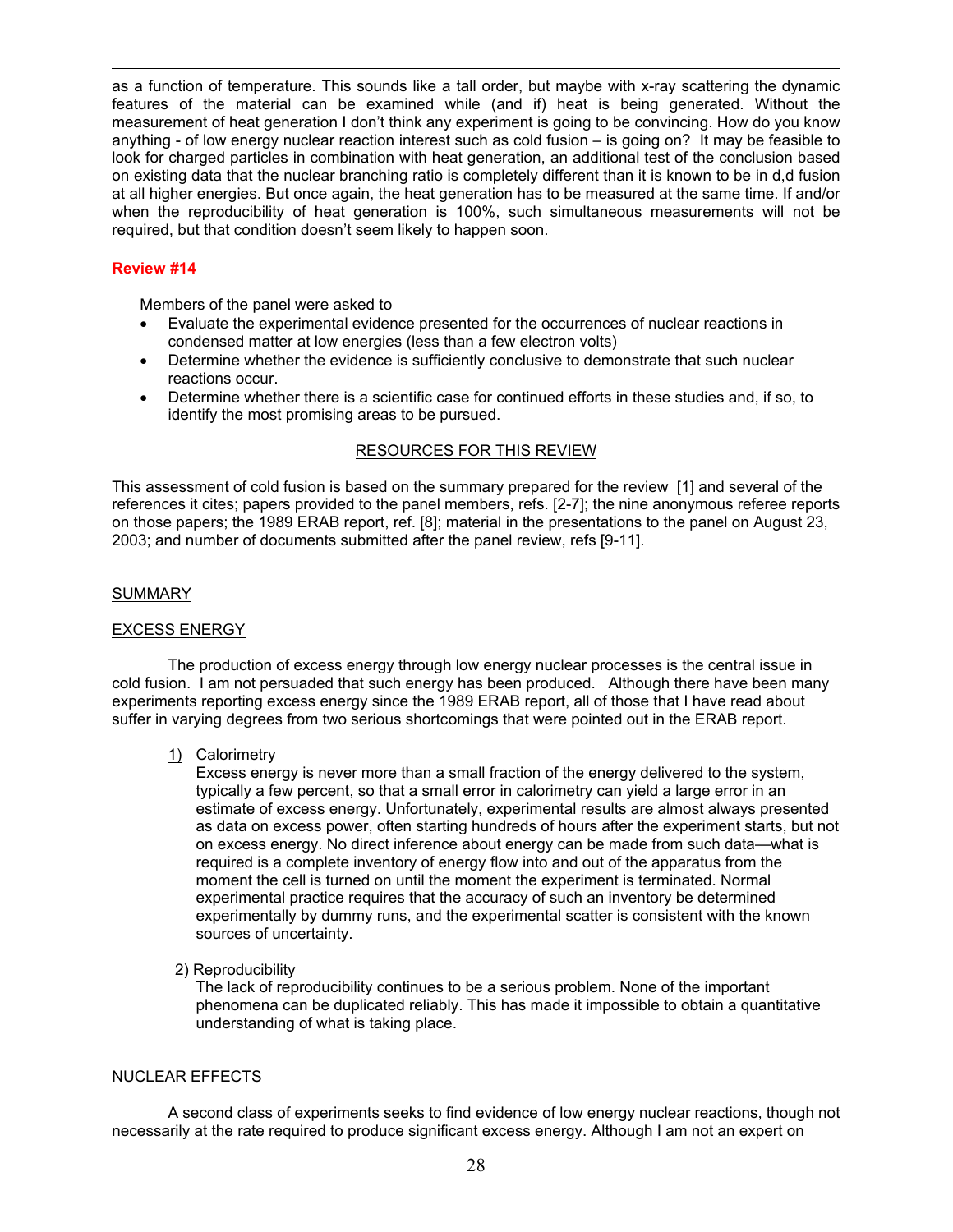nuclear measurements, it appears to me that the evidence for "new physics," i.e. nuclear processes that would be fundamentally inconsistent with well-known nuclear physics, is weak. These experiments, too, are not reproducible, which makes the case for "new physics" weaker yet.

# RECOMMENDATIONS

 $\overline{a}$ 

 I find that the overall situation has not fundamentally changed since1989 when the ERAB report was written: the experiments are poorly executed, the phenomena are not reproducible, and the claims of "new physics" are not plausible. Consequently, my recommendations are similar to the major recommendations of that report:

- 1) DOE should not establish a special program for energy production by low energy nuclear reactions.
- 2) DOE should consider supporting proposals for research in this area that are of high scientific quality. However, because this research has been underway with little progress for fifteen years, any such proposals would have the burden of clearly establishing what would be done differently.

### **DISCUSSION**

### EVIDENCE FOR EXCESS HEAT

The evidence for excess heat is described in Sections 2-4 and Appendix A of the summary [1].

### *Fleischmann-Pons experiments*

 Reference (1) of the Summary paper, (1993), describes details of the calibration of the Fleischmann-Pons calorimeter. This is an open calorimeter in which heat loss occurs through radiation and gas flow. The major source of energy transfer out of the calorimeter appears to be radiation, and the radiation transfer coefficient is measured to an estimated error of 1.4%. However, there is no information about the accuracy of heat flow measurements over periods comparable to the length of an experiment.

 The paper presents data on specific enthalpy generation, i.e., excess power, but does not discuss excess heat, i.e. the over all heat budget. The total excess heat is about 2% of the energy delivered to the cell. A 2% effect with a 1.4% calibration uncertainty is hardly evidence for excess heat.

 The situation is worse than these figures indicate, for the type of calorimeter—open cell—is subject to numerous errors, as described in the ERAB report. The authors appear to be aware of these problems for their conclusion includes some words of warning and calls for pressurized systems. Consequently, I am surprised that 9 years later, Fleischman reported results using the same type of open calorimeter in reference (4) of the summary paper. Once again, data are shown only for excess power.

I regard this work as seriously flawed.

# Closed Cell Experiments-

# The Amoco design

 Reference [11] describes a closed-cell experiment carried out in 1990 by scientists at Amoco. In a calibration run, 2.5 watts was required to maintain a 10 degree C temperature elevation. Assuming that this amount of power was delivered during the two months of the experiment, the total energy to the cell was over 10 megajoules. The excess energy was about 40 kilojoules, less than half a percent of the energy to the cell. Figure R1shows end-do-end data on net energy flow, but a calibration error less than the width of the plotted points would change the interpretation by giving the baseline a slope. Lacking data on the accuracy of the calorimeter there is no way to the evaluate results.

# The SRI design

 A much improved flow calorimeter has been developed at SRI and is illustrated in [1], Figure 10. This is a closed calorimeter, an inherently more reliable design than the open-cell design of Fleischmann and Pons. Calorimetry with this design is summarized in [1], Appendix A. The accuracy of the calorimetry is described in reference (27) of [1]. This is an EPRI report. Calorimetry is discussed in its Section 3. The following excerpt is pertinent: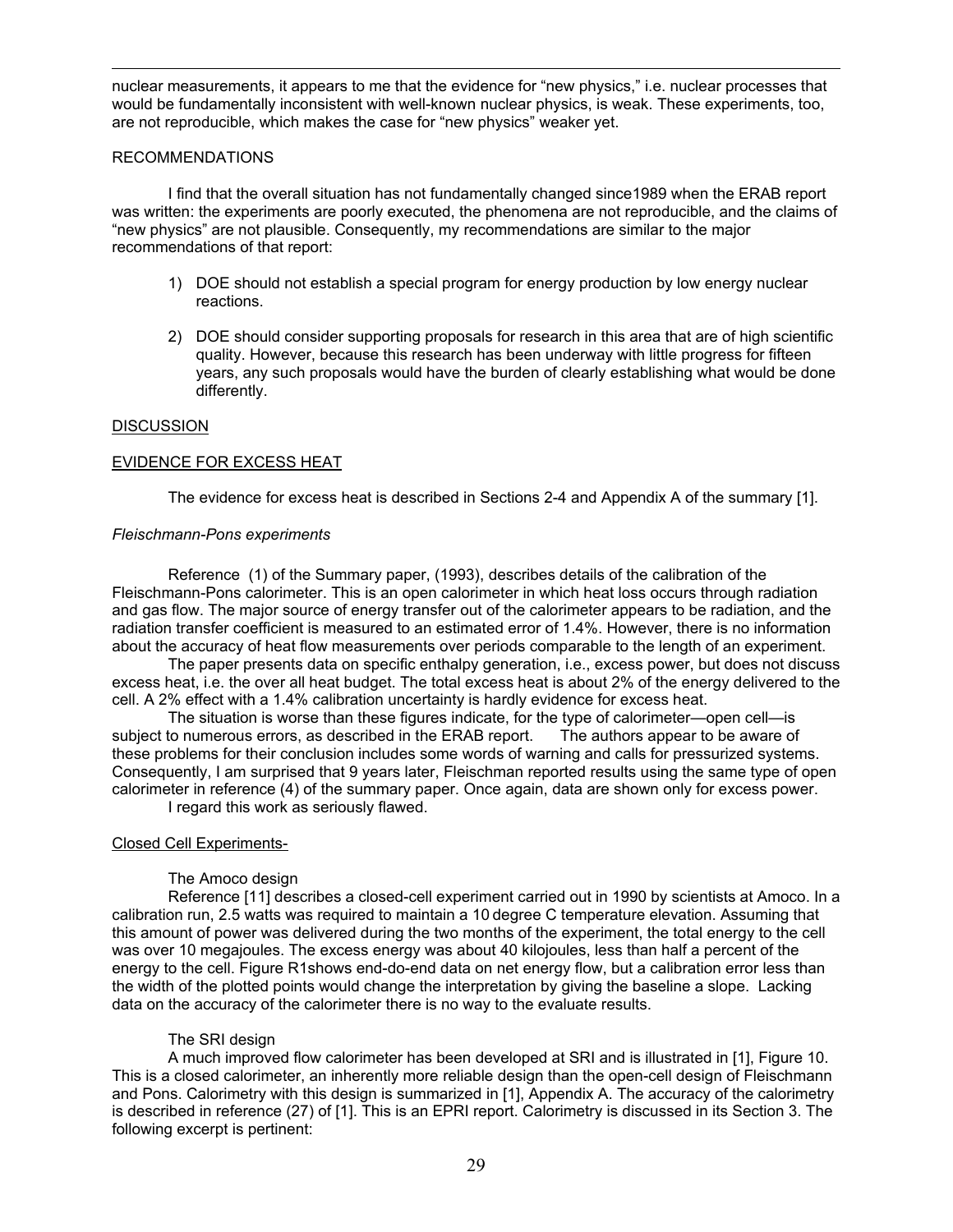### 3A.4.3 *Power*

 $\overline{a}$ 

*Measurement of total integrated excess energy is important in deciding whether one is observing an energy production rather than an energy storage process. However, the existence question, i.e., whether there indeed exists a phenomenon to observe and explain, is more easily and accurately answered by analyzing the instantaneous calorimetric power balance. Therefore, the experiment discussed here was designed to make accurate and stable measurements of the input and output power so that the difference (denoted here as "excess power") can be explained.* 

 This willing substitution of power for energy seems endemic to the field. However, for the following reasons, I do not regard reports of excess energy as credible unless the accuracy of the calorimeter for measuring energy, as contrasted to power, is understood and well confirmed by actual experiments:

- 1) Because excess heat is typically only small fractions of the total energy to a cell during a run, small errors in power measurements can become large errors in excess heat measurements.
- 2) Operating conditions can vary during an experiment, particularly if energy is released rapidly, which makes it difficult to determine the long-term energy balance from power calibrations.
- 3) Consequently, the only way to reliably determine the accuracy of an experiment is to calibrate the electrolytic cell for total energy-in vs. total energy-out over the entire duration of a run, with a heat profile similar to an experimental run, and to check this calibration a number of times. If the variations in the measurements of energy-in and energy-out for these calibration runs are consistent with the calculated uncertainty based on an analysis of the known sources of error, then one finally has a credible estimate of the accuracy of the method. I have not seen the results of such a procedure.

### Total energy release: a puzzle

 Reference [9] points out that the SRI group has observed a total energy release that is claimed to be greater than 2000 eV/atom. It is argued that such a release is too big to be chemical and so it must be nuclear. However, such a conclusion seems unwarranted. The well known products of deuteron fusion are not observed in the expected manner, and no credible explanation of the enhanced fusion rates has been proposed. The chemical explanation appears to fail by a factor of 1000 but explanations resting on known fusion processes fail by factors that are enormously larger. There is an obvious a gap in understanding the origin of the large heat releases. This puzzle deserves to be resolved. However, the existence of this puzzle is hardly convincing evidence that the energy source is nuclear.

One can summarize the essential question as follows: Is the electrolytic cell a battery or is it a nuclear energy source? Answering this question would require accurate end-to-end energy measurements, using apparatus whose accuracy has been verified as described in 3), above. Until the reality of excess energy is definitively established, all discussions of its source are hypothetical.

# DIRECT EVIDENCE FOR LOW ENERGY NUCLEAR REACTIONS

 Section 3 of the summary [1] describes searches for the production of 4He accompanying the release of excess energy. Work by the SRI group is described in [4], and was presented to the panel by Michael McKubre. The evidence is tantalizing ([4] Figure 3). However, <sup>4</sup>He is found in only 1/3 of the runs that appear to produce excess heat. If  ${}^{4}$ He were generated by a nuclear reaction that gave rise to the excess heat, then it should be present all the time. Consequently, one could reasonably regard this as evidence that the excess energy (assuming, for the moment, that it exists) is *not* due to a reaction that generates 4He.

 Other evidence for low energy nuclear reactions, but at rates below the levels one would expect for producing excess heat, were presented by Jones. Not being a nuclear physicist, I am unable to analyze these results. However, Reviewer #7 apparently is an expert and has provided a detailed critique, the thrust of which is that none of the evidence for low energy nuclear reactions is compelling.

#### **CONCLUSION**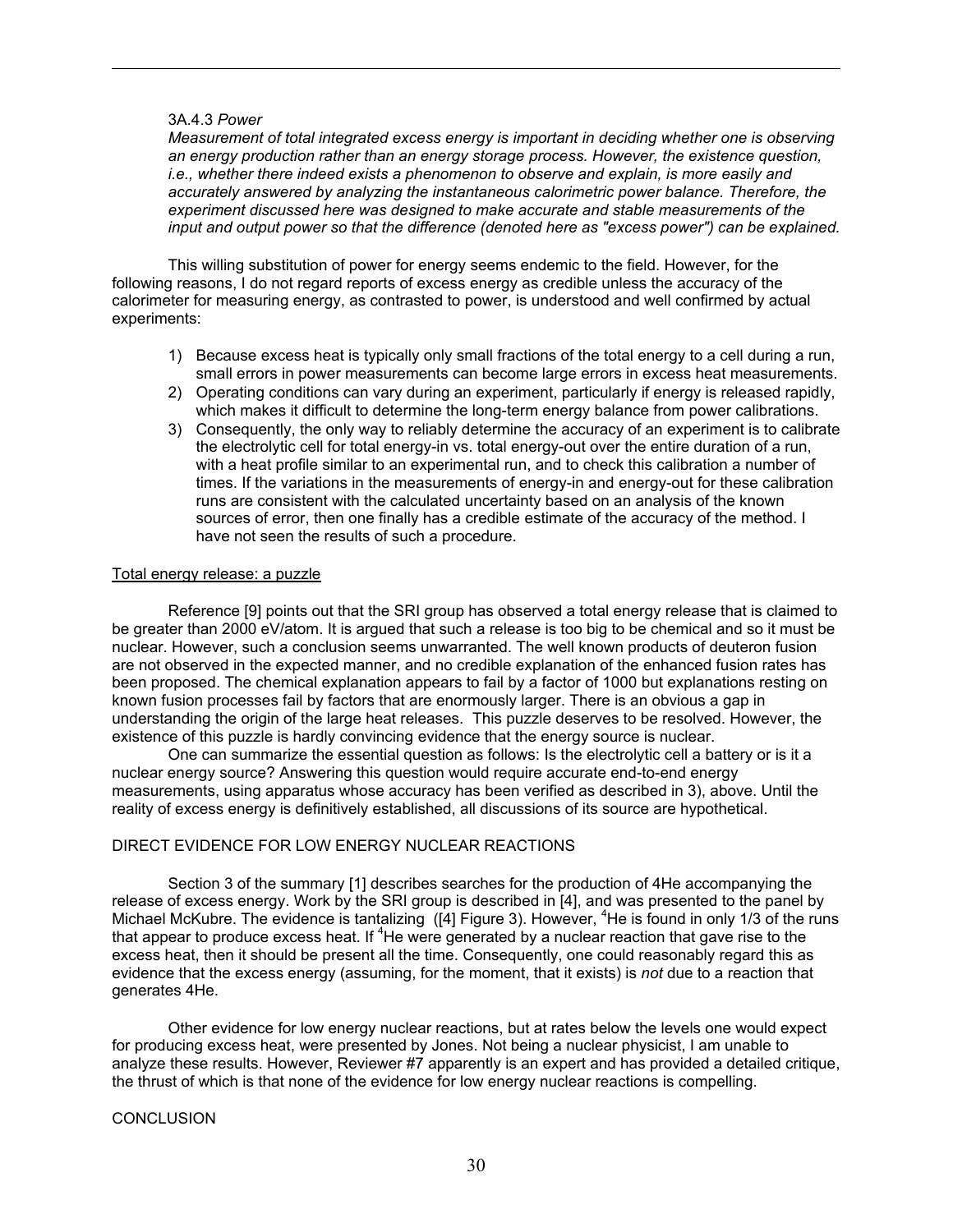I am struck by the similarities between the situation today and in 1989 when the ERAB report was written: the experiments have obvious defects, the phenomena are not reproducible, and the explanations proposed are scientifically implausible. The rapid heat release from electrolytic cells that is sometimes observed has yet to be understood, but there is no compelling evidence that it is nuclear in origin. Fifteen years have gone by and according to one estimate more than \$60 million has been spent on cold fusion research around the world. There is a little to show for this.

My conclusion is similar to the conclusion of the ERAB report: I see no case for a special program to pursue cold fusion but DOE should be prepared to support credible proposals for work in this area. However, such a proposal would carry the heavy burden of demonstrating that it is capable of breaking out of the rut in which the proponents of cold fusion have been spinning their wheels for many years.

# REFERENCES

 $\overline{a}$ 

- 1. New physical effects in metal deuterides, P. L. Hagelstein. M. C. H. Marks, D. J. Nagel, T. A. Chubb and R. J. Hekman, unpublished.
- 2. Calorimetry of the Pd-D2O system: from simplicity via complications to simplicity, M. Fleischmann and S. Pons, Physics Lett. A 176, 118-129 (1992).
- 3. Calorimetry close to the boiling temperature of the  $D_2O/PD$  electrolytic system, G. Menmgoli, M. Bernardini, C. Manduchi, G. Sannoni, Jour. of Electro. Chem. 444 (1998).
- 4. The emergence of a coherent explanation for anomalies observed in D/Pd and H/PD systems; *Evidence for 4He and 3He production.* M. McKubre, F. Tanzella, P. Tripodi and P. Hagelstein, Proc.  $8<sup>th</sup>$  ICCF, 2000.
- 5. Thermal behavior of polarized Pd/D electrodes prepared by co-deposition, M. H. Miles. S Szpak, P. A. Mosier Boss and M. Fleischmann, Pro.  $9<sup>th</sup>$  ICCF, 2002.
- 6. Unified phonon-coupled SU (N) models for anomalies in metal deuterides, P. L. Hagelstein, Proc. 10th ICCF, 2003.
- 7. Charged-particle emissions from metal deuterides, S. Jones, J.E. Ellsworth, Mr. R. Scott, F.W. Keeney, A.C. Johnson, D.B. Buehler, F.E. Cecil, G. Hublerf and P. L. Hagelstein, Proc. 10<sup>th</sup> ICCF, 2003.
- 8. Cold Fusion Research; Report, Energy Research Advisory Board, (DOE/S-0073 DE90 005611, November, 1989.
- 9. Letter from C. H. McKubre to J. Horwitz, dated Sept. 1, 2004.
- 10. 5-page PowerPoint presentation from Energetics Technologies.
- 11. Report on Cold Fusion, Amoco Production Company, T. V. Lautzenhiser and D. W. Phelps, March, 1990.

# **Review #15**

Review of "Cold Fusion" Conducted August 23 and 24 at the behest of the Department of Energy-

The August 2004 Popular Mechanics gives an overview of the present DOE review and the cover states that one can build an H bomb in the basement. Also, the article claims that this is a cheap way to make tritium. Clearly this article sets the tone for this field of research, one of paranoia with the added impetus that someone will get there first. It is this aspect of the field that the DOE must somehow deal with.

As one of the reviewers stated, one can never disprove something and this is my feeling about "cold fusion". The workers are true believers and so there is no experiment that can make them quit. Likewise there is no series of experiments that can convincingly confirm their work or they would have done them by now. Of course their answer is that they have done them, but reproducibility and predictability still eludes them.

The presentations and written material presented such a confused picture that it is almost impossible to tie things together. There are conflicting claims amongst the advocates, inconsistencies amongst seemingly similar experiments and a general feeling amongst the proponents that the "system" is keeping them from publishing their results and getting DOE funding.

The presentations for the most part were not well thought out and didn't focus on where they felt the field needed funding. The statement was made that they had spent more than \$30M so far on experiments by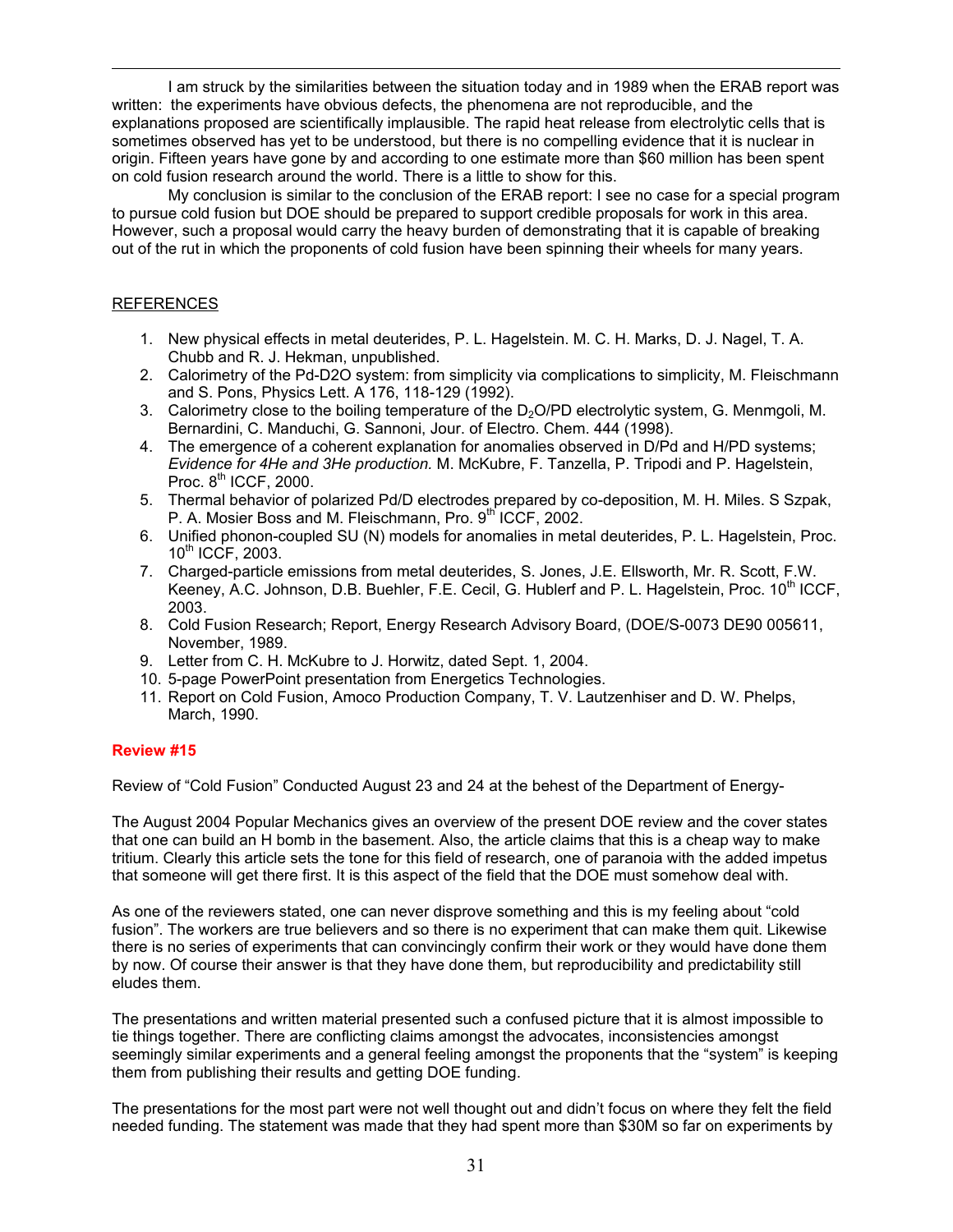the SRI group and yet they have no catalogue of what worked, what didn't, and when asked where you are going next could not give a plan.

It would have been easy for them to prepare a spreadsheet as given below:

 $\overline{a}$ 

Date Purpose of Run Foil # D Loading Time for Loading Stimulus Result

No such summary was presented which strikes me as a way I try to follow my own data taking. Such a summary needs to be prepared by all workers in this field.

So, my first conclusion is that the reason they have trouble getting papers published is that they present their results in a manner that simply can't be judged by referees. When papers are properly prepared by others, they do get published as shown by some of the references they presented on screening effects, i.e. Eur. Phys. J. A19(2004)283.

To try to understand the evidence for nuclear effects we can turn to the published literature. The first question to ask is what is the magnitude of the cross section at "zero" energy. We can extrapolate the results of R. E. Brown and N. Jarmie PRC41, 1391 (1990) and get about .01mb for the  ${}^{2}H(d,n)$  total cross section. The work of the Rolfs group NP A465 (1987)150 agrees with this extrapolation and their work goes to lower bombarding energy. Within 10%, the ratio of  ${}^{2}H(d,n){}^{2}H(d,p)$  is equal down to 7keV in the center of mass. The ratio of gamma yield to proton yield for the  $2H+d$  system has been measured in PRC 31 (1985) 2036 by F. E. Cecil who is often a co-author on the "cold fusion" papers. They make the measurement down to 10 keV in the center of mass and if we extrapolate their result to zero energy we would get roughly a gamma ray yield that is  $10^{-5}$  that of the proton yield so that the cross section for <sup>2</sup>H(d,α) is about 10<sup>-7</sup> mb. We also know that the Coulomb barrier is roughly 312 keV and if we use the normal assumption that the attractive nuclear potential "pulls it down" by 0.7 we would say the Coulomb barrier is 200 keV. These are the known nuclear physics facts that we are to suspend in the case of "cold fusion".

The work of Jones is to me the most complete in trying to answer the charge to the committee to establish whether nuclear effects are produced in "cold fusion". The reason I make this statement is that their present work does not rely on electrolytic cells and the confusion around whether excess heat is being produced. They need no stimulus to get nuclear events but the processing of foils is still an art as they state in the conclusion of their paper in our packet. Jones also does not believe that the <sup>2</sup>H(d,  $\alpha$ ) reaction can suddenly become a factor of  $10^{+6}$  larger and so has focused his efforts since 1986 on the two reactions  ${}^{2}H(d,p)$  and  ${}^{2}H(d,n)$ . The problem is that his experiments see effects have yielded results that are just above background when properly normalized. Some runs yield no effects. Jones would benefit enormously from collaborating with nuclear physicists engaged in very low level counting experiments such as those for double beta decay because they have worked extremely hard to catalog all sources of backgrounds.

Even in Jones' case, I find it hard to follow his thoughts. For example, he cited in his talk to us the fact that his original Nature paper (338 (1989) 737) concluded that the surface of the Palladium rod had become coated with Fe and new measurements of the electron screening of Fe yielded amongst the highest correction factors known, 400eV, so that he could indeed have been be seeing d+d fusion. However, the current coincidence work uses only deuterated Ti foils and the measured screening factor for Ti is less than 30eV so that if I apply the reaction rate obtained from the Nature paper to the present Ti foil work he should not see any events. Also, in my reading of the Jones paper given to us, from the tenth ICCF, page 12, figures 12 and 13 make no sense since they show only events arising within their boxes of expected triton and proton energies, and no experiment can be this clean. He has now provided us the actual picture with all events one sees more events not in the boxes than in the boxes as I would expect, simply because I would expect events of all energies since the triton reactions can occur anywhere in the foils and so the triton events should go down to "zero" energy due to the thickness of the foil. The extensive massaging of the data does not do the authors credibility any good within the community of physicists. As I said above we have much more experience doing very low counting rate experiments in the nuclear physics community than we did 15 years ago and so data that looks unnatural will not be published.

The ICCF Jones paper also used a photomultiplier and plastic to look for protons. It has some inconsistencies in the presentation that need to be understood. The most obvious one is to be found in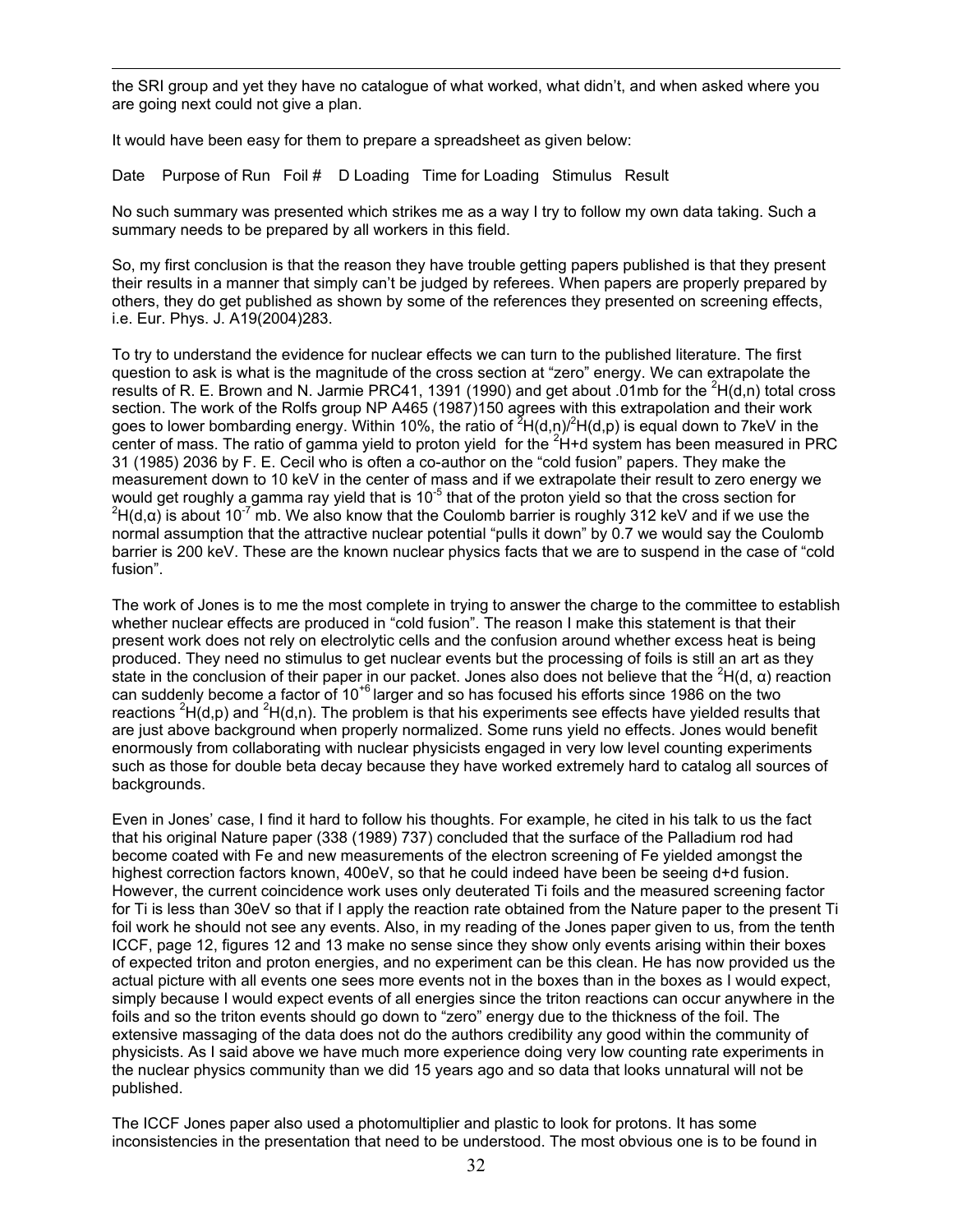Figure 7, where they put an Al foil between the Ti stack and the plastic and argue that the fact that the glass events have shifted down in energy shows that the glass events are protons. But the peak in the plastic should have shifted down also. Also, the plastic events should go all the way down to the cutoff because there is no reason why protons can't be generated throughout the foil. Also, in Fig 9 we have a time evolution of the process, but don't know how long after the foil is loaded one sees excess events. If they would present results from the time the system is mounted until the end it would be easier to follow the results.

 $\overline{a}$ 

I have tried to use the extrapolated cross sections given above and the number of deuterons in the foil to calculate the event rate expected. This calculation is made very difficult because one must make an assumption about the d loading and also the number of particles per second that would have to have a nuclear interaction to give the observed counting rate in Figure 9. To obtain the presented yield, 1.3  $\times$ 10<sup>8</sup> particles per second must interact to give 2000 fusions per hour. Whether this is reasonable or not would require an event generator.

The statement was made that Jones was unable to get his work published in the Physical Review because of the bias against cold fusion. After seeing the presentation and reading the current papers I would say that the confused nature of the presentation is the reason. If they worked with someone like Eric Norman, now at Livermore, who has done many low counting rate experiments on producing a manuscript, it would get published in the Physical Review.

So have we seen nuclear events in the Jones work? Got me! The rates he claims to see are low and at best twice the hydrogen loaded foils (Figure 20 of the new figures sent to us). The way to wrap this up is to allow Jones to prepare several foils and put them in front of several neutron detectors and to count. This would not cost a lot of money as for example the Triangle Labs have tremendous expertise in neutron detectors and Art Champagne knows about small cross section experiments. They also have a great deal of expertise in cosmic ray shielding of detectors because their capture cross section program at low energy has extremely low counting rates. The cost would be for travel money for Jones to go to TUNL and the shipping of foils after he prepares them at BYU. Since I don't know the time between when he prepares foils and when he sees effects, I am assuming that Fed Ex can get them from Utah to TUNL in two days, which should not impair the experiment. Other than something like this, Jones will continue to work along and there will never be an outside confirmation of his results.

 The work of Lipson et al is impossible to assess. The experimental runs had no pattern. They used many different foils, solutions and a glow discharge to load deuterium into other sorts of foils. There seemed to be no worry given to the different natural radioactivity background that should be present in their differing setups. Rather they assumed that they did sufficient background runs to account for this, but it was hard to tell if the background runs were done with the same foils and setup as those of the foreground runs. The work appeared to be a random shooting of darts with no real plan of attack. They claim to see protons, and very energetic alpha particles. The rates are very low and in fact they see a factor of ten less alpha particles than protons so even if one were to say that they were indeed seeing nuclear processes they would confirm our basic ideas of nuclear physics, rather than other groups' claims that the production of alpha particles is suddenly at least a factor of 10<sup>5</sup> larger than traditional nuclear physics would say it should be. The data are so poorly presented with different x axes scales etc that it is almost impossible to compare background and foreground runs. They did not worry about pulse pile up in the Si detector runs which can be a significant effect in low counting rate experiments. I was surprised that in their track detectors there were no fission product events since one almost always gets some just from normal background. I would guess that the liquid in the cells prevented the products from getting to the detectors, but it is still surprising.

 The review of Hagelstein et al is well written but severely short in not referring to the myriad of papers of papers that showed no effect when doing the Pons-Fleischmann (P-F) cell experiments. In fact it seems that all of the workers in this field accept the P-F results as true and yet the review work shows that no effect is observed until the loading of the foils is greater than 0.95. They also told us that it is extremely difficult to get the foil loading up to 0.95. P-F did no special work to load their foils and in fact based on the SRI work it would be hard to believe that their loading was above 0.9, too low to have any effects.

 The question of excess heat it tied up with the production of nuclear products and so one first must be convinced that excess heat is produced. The irreproducibility of the excess heat is extremely hard to understand. There clearly are materials handling and preparation issues that influence the process. For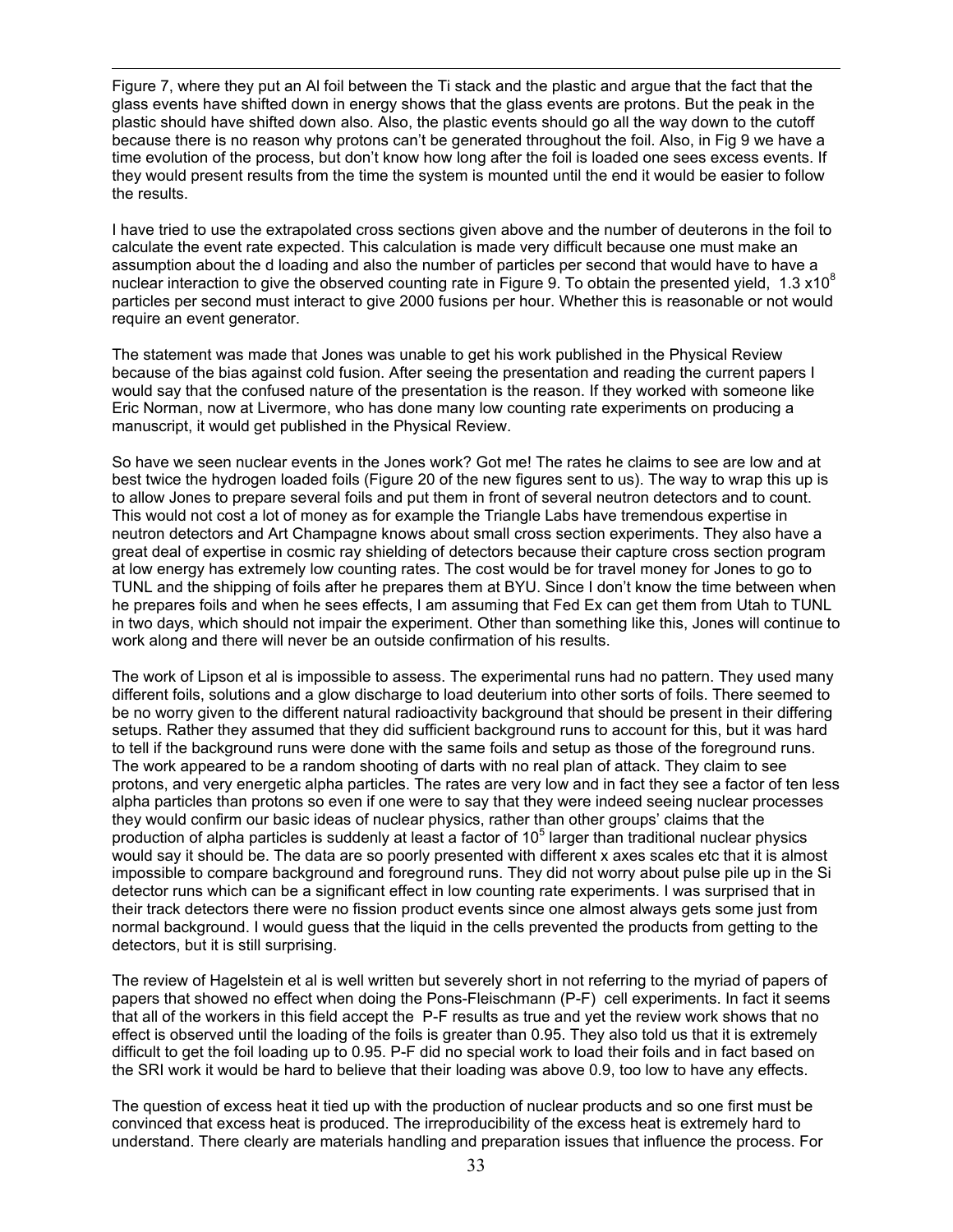example, it is not even possible to guarantee that if a procedure is followed that the hydrogen loading in a Pd rod will be greater than 0.95. So my first suggestion would be for a standard procedure to be developed so that high loading is guaranteed. The characterization of materials is greatly advanced since the original P-F experiments and maybe a program in the materials science of Pd rods and foils should be encouraged.

 $\overline{a}$ 

 The one thing that several presenters agreed on is that if there is an excess of heat produced it is nuclear in origin. The main way this excess heat and nuclear effects are inferred is by comparing the D foil loaded results with that from H loaded foils. I question this, as the SRI presentation showed that in fact the change in the resistance of the Pd deuterium loaded foils is different from the hydrogen loaded ones so that one is not comparing the same system. This difference is due to slight changes in the lattice dimensions because of the larger size of the  $D<sub>2</sub>$  molecule as compared to H<sub>2</sub>. Perhaps one would get excess heat from hydrogen loaded foils if more current were put through the rods or some other stimulus change were made. My point is that comparing results from hydrogen loaded rods with deuterium loaded rods does not mean that you are comparing exactly the same systems.

 If excess heat originates from nuclear fusion than I agree with several of the presenters in that the rate of fusion must be  $10^{11}$  per second. If one has a burst as is claimed then the rate would have to reach  $10^{13}$  or so. Assuming the excess heat production of 60 hours as claimed in the Hagelstein review means that one will have about  $10^{14}$  or  $10^{15}$  tritons in the cell. The same would be said for He. It would be very easy to detect this level of tritium and the fact that they don't means that one has to hypothesize that this highly loaded rod into which as much deuterium has been placed as possible will absorb the produced tritium. Again, we are looking at a low level effect that we can never disprove. Perhaps the hardest effect to accept is that of having the d+d→α with no other output than heat. We are asked to accept the fact that 23 MeV of kinetic energy of the alpha particle can be transferred to a lattice with no effect other than heat. There is a large body of literature from the reactor field dealing with the impact that recoiling nuclei have on fuel rods and the damage they produce. There is no reason to suspect that only in Pd or Ti will there be a different coupling mode so that instead of the kinetic energy of the α particle producing recoil into the metal lattice they "gently" transfer energy to heat through coupling to a huge number of phonons. The nuclear energy scale is so much larger than that of the phonons, about 10 $^7$  or more, that recoil damage to nuclear reactor fuel rods leads to their embrittlement and if left in too long, crumbling.

 So what advice can I give to the Department of Energy on "Cold Fusion". The question of electron screening of atoms is one of great interest in the nuclear astrophysics community. Because we use atomic targets in our earth bound experiments, whereas stellar reactions take place in plasmas, our earth bound experiments do not exactly reproduce those in stars. The exact energy of resonant states in nuclei is needed because shifts of them by just a few hundred eV can greatly change reaction rates. There have been both experimental and theoretical studies done of electron screening but the field needs much more work to have the predictive power needed for astrophysics and so would be worthy of funding, especially on the theory side.

 The properties of Paladium rods in electrolytic cells and the rods uptake of hydrogen and deuterium need to be studied with modern materials characterization techniques. This work might be of future interest in the "hydrogen" economy.

 What is sorely needed is a true review of the evidence for heat production that looks at all papers published to date and attempts to quantify the reason for their successes and failures. I was struck by how poorly the experimental programs were planned and how little thought seemed to be given to what one hoped to accomplish in a given experiment. This lack of over sight is because the advocates do not have to go through the normal proposal review process and program advisory committees that the rest of us seeking Federal funding and accelerator resources must. The field suffers because of this lack of review. The claim that not much money is being spent was refuted by the presenters and so those funding this research should put in proper review and oversight procedures.

 Have nuclear effects been observed? There is no way to tell without the proponents showing all their results, those that worked and those that didn't. All works presented so far and that were in the Conference Proceedings showed very low counting rates, that were often multiplied by factors to make the excess look larger than actually measured. Anyone who has done low level counting knows that background rates change, there can be tritium in the  $D<sub>2</sub>$  gas, and natural radioactivity in the detectors as well as the solutions used in the runs. The background counting rates in the detectors themselves are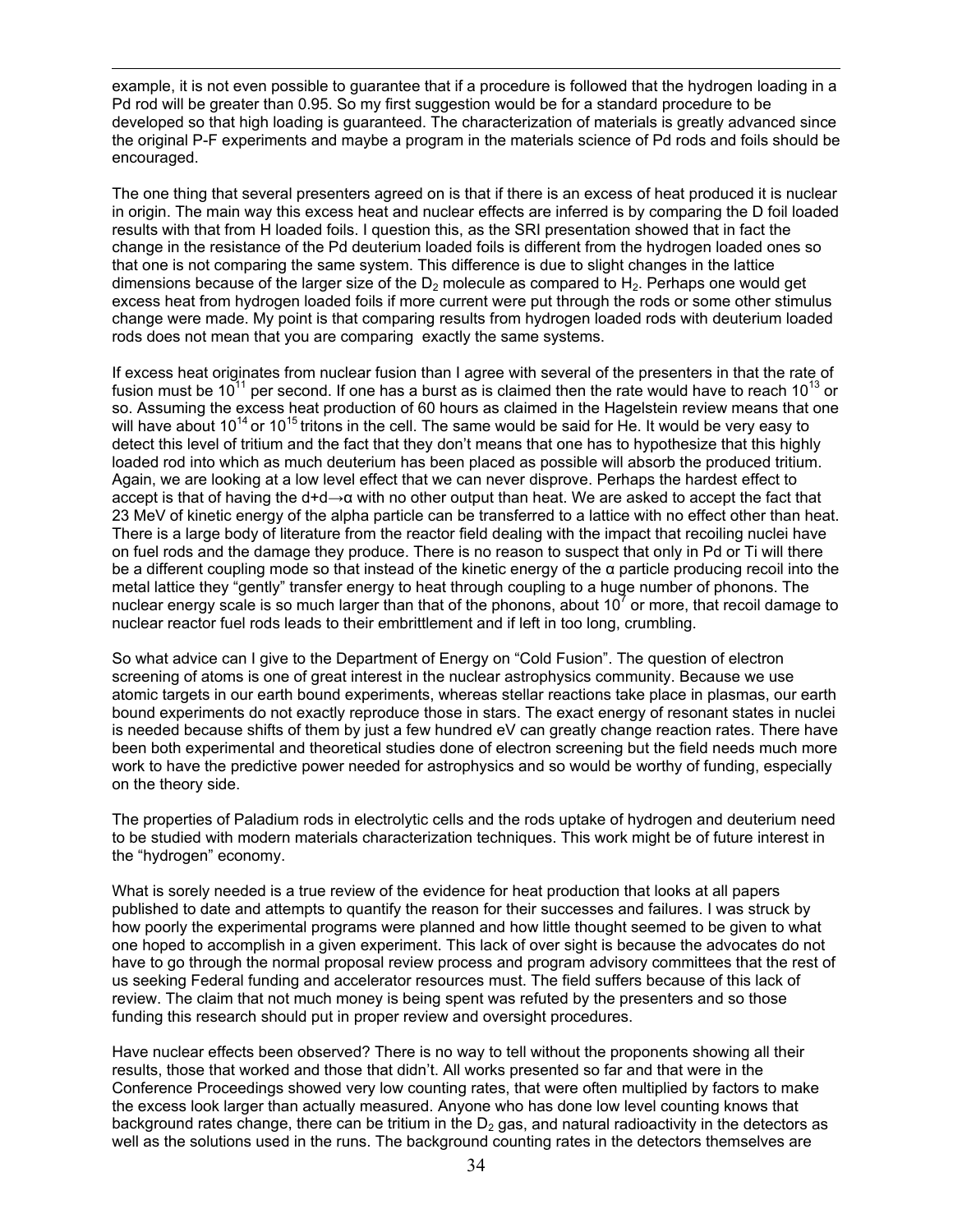quite variable even though the source of the Silicon will often be the same. This is why one goes to such extremes in neutrino and double beta decay experiments to eliminate all sources of background.

 The only experiment that is easy to check is the Ti foil one of Jones, where he had no stimulus but just loaded Ti foils with either H<sub>2</sub> or D<sub>2</sub>. As I outline above in my review of the Jones work, it would cost at most \$30,000 to have a collaboration formed between an established neutron scattering group such as the one at TUNL or Livermore to take two of Jones' foils one that will give nuclear events and one that will not and see if one gets excess neutrons from the one expected to yield them. These runs should be done as double blind experiments. Cosmic ray shielding would be very important here, but certainly both groups are experts in this. To prove or disprove the other works will be almost impossible because the reproducibility of excess heat is so low. Also, it is almost impossible to follow what stimulus was used, what type of foils etc. Without the review discussed in the previous paragraph, one will be just shooting in the dark.

#### **Review #16**

#### **Overview**

 $\overline{a}$ 

 I have evaluated most of the experimental evidence provided to us in advance of the panel meeting, given during the presentations to the panel, and contained in supplementary publications that have relevance to this subject. My opinion is that none of the experimental evidence directly presented to us is *conclusive* that nuclear reactions are occurring in these environments, but some of the evidence is certainly suggestive that they are. The most compelling evidence I have seen for anomalous effects in screened nuclear reactions comes from the low-energy *d*+*d* beam-target experiments [1,2] done in Germany, which were not explicitly part of our review. The experiments reported by Jones appear to have the best chance of being put on that same footing by using improved particle-detection techniques. The experiments reported by Lipson and by McKubre/ Violante contain intriguing results, but they are very hard to interpret according to our current understanding of nuclear physics as evidence that nuclear reactions, rather than some experimental artifact, are taking place. More detailed thoughts about these different types of experiments are given in the section on Recommendations.

 The theory presented by Hagelstein to explain the production of trapped alpha-particles and heat by *d*+*d* reactions in a lattice is reminiscent of an earlier suggestion by Schwinger that *p*+*d* reactions might dissipate energy through phonon excitation, rather than radiate photons. The resonating group model approach he proposes is indeed a powerful tool for investigating few-body reactions, but the interactions and wave functions used in the calculations he has done so far are only schematic. Including the coupling to millions of phonons in high angular-momentum states within a four-nucleon scattering calculation using realistic interactions and wave functions is far beyond the capabilities of today's computers. Devising a theory to account for Kasagi's observation of *d*-*d*-*d* fusion seems premature, given that even *d*-*d* fusion is not well established at these energies. The well-known triple-a reaction that bridges the <sup>8</sup>Be stability gap in astrophysics is possible because the - resonance is so close to being a bound state that it can last long enough to capture another -particle into an excited state of  $^{12}$ C. There are no such narrow d-d resonances or excited states of <sup>6</sup>Li known, so the existence of such a process would again require an unconventional explanation.

 The following comments deal with my main area of expertise, low-energy nuclear reactions that could be screened by the environment in which they take place. The reaction-rate formulas and calculations given below are as yet unpublished, and must be considered as proprietary by anyone using this review. They are included to show that the high levels of screening observed for some deuterated metals in the low-energy *d*+*d* beam-target experiments [1,2] are able to produce observable rates of emitted nucleons, even at room temperature.

#### Rates for Screened D(*d*,*p*) Reactions

 After returning from the review panel meeting, I calculated screened reaction rates for the D(*d*,*p*)T reaction for various temperatures  $kT$  and values of electron screening potential  $U_{e}$ . The thermal rate, expressed as protons/s/deuteron pair, is given by the relation

$$
\dot{N}_p' = \frac{\mu}{\pi^2 \hbar^3} \int_0^{\infty} (E + U_e) \sigma_{d,p} (E + U_e) \exp(-E/kT) dE
$$
  
= 
$$
\frac{\langle \sigma v \rangle_{\rm scr}(T)}{\lambda_T^3},
$$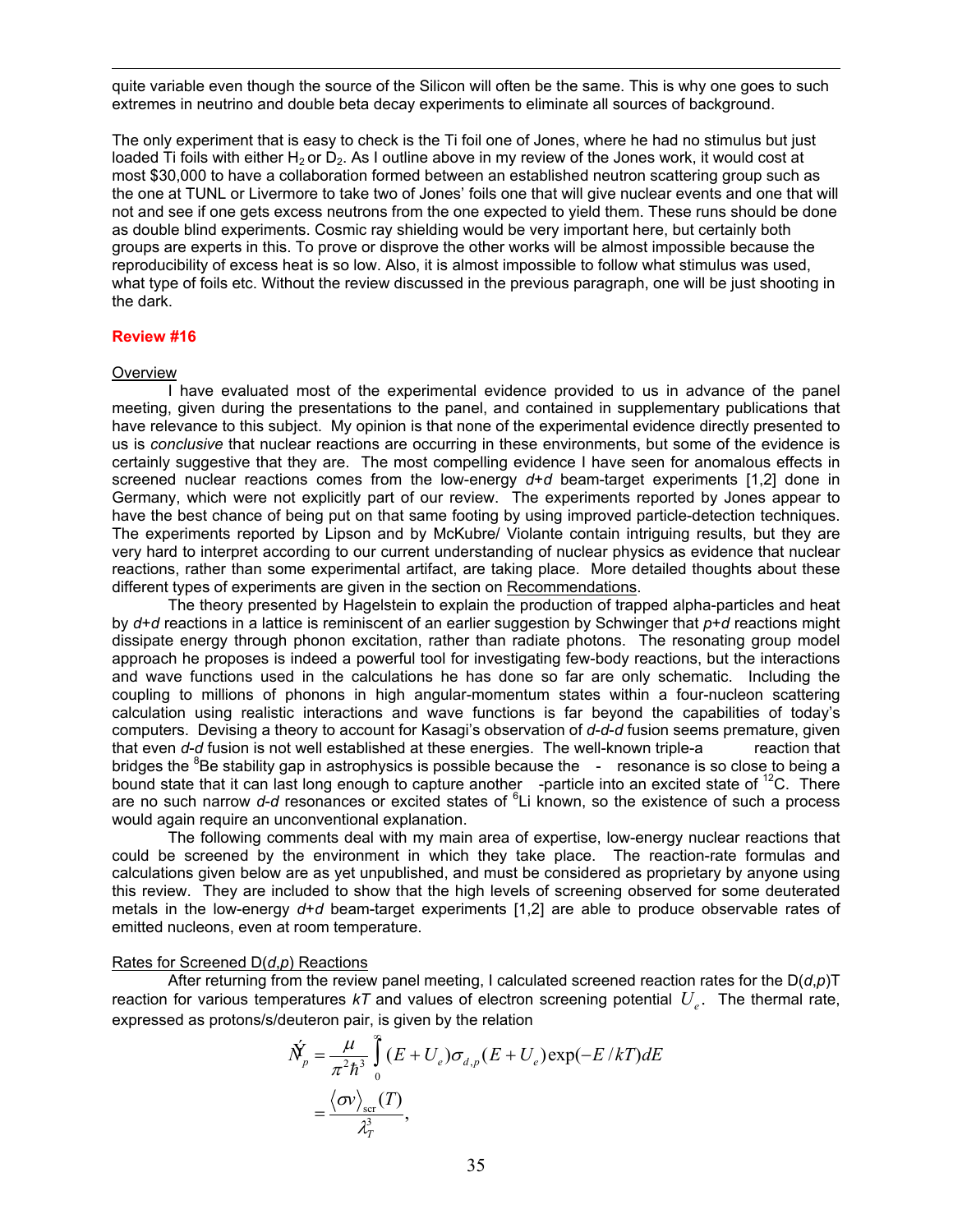in which  $\sigma_{d,p}$  is the reaction cross section and  $\lambda = \sqrt{2\pi\hbar^2/\mu kT}$  is the thermal wavelength. The initial deuterons are assumed to be asymptotically free, with energies distributed according the Boltzmann factor. The cross section is determined by fitting experimental data at energies well above the region of interest, and using extrapolations provided by R-matrix theory to obtain values in the energy domain of integration. For  $U_e \neq 0$ , these rates start out increasing linearly with  $kT$ , and then rise exponentially. In the non-linear region, the enhancement of the screened rates relative to the unscreened one is described to a very good approximation by the Salpeter screening factor,  $f_s = \exp(U_e / kT)$ , but it applies only above the linear region.

 $\overline{a}$ 

Room-temperature fusion (*kT* ∼ 25 meV) occurs in the linear regime of the screened reaction rates. In that case, one can use the approximation  $E \ll kT \ll U_e$  in the integral above to obtain

$$
\dot{N}_p(U_e) \approx \frac{\mu kT}{\pi^2 \hbar^3} \bigg|_{25.3 \text{ meV}} U_e \sigma_{d,p}(U_e).
$$

The figure below shows the screened fusion rate for the  $D(d,p)$  reaction at room temperature, calculated in the linear approximation as a function of the screening potential constant  $U_{\rho}$ . Some of the experimental values of  $U_{\rho}$  as determined for metal deuterides in the experiments of Raiola *et al.* [1] are indicated by the arrows on the plot. Of those shown, probably only the rates for Fe ( $U_e$  = 460 eV) and for Pd ( $U_e=$  800 eV), about  $4\times10^{-9} {\rm s}^{-1}$  and  $3\times10^{-4} {\rm s}^{-1}$ , respectively, would be observable in roomtemperature fusion. The most optimistic rate (10<sup>-20</sup> s<sup>-1</sup>) estimated by Jones *et al*. [3] for neutrons emanating from their iron-coated titanium-pellet-cathode electrochemical cell would correspond on this figure to a value for U<sub>e</sub> of about 185 eV. Thus, while these screened rates are not nearly large enough to account for the amount of excess heat claimed to have been produced in some of the (Pons-Fleischmann-type) electrochemical cells, they could easily explain the relatively low-level rates observed by Jones and co-workers.

 Some general comments on this and other screened rate determinations are in order. The experimental values of  $U_e$  determined by Raiola et al. [1] and by Czerski et al. [2] in deuterated metals, while at least an order of magnitude larger than would be expected from theory, appear to have been extracted in a reasonable way. They fit the enhancement of the low-energy cross section with the energy-shifted functional form,

$$
\sigma_{\text{scr}}(E) = \frac{S(E + U_e)}{E + U_e} \exp\left(-\sqrt{E_G/(E + U_e)}\right)
$$

commonly used in astrophysics, which does not involve Salpeter's screening factor. A cautionary observation is that estimates of low-temperature rates could be spuriously high if the Salpeter screening factor were used at temperatures much below the value of  $U_{e}$ . No specific examples come to mind, but having made that mistake myself initially, I see it as a potential pitfall in this temperature regime.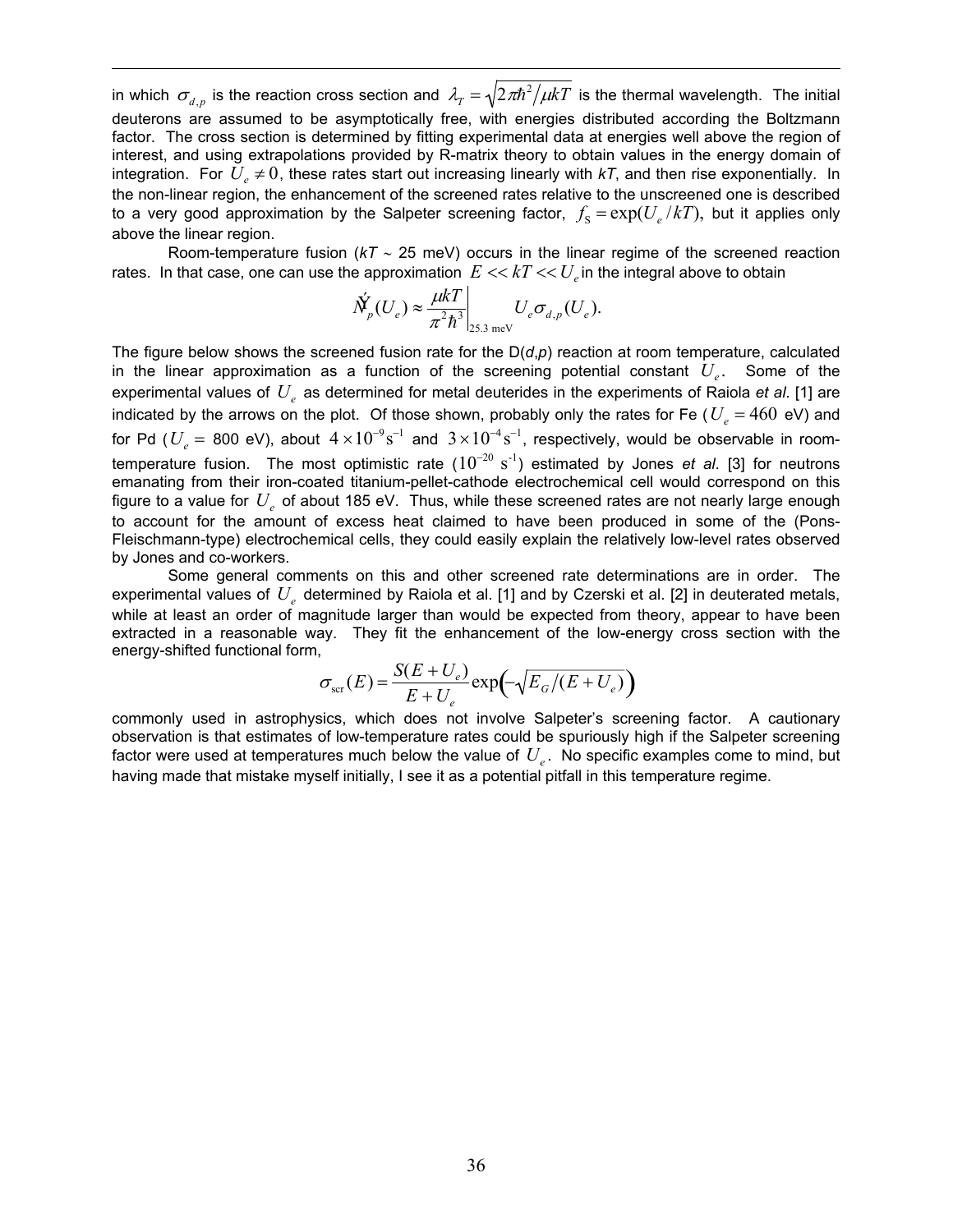

U<sub>e</sub> (eV)

 As already noted, the rates calculated in the figure above correspond to the deuterons being initially in asymptotically free (plane-wave) states of relative motion, which is appropriate for the beamtarget configuration, or for a gas of initially non-interacting deuterons at some temperature. It may well not be the appropriate initial state for deuterons packed in a metal lattice, however. The true nature of this initial state is the "wild card" in theoretical attempts to understand what is going on in all but the beam-target experiments. A different choice conceivably could affect even the branching ratios of the outgoing particles. Careful measurements of the rates for all outgoing particles in "Jones-type" cells would indicate if this is the case (preliminary indications are that it is not).

 A rate calculation by Hora *et al*. [4] purports to account for the rate of Jones *et al*. [3] with a screening constant of 470 eV, close to that later obtained by Raiola *et al*. [1] for iron. Their approach is entirely classical, with low-energy deuterons being stopped by the Coulomb barrier, and "fusing" at large distances (3 pm!). The rate is obtained from the classical vibrational frequency of deuterons with a given density separated by this distance. It is hard for me to understand how a meaningful rate can result from a description that ignores the essential mechanisms of the fusion process, including quantum-mechanical barrier penetration and nuclear reactions at short distances, so I think the correspondence must be coincidental.

#### Recommendations

1

 The field of highly-screened, low-energy nuclear reactions is not well understood. In my opinion, there are enough interesting effects suggested by the experiments we have reviewed that further experimental and theoretical investigation is justified (with primary emphasis, at least in the beginning, on experiment). I will order these efforts according to what I perceive as their scientific benefit-to-risk quotient: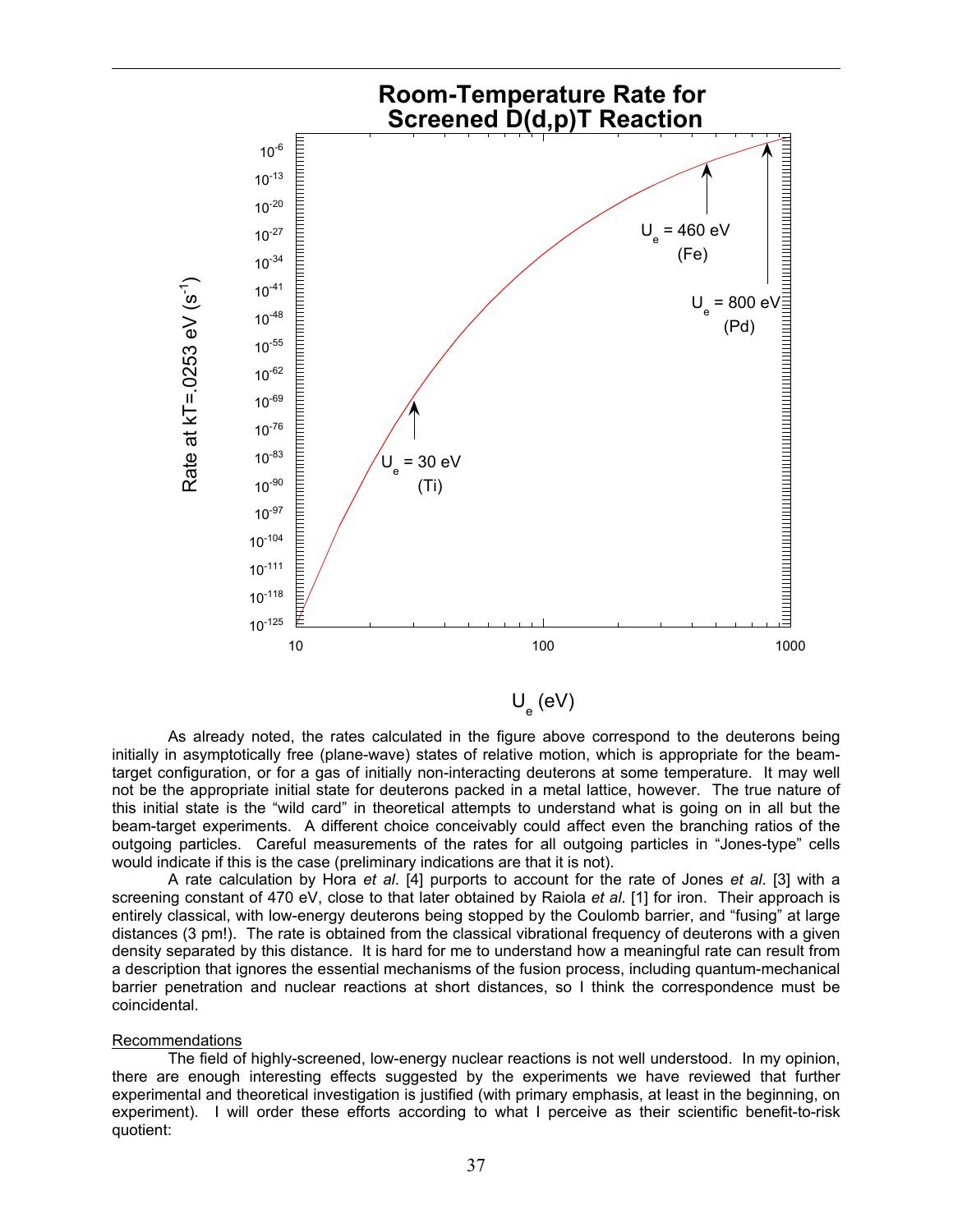1. Low-energy deuteron beams on deuterated metal targets (Raiola/Czerski-type experiments). These experiments have the best chance of characterizing highly screened *d*+*d* reactions in a "known" environment. Careful measurements of all expected outgoing particles  $(n, p, t, \lambda^3 He, )$ would check that the branching ratios are not substantially changed by the screening, or by some other unknown mechanism at low energies. Then the only puzzle to verify experimentally and explain theoretically would be the high values of  $U_{e}$  that have been seen in the experiments done so far. This, in itself, is a very interesting problem. The few existing low-energy accelerators for measuring astrophysical cross sections should be able to perform these experiments, maybe even in ultra-low background environments (caves or tunnels) at very low beam energies.

1

- 2. *In-situ d*+*d* reactions in deuterated metals (Jones-type experiments). The same types of particle detection as listed above for measuring particle emission from metal deuterides in foils or electrodes would establish branching ratios for these low-level *d*+*d* (presumably) fusion events. Previous work by Jones and collaborators has established rates and branching ratios that are not out of the realm of the highly screened beam-target experiments. However, the particle-detection techniques of these experiments need to be improved considerably in order to make them convincing (*cf*. the comments in write-in review #7). This could be done by having Jones take his most promising apparatus to a laboratory that specializes in nuclear particle detection. These experiments carry somewhat higher risk scientifically than those in the first category because the initial state of the two deuterons is unknown, and probably not easily inferred due to the complications of understanding their behavior in a metal lattice. However, the benefits in terms of probing the nature of these reactions in highly screened environments is comparable to those of the beam-target experiments, with a much simpler experimental apparatus.
- 3. Particle emission in electrochemically loaded or  $D_2$ -glow discharge cells (Lipson-type measurements). These experiments see only weak indications of the charged particles These experiments see only weak indications of the charged particles (specifically protons) that one would expect to see from the *d*+*d* reaction. However, the proton rate seen in a Au/Pd/PdO:D<sub>x</sub> electrolytic cell was given as  $(4\pm1)\!\times\!10^{-3}\,$  s<sup>-1</sup>, with a spectrum that peaked at about 2.5 MeV, suggesting that *d*+*d* fusion had occurred in the cell. The presence of peaks in the spectra corresponding to higher-energy particles (especially 's) is much harder to understand. These were also seen in glow-discharge tubes, especially with Ti and Pd cathodes. Glow-discharge tubes were cited specifically by McKubre as the most promising "new direction" to take the electrochemical loading of deuterium into metals. Perhaps the characterization of the more conventional products of *d*+*d* fusion could be done in these experiments, using improved particle detection.
- 4. Electochemical "excess heat" cells (McKubre/Violante-type experiments). The claims of these experiments to detect almost no particle emission, and yet generate large amounts of excess heat, correlated in some cases with the production of alpha particles, are the hardest to understand in terms of known nuclear physics. In some ways, that makes them the most interesting experiments to pursue, but on the other hand, it also makes them the least likely to be accepted by the wider physics community. Any experiment of this type must therefore be done with exceptional care and attention to detail, and documented meticulously. McKubre's group has made considerable progress along those lines, but there is much more to do in order to establish the excess heat production, and especially the correlation to alpha-particle production, convincingly enough to be published in the mainstream physics or chemistry literature. To do this will require a careful inventory of all energy in and energy out over the lifetime of the experiment, as well as a sensitive measurement of alpha-particle production in the cell that is uncontaminated by external or initial sources of <sup>4</sup>He. One way to accomplish this, of course, is to scale up those effects so that they are well above any possible background.

I do not believe it is necessary for the DoE to establish a separate program to fund experiments that probe highly screened low-energy nuclear reactions. Experimental proposals should be evaluated individually on their own merits for the likelihood of establishing these unexpected physical effects convincingly. Independent reproducibility of other laboratory results would be a valid, and important, criterion for consideration. The unambiguous establishment of these effects experimentally is the first priority. Theoretical understanding will follow, since theorists love a challenge to their fondly-held precepts, as long as it is based firmly on incontestable experimental evidence.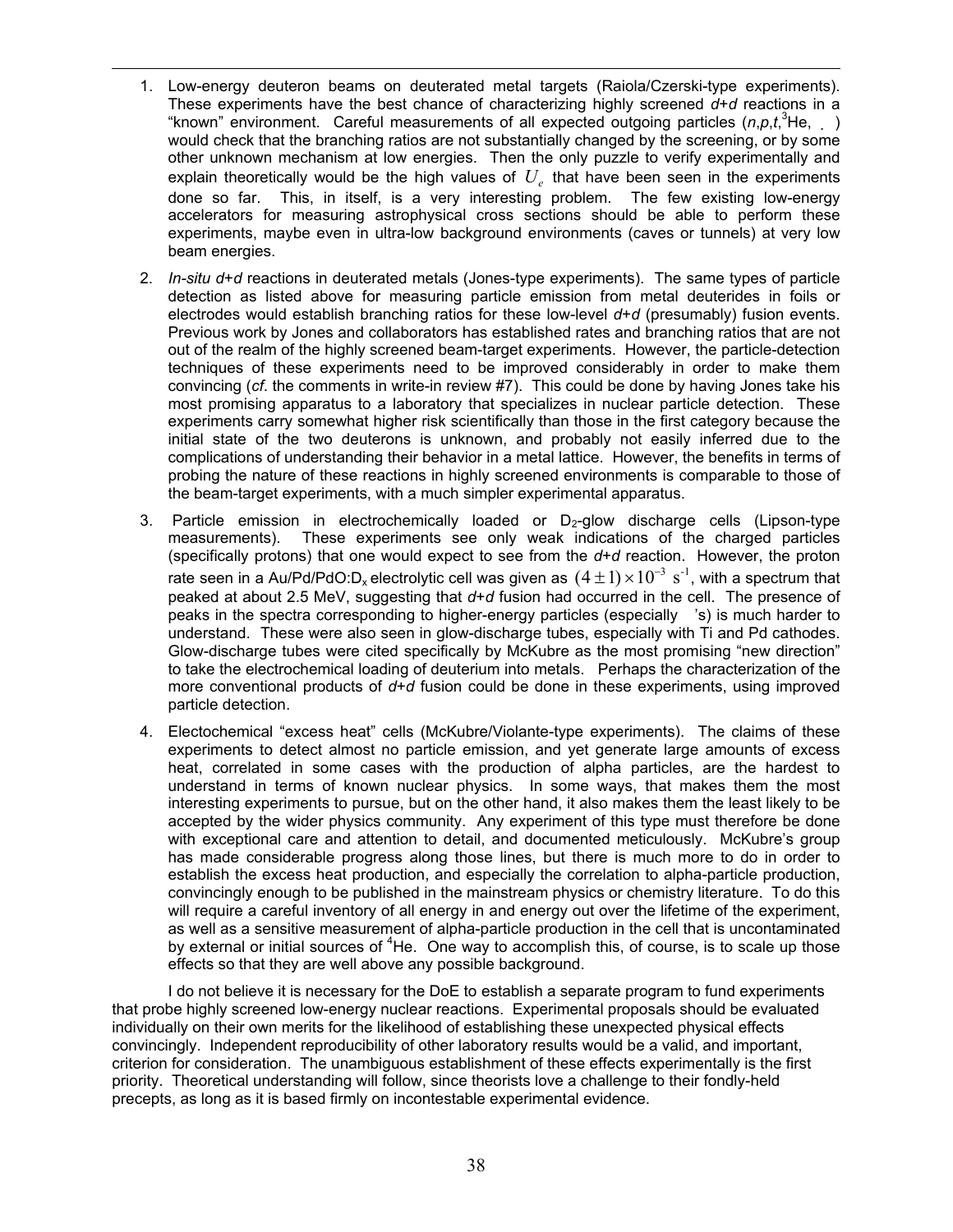# References

1

[1] F. Raiola *et al*., "Enhanced electron screening in d(d,p)t for deuterated metals," *Eur. Phys. J. A* 19, 283 (2004).

[2] K. Czerski *et al*., "Enhancement of the electron screening effect for d+d fusion reactions in metallic environments," *Europhys. Lett*. 54, 449 (2001).

[3] S. E. Jones *et al*., "Observation of cold nuclear fusion in condensed matter," *Nature* 338, 737 (1989).

[4] H. Hora *et al*., "Screening in cold fusion derived from D-D reactions," *Phys. Lett. A* 175, 138 (1993).

### **Review # 17**

The following is an evaluation of the presentations made by members of the LENR ("cold fusion") community during the review in Rockville, MD on August 23-24, 2004, including an assessment of the material provided in conjunction with the meeting. I will frame this report as a response to the specific charges formulated by the agencies.

### Charge 1: *Evaluate the experimental evidence presented for the occurrences of nuclear reactions in condensed matter at low energies (less than a few electron volts).*

The quality of the presented evidence is very uneven. Most "nuclear" measurements (particle emission) are not convincing in comparison with the state of the art in low energy nuclear physics. The technology of measuring of nuclear reactions at very low energies has been developed extensively during the past two decades, mainly because of the increased interest in the cross sections of nuclear processes occurring in stars and supernovae. The state of the art includes high intensity charged particle and neutron beams, highly efficient detector systems with large acceptance, and sophisticated techniques for suppression of backgrounds including, e.g. veto counters.

Although I am not an experimentalist, it is my impression that the experimental groups who presented results, are not always applying or reporting the nuclear measurement techniques employed by them in a manner that is commensurate with the professional state of the art. For example, detector resolutions are not regularly provided, detector acceptances and responses to signal and background effects have not been analyzed in sufficient detail, background effects have not been exhaustively explored and ruled out, and full detector system efficiencies have not been modeled using state-of-the-art Monte-Carlo techniques. Generally, the detector configurations have limited capabilities of suppressing backgrounds, which often are of similar or larger intensity as the measured signal.

The calorimetry has made significant advances, and now looks much more convincing than that of the original University of Utah experiments. The concerns described in the ERAB report have been largely addressed. However, unambiguous evidence for the production of excess energy during a calorimetric run was not presented at the meeting. The presenters showed evidence for long periods of surplus power output by (some of) the electrolytic cells, but it remained unclear whether such a surplus survives when the fully time integrated energy balance is considered. In one case presented at the meeting, the net energy fed into the cell during the early part of the run and the net energy put out by the cell during the following period appeared to roughly cancel each other. Although the researchers argued that the energy initially fed into the cell would be recovered when the electrolytic run is terminated, data demonstrating for this property were not available for this specific run.

The <sup>4</sup>He yield measurements are not convincing, because no painstaking analysis of possible contaminations and systematic error effects is/was presented and the measured abundances are not much in excess of natural <sup>4</sup>He abundance in air. I find it surprising that the researchers did not perform, or show results from, control experiments, in which helium "production" in the cell was measured in a room environment with elevated <sup>4</sup>He concentration.

Finally, I make several comments on the presented theoretical speculations. First and formost, it must be emphasized that this field is not theory driven. Conventional nuclear and atomic theory predicts that no d+d fusion reactions can occur at room temperature at a measurable rate, even in the presence of a metal catalyst. If the experimental results of significant energy release in electrolytic cells were correct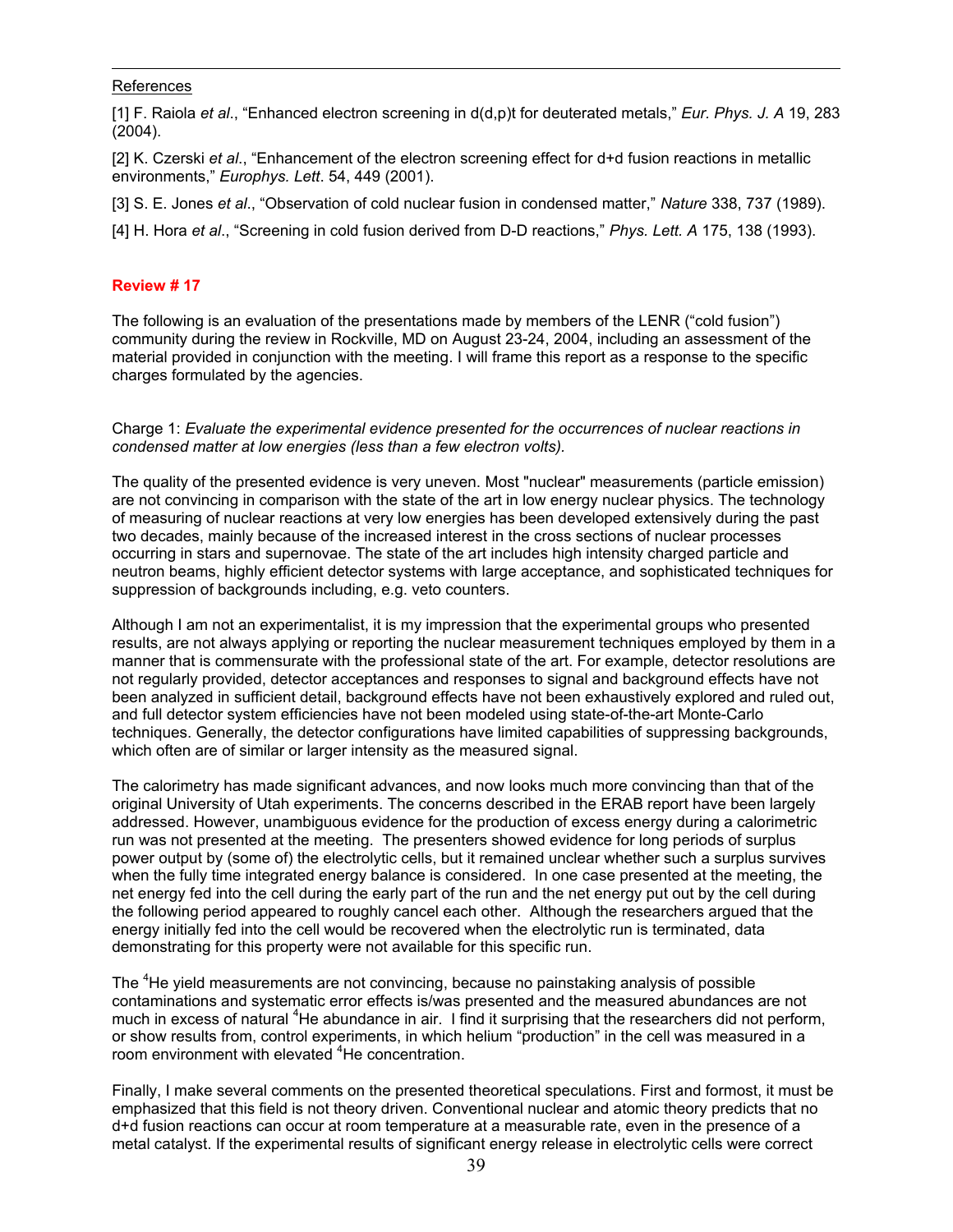and the energy release were due to nuclear fusion, the theory would need to explain not one, but two "miracles": (1) why the fusion rate is enhanced by tens of orders of magnitude, and (2) why the branching ratios for the final states are modified by orders of magnitude. In vacuum, the  $3H+p$  and  $3He+n$  channels are 10 million times more likely than the  ${}^{4}$ He+ channel. No evidence is found for the dominance of either of these final states (the radiation hazard from neutrons and gamma rays would be quite severe at the level of the fusion reactions required to explain the observed intermittent power output).

The presented theoretical arguments for a qualitative change of nuclear the reaction mechanisms by solid state environment are not credible. The situation is *not* comparable to that of the Mössbauer effect, because:

- The lattice vibrations would need to couple to the *internal* nuclear degrees of freedom, not to the motion of the whole nucleus as in the Mössbauer effect. For the required energy transfer (> 20 MeV) this coupling would be dominated by the giant dipole resonance of the Pd nucleus, which would cause a large reduction in the coupling to the lattice vibrations.
- The energy transfer for the d+d $\rightarrow$ <sup>4</sup>He reaction of more tan 20 MeV lies far outside the energy scale of the phonon spectrum. As Hagelstein emphasizes, this would imply that the nuclear system has to transfer its energy to a very highly occupied phonon mode (billions of phonons coherently excited). Although such a mechanism might conceivably work energetically, it would be associated with a matrix element of astronomical weakness. For an interaction of multipolarity L, the matrix element would be suppressed by a factor  $(kR)^{2L}$  for each phonon, where k is the phonon wave number and *R* denotes the nuclear radius. Since  $k \Box 1/a$ , where *a* is the lattice constant, any interaction of this type would be unimaginably weak even if the interaction were of dipole character, and the coupling would be even weaker for higher multipoles.

I am convinced that simple order-of-magnitude estimates of this kind could quickly rule out any of the exotic mechanisms proposed by Hagelstein. The problem is not with the formalism he proposes to apply – R-matrix theory, for example, is a standard and proven staple of nuclear reaction theory – but I cannot see, and he does not demonstrate, how any of the proposals could result in required large reaction rates. And no matter how the energy is transferred from the excited compound nucleus to the lattice, the two deuterium nuclei have to fuse first requiring them to overcome the repulsive Coulomb barrier, which impedes fusion at room temperature beyond observability.

# Charge 2: *Determine whether the evidence is sufficiently conclusive to demonstrate that such nuclear reactions occur.*

The answer, in brief, to this charge is NO.

1

The most intriguing results discussed at the meeting were not those reported by members of the LENR community, but the recently published measurements of d+d fusion cross sections in beam-foil experiments by two European groups (Ruprecht/Berlin and Rolfs/Bochum), who reported an enhanced fusion rate, compared with theoretical predictions, when deuteron-implanted metal foils were bombarded with low energy (few keV) deuterons. Both groups have extensive experience with the measurement of low energy fusion cross sections. If the published enhancements are interpreted as effects of additional screening of the Coulomb repulsion between two deuterium nuclei and extrapolated to room temperature energies, they could be compatible with the d+d fusion rates reported by Jones et al., which are tens of orders of magnitude larger than expected. At this time, however, the mechanism responsible for the enhanced fusion rates in beam induced experiments is not clearly identified. For example, the enhanced rates could result from unexpected modifications of the energy loss of deuterons in ion-implanted foils, which could *simulate* an enhanced cross section.

None of the other measurements are even remotely compelling at the level of what one would require for discovery of a novel nuclear effect, such as neutrinoless double-beta decay. This comment applies to both, the particle emission measurements and the  ${}^{4}$ He production claims. The discovery of a major novel effect, especially if it flies in the eye of expectation, experience, and established theory, requires a careful analysis of all imaginable sources of background and other systematic errors, as well as carefully designed and executed control experiments.

Let me comment on the often stated argument that the curious effects are only observed in the presence of deuterium ( ${}^{2}$ H), but not for normal hydrogen ( ${}^{1}$ H). The motility of light hydrogen atoms or ions in metals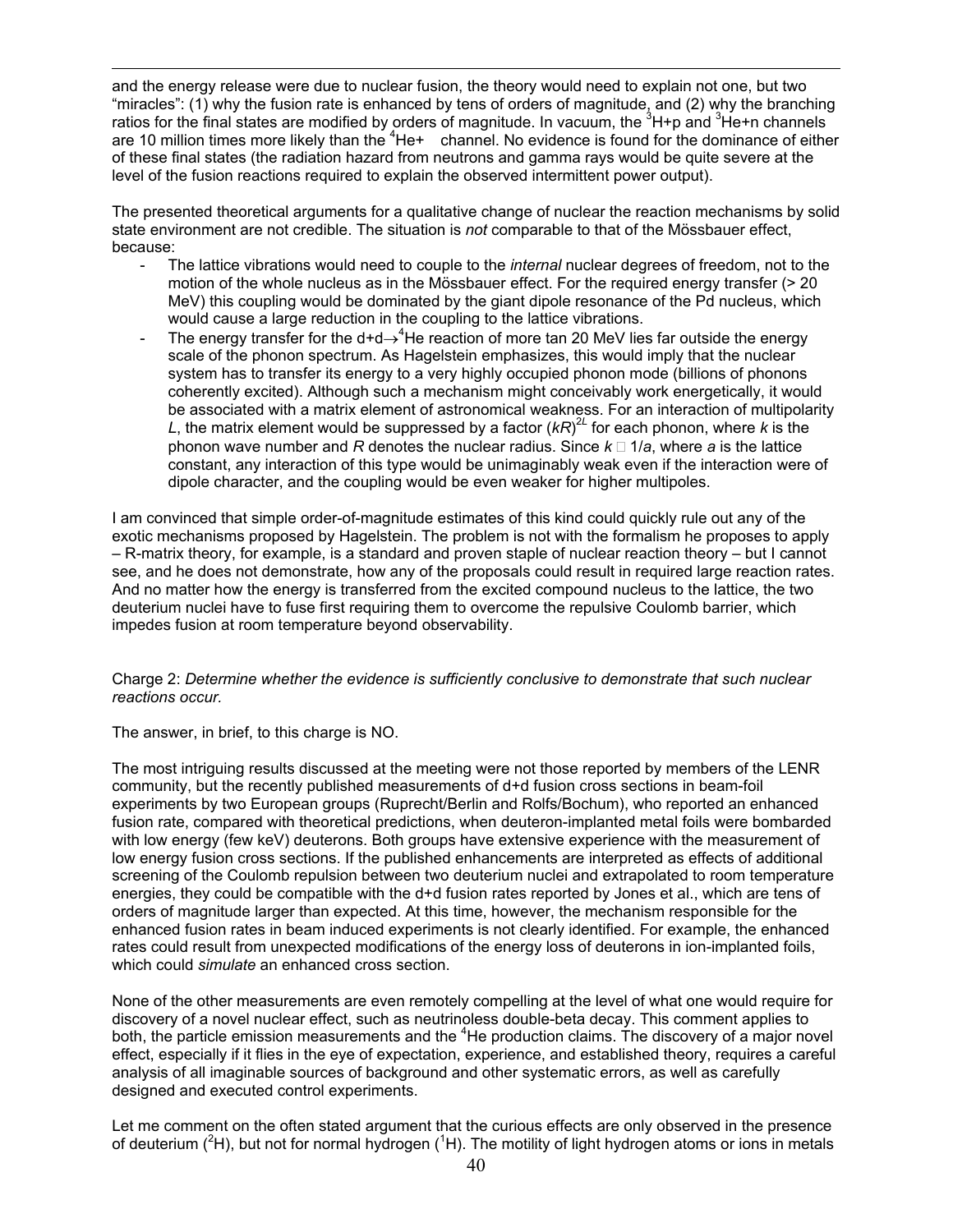is about twice as large as that of deuterium atoms or ions. This does not have a major impact on equilibrium properties, but it can strongly affect transport phenomena and other nonequilibrium physics. Since the observed episodes of energy "production" always occur when changes are made to the cells, e.g. when the electrolytic current is ramped up, the threshold for the occurrence of similar effects with normal hydrogen could be significantly different, presumably higher. For this reason, I cannot regard the light hydrogen control experiments as compelling evidence.

Charge 3: *Determine whether there is a scientific case for continued efforts in these studies and, if so, to identify the most promising areas to be pursued.* 

My response to this question is a weak YES. It is weak, because the proponents of the "cold fusion" effects do not seem to be interested in making their observations go away or in finding conventional explanations for them. This is never a good basis for critical experimental investigations. Having made this broad statement, there are some issues, which could be studied immediately:

- The LENR investigators should present evidence for or against excess heat being produced when the energy flow is integrated over the entire history of a run. If net energy is really produced, one deals either with nuclear reactions or a violation of the first law of thermodynamics. Since both explanations would be revolutionary, very careful checks of possible errors in the total energy balance are necessary. It is superfluous to discuss these in detail, until evidence for net energy output is presented.
- Experiments could be conducted to establish the production of  ${}^{4}$ He (in the absence of other nuclear fragments) in a closed, isolated deuterium/metal system beyond a reasonable doubt. The main issues here are to rule out contaminations already present before the electrolytic run and airborne helium contamination of the cell during or after the run. If helium production can be established, this would prove that (a) nuclear reactions occur and (b) the solid state environment can totally change the nuclear branching ratios. This observation alone would probably be worth a Nobel prize, suggesting that extreme experimental care is necessary and the experiment would need to be repeated in an environment, which is equipped to, both, detect traces of helium and avoid accidental contamination of the electrodes.
- For the Jones et al. (BYU) claims of low level fusion rates with normal branching ratios, the most promising avenue of exploration may be a continuation of the low energy deuterium beam experiments with deuterated metal foils. The number of experimental groups and laboratories equipped to do such measurements is small, and they would need to be convinced that the enormous effort of doing a careful measurement is worth their time. If the published experiments are correct, it would make sense to explore possible sources of the observed increase in the d+d fusion rates, because any mechanism responsible for such an increase would likely have important implications for other astrophysical fusion processes.
- I see no need to devote more time to do calculations of exotic nuclear reaction mechanisms until the experimental evidence for such reactions has firmed up.

# **Panel Review #18**

1

**Introduction:** This review responds to the charge given in the letter from the Offices of Nuclear Physics and Basic Energy Sciences at the DOE, dated July 26, 2004. The charge contains three basic questions:

- 1. Evaluate the experimental evidence presented for the occurrence of nuclear reactions in condensed matter at very low kinetic energies (< a few eV) (LENR).
- 2. Determine whether the evidence is sufficiently conclusive to demonstrate that such reactions (in fact) occur.
- 3. Determine whether there is a scientific case for continued efforts in these studies and if so, identify the most promising areas to be pursued.

I am basing my answers to these questions on an evaluation of recent (past 8 years) papers and conference reports that were submitted by proponents of LENR, the material presented by proponents at the August 23-24 review meeting and additional material sent to the reviewers after the review. The proponents, who are largely the same group of people that first raised the existence of "cold fusion" in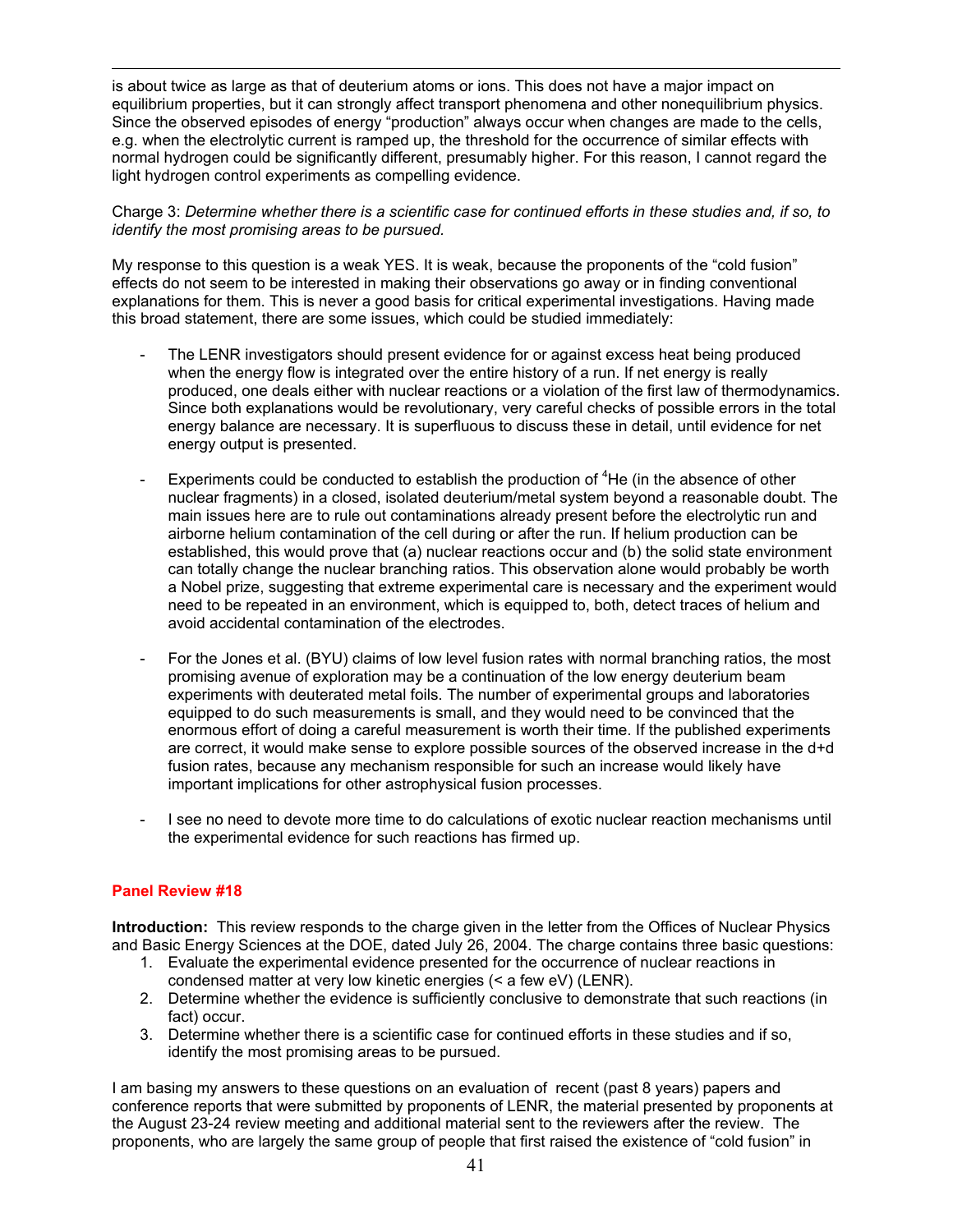1 1989, presented what they considered all positive experimental results that bear on LENR. No experiments with consistently negative result were presented. Summarizing the result of my evaluation given below, I answer these questions as follows:

- 1. Although experiments have become more sophisticated there is no new convincing or even tantalizing evidence for LENR. The discussions and conclusions presented in the Report on Cold Fusion Research prepared in 1989 by the Energy Research Advisory Board to the DOE still apply.
- 2. The experimental limits on various reaction channels of the d+d fusion reaction that were done around 1989 are still valid. New experiments performed since then were not done with the care that is needed to produce convincing evidence. They are often in conflict with other, so-called positive, experimental results.
- 3. The research in cold fusion is still done by a small group of relatively isolated electrochemists and physicists. In their work, they strangely neglect very basic and model independent data obtained over decades of nuclear physics research. Most nuclear physicists consider the issue of cold fusion closed with the set of measurements done around 1990. Although surprises can happen (such as the Mossbauer Effect) they are usually quickly understood in terms of phenomena that make sense once discovered. This is not the case in "cold fusion". The alterations in the decay ratios of the d+d fusion reaction that would be required to explain the electrochemical data in terms of LENR cannot be understood in any sensible model. Unfortunately the experimental work is often not written up with the care and detail that would pass peer review of a scientific journal. The data from the various experiments are not correlated with each other nor translated into reaction rates that can be compared. It would be difficult to motivate a group of first-class scientists to redo the few crucial experiments since it will be a thankless job. However, in order to move this area of study, I recommend that small proper proposals that arise spontaneously form the field and withstand per review, could be entertained as part of the low energy nuclear physics program

**General remarks:** In 1989 two basic sets of data were presented as evidence for LENR**:** An electrochemical measurement of the energy balance observed with palladium electrodes heavily doped with deuterium. These measurements indicated a large excess energy which supposedly exceeded any value that could be generated by chemical reactions. Thus the invocation of LENR, specifically the d-d reaction, in materials. However, the proposed rate of fusion reactions would have to be so large that lethal numbers of neutrons would have to be emitted from the D+D $\rightarrow$ He<sup>3</sup>+n reaction. The second set of experiments claimed to observe the neutrons stemming from this reaction, but at a rate that would indicate a much smaller energy release.

Thus from the very beginning the discussion of cold fusion raised really three scientific issues, which are not necessarily related.

- A. Do electrochemical or similar reactions in metals that are heavily doped with deuterium show the production of such a large excess of energy that would suggest that LENR occur at a high rate in such material at eV energies?
- B. Is there evidence that the Coulomb barrier between d-d is noticeably lowered in deuterium doped metals leading to low level LENR?
- C. Are the rates and ratios of fusion products from the D+D reaction altered in the solid-state medium?

Question B may have a positive answer even when question A has a negative answer, but the opposite is not true. Question C requires a positive answer if Question A is answered positively, owing to the fact that the electrochemical experiments do not (fortunately) show a neutron rate compatible( $\sim$ 10<sup>12</sup> neutrons/sec) with the known nuclear physics for the decay of He<sup>4</sup> formed in the d+d reaction even at lowest energies. The branching rations (~50% He<sup>3</sup>+n, 50% T+p, 10<sup>-7</sup> He<sup>4</sup>+  $\gamma$ ) result from simple facts, namely, that the first two reactions involve the strong interaction while the third is electromagnetic.

In the "cold fusion" community people working on experimental verification of question A do not seem to interact quantitatively with the groups trying to answer question B. Thus the electrochemists are bolstering their results by claiming to detect He<sup>4</sup> with a branching ratio of 1 (i.e. no neutrons), while the other groups report observing the normally expected number of neutrons and protons, but at a much lower reaction rate.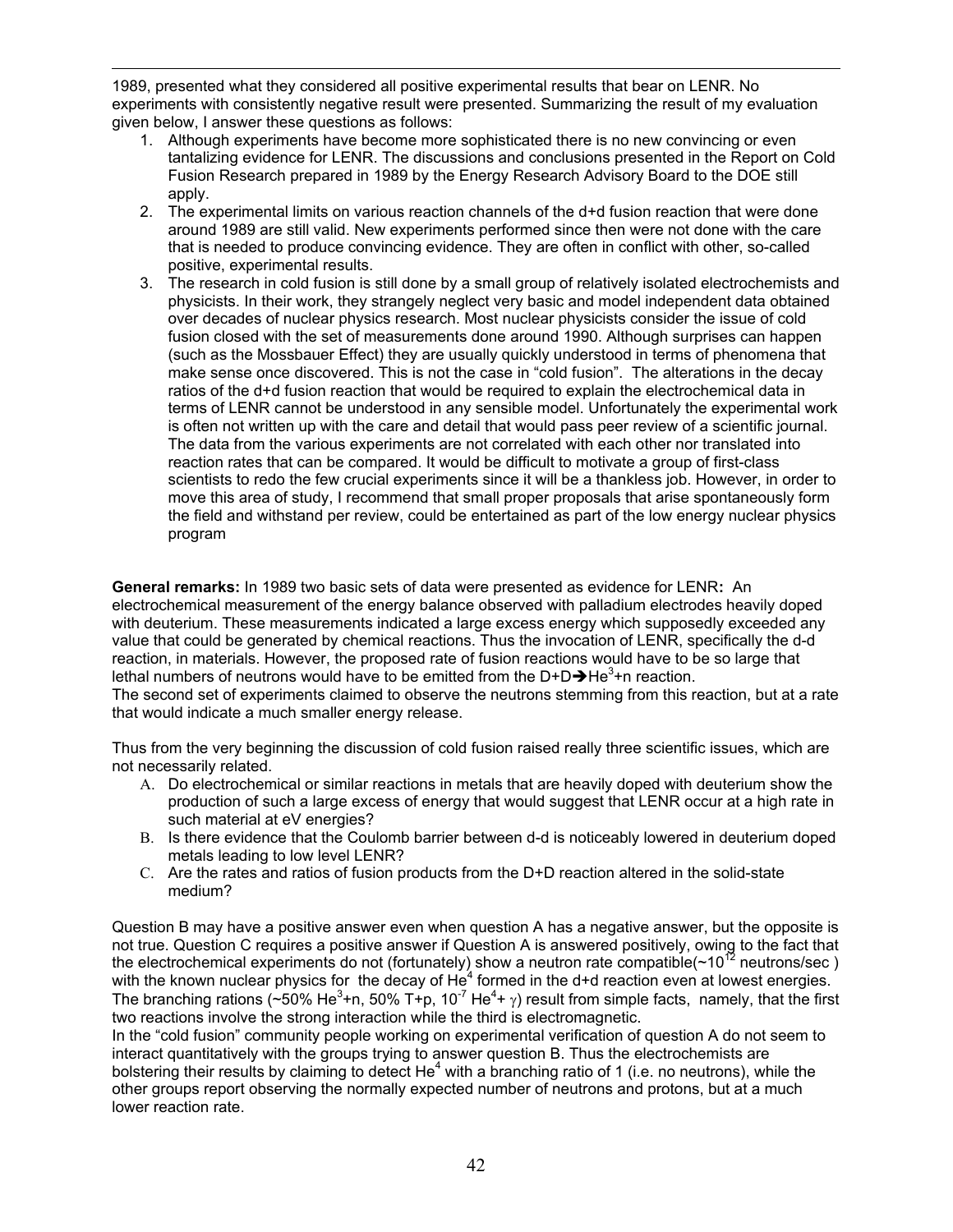1 **Answer to Question A:** The presentations convinced me that electrochemical flow calorimeters have been much perfected since 1989 by the work done at SRI and in Italy (Rome). They have learned that to see an excess power effect requires very large deuterium loading (>90%) to a d/Pd atomic ratio  $\sim$ 1, require an activating current through the foils or rods to produce excess energy and become "active" only after a substantial period of time that is not understood. The excess power observed amounts to between 3% and 30% of activating power, with the average about 6%. This is much less than the original Fleischman observation who reported 4 Watts out for every 1 W input. Although much systematic work has been done on the materials properties that produce a successful cell, the reproducibility is still, at best, only 50%. In the SRI work the successful cells are reported to show  $He<sup>4</sup>$  that would be consistent with a fusion reaction of the required reaction rate if He<sup>4</sup> is the only reaction product. Unfortunately, not every successful cell shows this helium. The Italian group has spent a considerable effort investigating the material properties that would allow heavy d loading and would lead to an excess power effect. It did produce cells that appear to show excess energy bursts with "at least ten times the integrated energy greater than the sum of all possible chemical reactions in the cell". However cells that appear to show excess power did not appear to produce excess energy when the energy balance was integrated over the whole experiment. An interesting paper was added after the review which did seem to show large excess when integrated over a long time before and after the activating current was turned on.

 I was not convinced that the calorimetric measurements are quantitative enough to believe the total energy balance. Experts on the panel will address this issue in more detail.

The observation in electrochemical reactions of He<sup>4</sup> as reaction product of a LENR fusion reaction with a branching ratio of 1 remains very doubtful. The production of measurable amounts of He<sup>4</sup> as product of the d+d fusion reaction requires three new effects: first that the fusion barrier is hugely altered by a solid state effect in the metal, secondly, that the decay branching ratios of the d+d reaction is altered by  $\sim$ 7 orders of magnitude in the metal, and thirdly that the  $\gamma$  ray energy (224 MeV!) of the He<sup>4</sup> + $\gamma$  channel be taken up by the lattice since these  $\gamma$ -rays have not been observed. The evidence for the first will be discussed below. As to the second miracle, all experiments, including the most recent ones done in Germany down to keV energies indicate that the branching ratios are the same as measured at higher energies, since they observe the protons and neutrons from the major decay channels. Even the Russian experiment presented at the review and the measurements of the Jones group report seeing the appropriate protons and neutrons from the dominant decay channels. The Italian group presented data on the interaction of laser beams with thin hydrogen/deuterium loaded Ni films inserted into an electorate bath with activation energy provided by a laser. A Cu contamination was added into the films with the intent of observing a change in the Cu65 to Cu 63 isotope ratio (presumably due to neutron capture in the film). Even when loaded with hydrogen (instead of deuterium) these films appeared to show a strong (ten fold!) shift in the isotope ratio from Cu63 toward Cu65. This would require neutron fluxes found in the core of nuclear reactors, at variance with the claims of the electrochemical measurements that see no neutrons. The neutrons would also leave behind a large amount of He<sup>3</sup>, which is not observed. Thus the possibility that the observed He $4$  is an instrumental effect, perhaps due to diffusion of environmental helium into the system, must be decisively ruled out before this "signal" of a LENR can be accepted.

**Answers to Question B:** A number of data on different reactions were shown that reported observation of low rates of neutrons, protons and alpha particles at very low energies. If true these would indicate the occurrence of LENR and a lowering of the Coulomb barrier for deuterium loaded in metals. I discuss these experiments in some detail:

1. Detection of neutrons in metal deuterides by Young et al. : This experiment written up in an undated, but recent manuscript reports observation of excess "high-energy" presumably 2.45-MeV neutrons from partially deuterided titanium fouls activated by Coulombic heating (I guess this is with some current) . The experimental set up is quite elaborate The sample cell containing the deuterided Ti foils is surrounded first by an unsegmented plastic scientillator and then with two circles of He<sup>3</sup> neutron counters in embedded in a moderator. "Fast" neutrons are identified by coincidences between the proton recoils on the plastic scintillator and the neutron capture in the He<sup>3</sup> counters. Three plastic cosmic-ray shields approximately surround the detector (in an unclear geometry). The entire apparatus is a cave with a 100 m rock overburden (which is not very much) to reduce cosmic rays. This manuscript does not contain enough details, and no dimensions to verify efficiencies. The various pulse categories relating to cosmic rays, neutrons etc. are said to be differentiated from their pulse forms, but no details are given. Excess neutrons (defined by plastic-He<sup>3</sup> coincidences and visual pulse shape discrimination are claimed at a rate of ~6 cts/hr (3 times background) are observed when the deuterided foils are activated by heating. The background is determined by filling the cell with hydrogen. It is not stated whether a background run was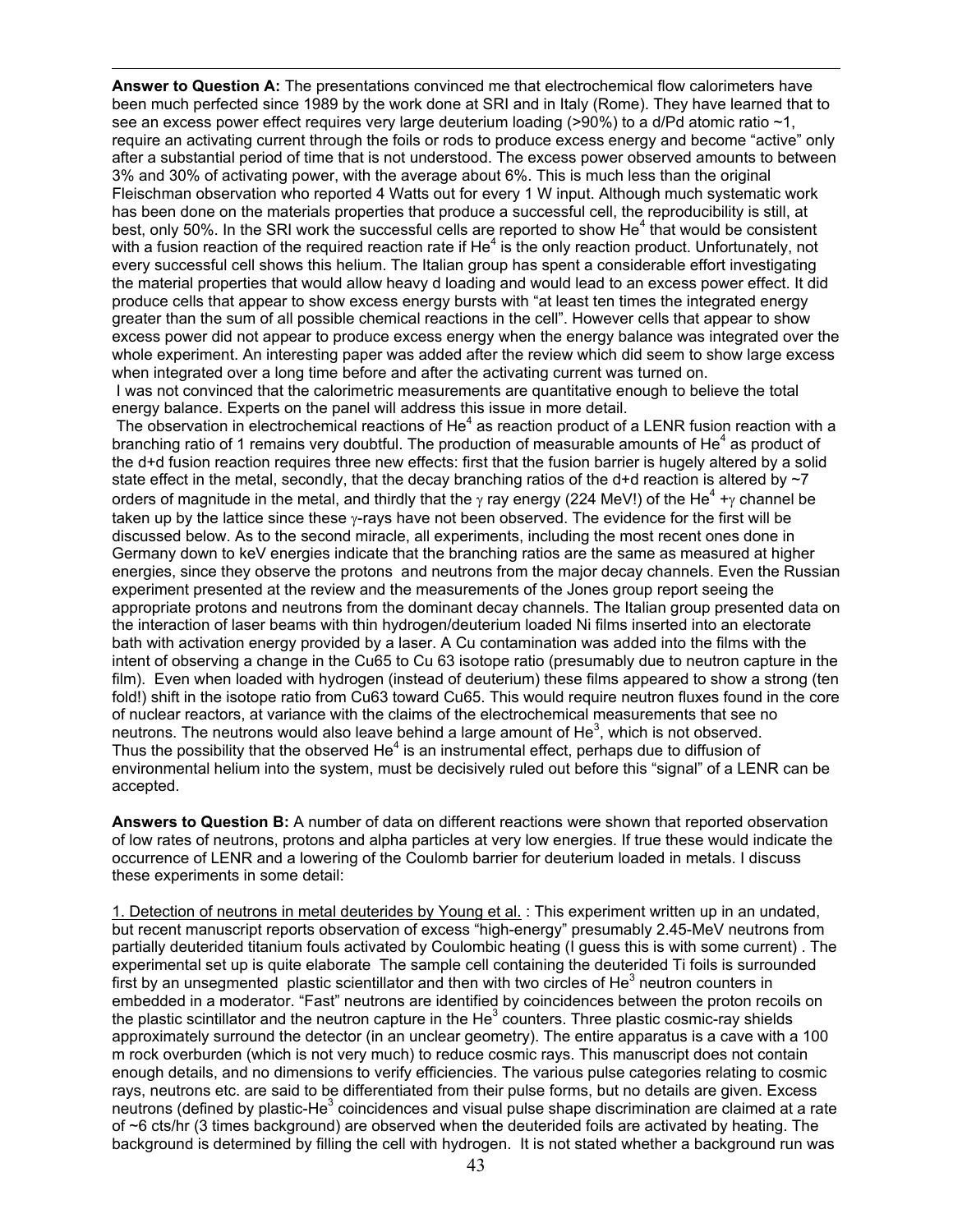made with deuterium loading but no activation. A rough test was made that the neutrons indeed came from the direction of the cell. The repeatability was claimed to be ~40%. The rate, after correcting fro efficiencies is claimed to be  $\sim$  ~50 +- 15 cts/hr. Suspiciously, the He<sup>3</sup> counters, when run without coincidence, had a ~10 times higher counting rate, almost all "background". Where did these background neutrons come from? Perhaps from the rock surrounding the detector? No indication is given about the ratio of true to chance coincidences and their time distribution. What time and pulse shape cuts were made? Assuming that the deuterided measurements really did show an excess, one possible scenario would be the scattering of cosmic rays form deuterium in the cell which can produce recoil neutrons and protons. What is, e.g., the neutron rate if the cosmic ray anticoincidence detectors are turned off? In summary, the experiment is not described in sufficient detail, has not made enough checks and has not addressed possible alternate explanations to demonstrate convincingly that LENR has occurred.

In its present form this paper would not be acceptable to a peer reviewed journal.

### (2) Charged-particle emission in coincidence and single by Young et al.

1

Two experiments have been presented, one a singles experiment detecting protons, the second one coincidence measurements between protons and tritium.

The first claims the observation of  $\sim$  3-MeV protons from the d+d  $\rightarrow$  T + p reaction in a "partially loaded" TiDx foil at a rate of 2171+-93 counts/hr, > 400 times the background rate. The protons emanate from a region 12 µm deep in the TiDx foil. The experiment utilized a plastic/glass sandwich scintillator array glued to a large photomultiplier mounted on one side of the foils. The different decay times of the plastic and glass pulses produced different pulse shapes.

The paper gives the light output of the plastic scintillator but not of the glass scintillator (neither material is identified) but the latter can be guessed from the so-called burst spectra and is perhaps twice as high as in the plastic. Nothing is said in the paper about the cosmic ray events and their rejection, as well as of the subtraction of radio-activities that are mentioned without further detail. The proton spectrum in the plastic scintillator shows an essentially symmetric peak when one would expect a significant low-energy tail on the proton spectrum. This is even truer for the events in the glass scintillator which are thought to be also protons, presumably related to the LENR and thus the high energy end of the spectrum. Why do these events form a symmetric peak?

The data rate is tremendous:  $>500$  events in 15 minutes! How does this agree with the neutron rate ( $\sim$ 6 events/hour) reported in the experiment (1)? (Proton and neutron channels have about the same widths). Thus a large number of checks can easily be done. A background run was done before the TiDx run begun showing essentially zero background, but what about a run *without* deuterium in the foils, or with hydrogen loading? The actual run produced a strong yield that doubled during 1 hr and then decreased to 1/2 over another hour. Two weeks later the same foils produced no statistically significant effect. In summary, the information given in the paper does not permit an in-depth check of the experiment and in view of the lack of reproducibility more elaborate check runs should have been made than are reported in the paper. In addition the paper does not discuss in a quantitative way the observed reaction rate per deuteron atom. In a presentation it was stated that the Coulomb barrier would have to be screened by 1.5 keV to explain the rate, an unbelievably large correction.

The group then proceeded to a p-t coincidence experiment. Two Ti foils each 25 micro think were d loaded in an oven in to a d/Ti ~1 ratio and then chemically treated with Lithium Deuteride, D2O and D2SO4. These foils were placed between two large Si detectors. No activation current was used in this experiment! The Ti surfaces were treated in strange ways to "activate" them, which I disregard for this discussion. . Data were taken with both d loaded and h loaded foils. While the latter showed a small background, the d loaded foils seem to show ~9-keV tritons hitting one detector and 1.7 -MeV (degraded) protons in the other detector in time coincidence. The coincidence rate was now 9 +-1 event/day, with a 2.6 +-0.6 background rate. This is ~ 1/5000 times the rate reported for the first experiment and is claimed to be due to the thin foil. However, the first experiment also claimed only a narrow range inside the foil as a starting point of protons. Perhaps the deuteration was much less or the absence of activation current reduced the rate? The biggest discrepancy is between the two-dimensional spectra without cosmic-ray anticoincidence, and a "better spectrum" taken later with cosmic ray anticoincidence. Whereas the first showed events that could be associated with ~1.7-MeV protons and 0.9-MeV tritons (although the events really covered the phase space more or less monotonically down to much lower energy), the later 2 dimensional spectra showed very few events above 1 MeV. The events clustered in a statistical distribution at much lower energies. This is not understandable even to the authors. I should add that the paper is poorly written, hard to follow, and the figures are almost illegible. Background runs (with hydrogen instead of deuterons) are compared with the deuterided runs but the claimed excess for the